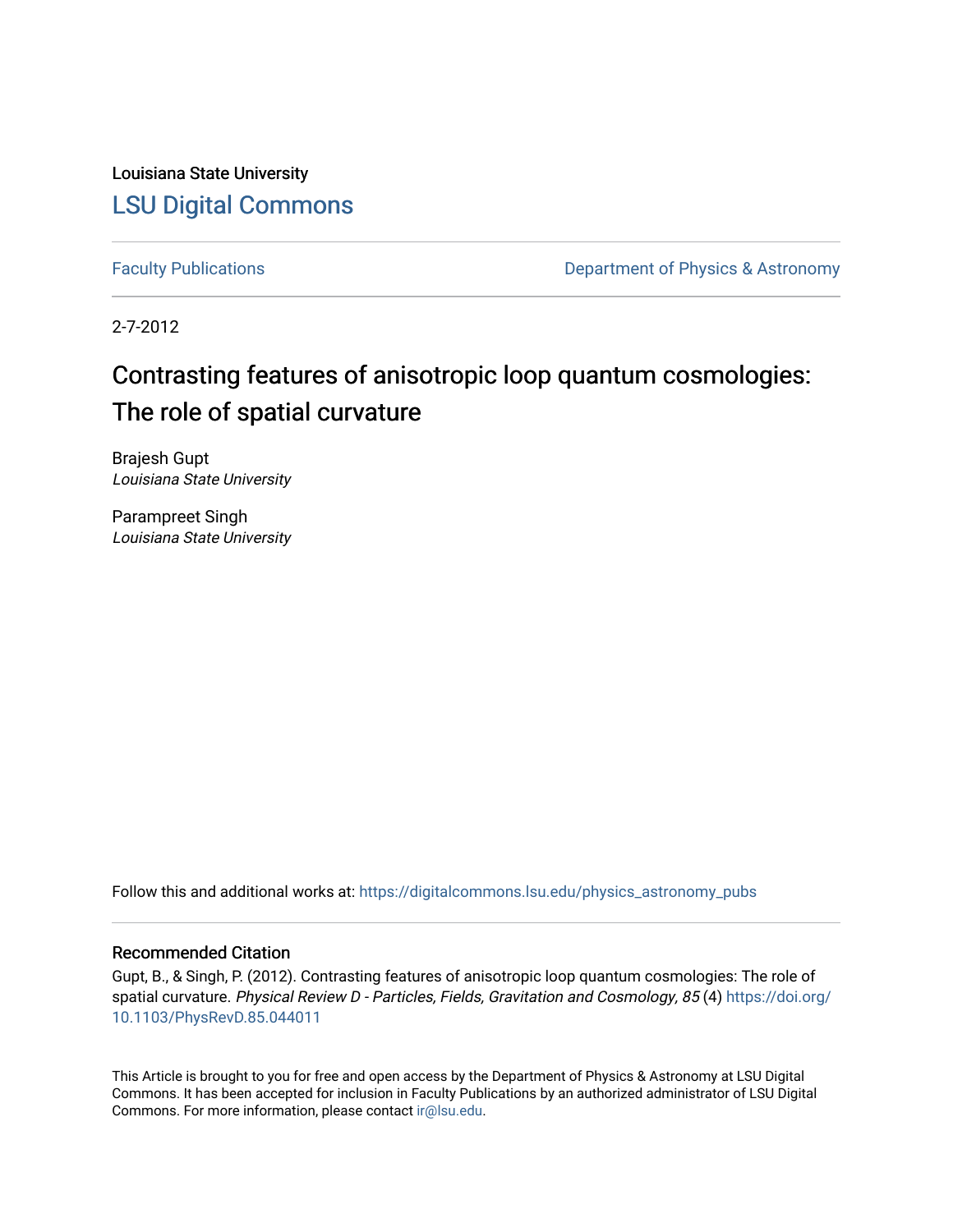

# CHORUS

This is the accepted manuscript made available via CHORUS. The article has been published as:

## Contrasting features of anisotropic loop quantum cosmologies: The role of spatial curvature Brajesh Gupt and Parampreet Singh Phys. Rev. D **85**, 044011 — Published 7 February 2012 DOI: [10.1103/PhysRevD.85.044011](http://dx.doi.org/10.1103/PhysRevD.85.044011)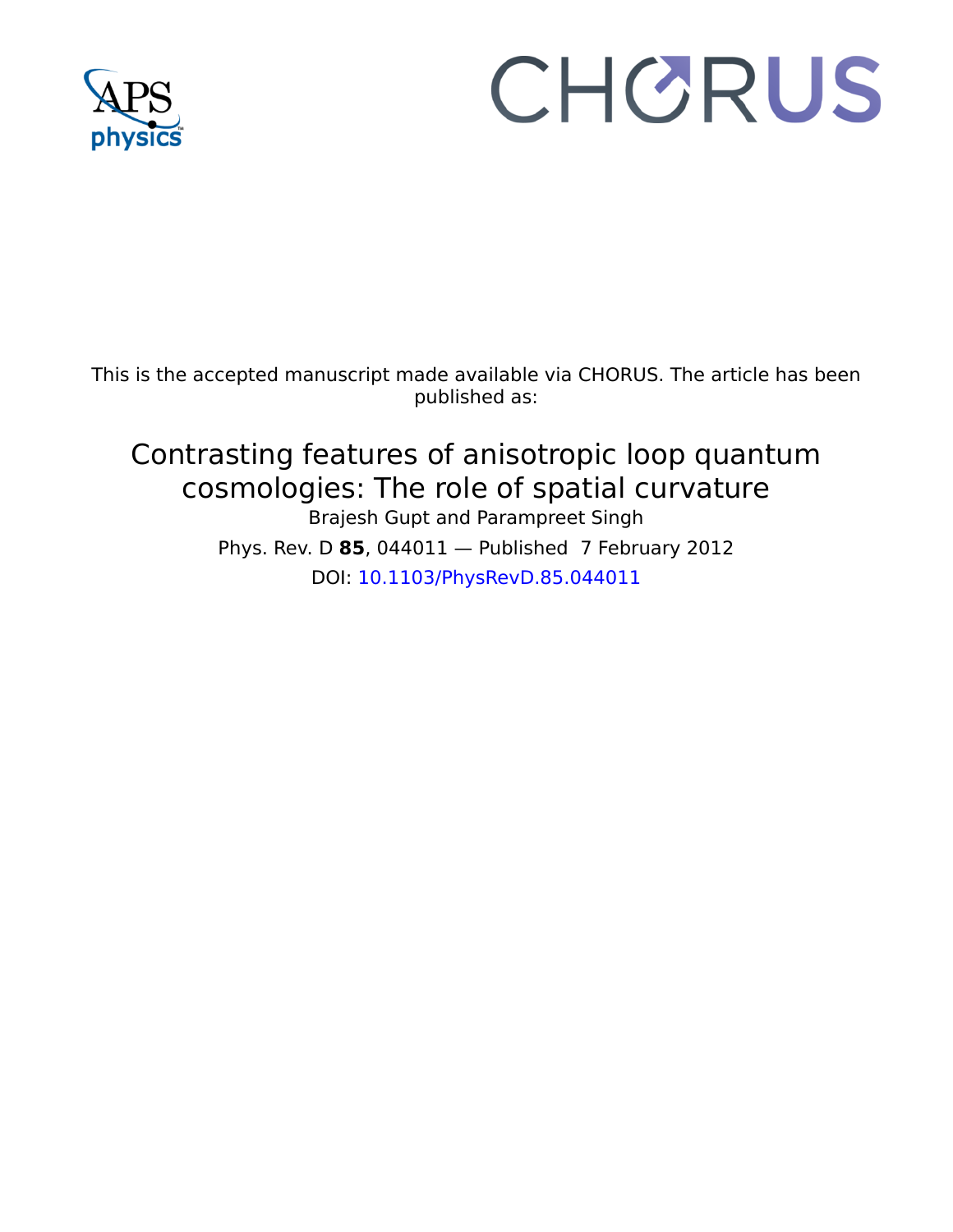## Contrasting features of anisotropic loop quantum cosmologies: the role of spatial curvature

Brajesh Gupt<sup>∗</sup> and Parampreet Singh† Department of Physics and Astronomy, Louisiana State University, Baton Rouge, Louisiana 70803, USA

is the existence of universal bounds on the energy densit<br>thear scalars, independent of the matter content. We inv<br>if these physical quantities in Bianchi-II and Bianchi-IX sp:<br>recently loop quantized using the connection A characteristic feature of loop quantization of the isotropic and Bianchi-I space-<br>times is the existence of universal bounds on the energy density and the expansion<br>and shear scalars, independent of the matter content. A characteristic feature of loop quantization of the isotropic and Bianchi-I spacetimes is the existence of universal bounds on the energy density and the expansion and shear scalars, independent of the matter content. We investigate the properties of these physical quantities in Bianchi-II and Bianchi-IX spacetimes, which have been recently loop quantized using the connection operator approach. Using the effective Hamiltonian approach, we show that for Bianchi-II spacetime, energy density and the expansion and shear scalars turn out to be bounded, albeit not by universal values. In Bianchi-IX spacetime, when the approach to the classical singularity is isotropic, above physical quantities are bounded. In addition, for all other cases, where the approach to singularities is not isotropic and effective dynamics can be trusted, these quantities turn out to be finite. These results stand in sharp distinction to general relativity, where above physical quantities are generically unbounded, leading to the break down of geodesic equations. In contrast to the isotropic and Bianchi-I models, we find the role of energy conditions for Bianchi-II model and the inverse triad modifications for Bianchi-IX to be significant to obtain above bounds. These results bring out subtle physical distinctions between the quantization using holonomies over closed loops performed for isotropic and Bianchi-I models, and the connection operator approach. We find that qualitative differences in physics exist for these quantization methods even for the isotropic models in the presence of spatial curvature. We highlight these important differences in the behavior of the expansion scalar in the holonomy based quantization and connection operator approach for isotropic spatially closed and open models.

<sup>∗</sup>Electronic address: bgupt1@lsu.edu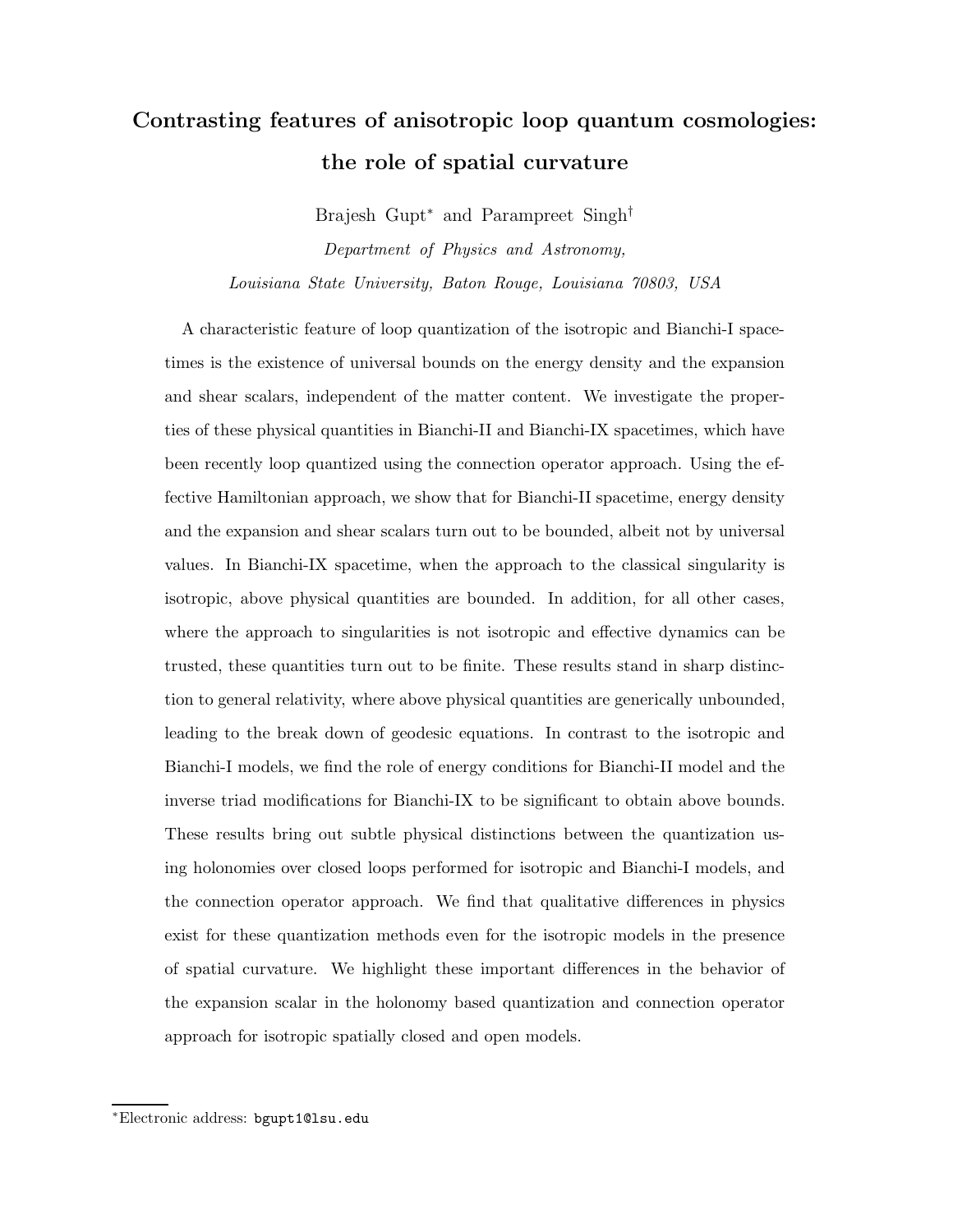#### I. INTRODUCTION

Singularities in general relativity are primarily characterized by the divergences in the curvature invariants and the break down of geodesic evolution. A central piece in the singularity theorems of Hawking, Penrose and Geroch is the Raychaudhuri equation, which determines the evolution of the congruence of geodesics via the properties of the expansion  $(\theta)$  and shear  $(\sigma^2)$  scalars, and the components of the stress energy tensor. As the singularity is approached, these quantities blow up, resulting in the inextendability of geodesics. The scalars  $\theta$  and  $\sigma^2$ , also capture the extrinsic and the Weyl curvature of the spacetime, and hence turn out to be useful measures to gain insights on the behavior of curvature invariants and the nature of singularities. It is generally believed that a quantum theory of gravity will shed important insights on the resolution of singularities. If such a theory allows an effective spacetime description to understand the behavior of geodesics, it is pertinent to ask whether  $\theta$  and  $\sigma^2$ , along with the components of the stress-energy tensor are bounded by the quantum gravitational effects, and if yes, under what conditions. Understanding of these properties is vital to gain insights on the generic resolution of singularities in quantum gravity and the underlying requirements for geodesic completeness.

In recent years, a lot of progress has been made in the quantization of homogeneous spacetimes in loop quantum cosmology  $(LQC)$  to pose such questions. LQC is a nonperturbative canonical quantization of homogeneous cosmologies, based on loop quantum gravity  $(LQG)$ , which predicts resolution of singularities in various situations [1]. These include spatially flat  $(k = 0)$  isotropic model sourced with a massless scalar field [2–4], in presence of cosmological constant  $[5–7]$  and inflationary potential [8], spatially closed  $(k = 1)$ model [9, 10], spatially open  $(k = -1)$  model [11, 12], Bianchi-I model [13] and Bianchi-II [14] and Bianchi-IX spacetimes with a massless scalar field [15]. In all of these models, the quantum Hamiltonian constraint turns out to be non-singular, which is a direct consequence of the underlying quantum discreteness predicted by LQG. Further, one recovers classical GR in the limit when the spacetime curvature becomes small. Quantum evolution in LQC is governed by a quantum difference equation, however, for a class of semi-classical states, there exists an effective continuum spacetime description. This allows one to obtain an effective

<sup>†</sup>Electronic address: psingh@phys.lsu.edu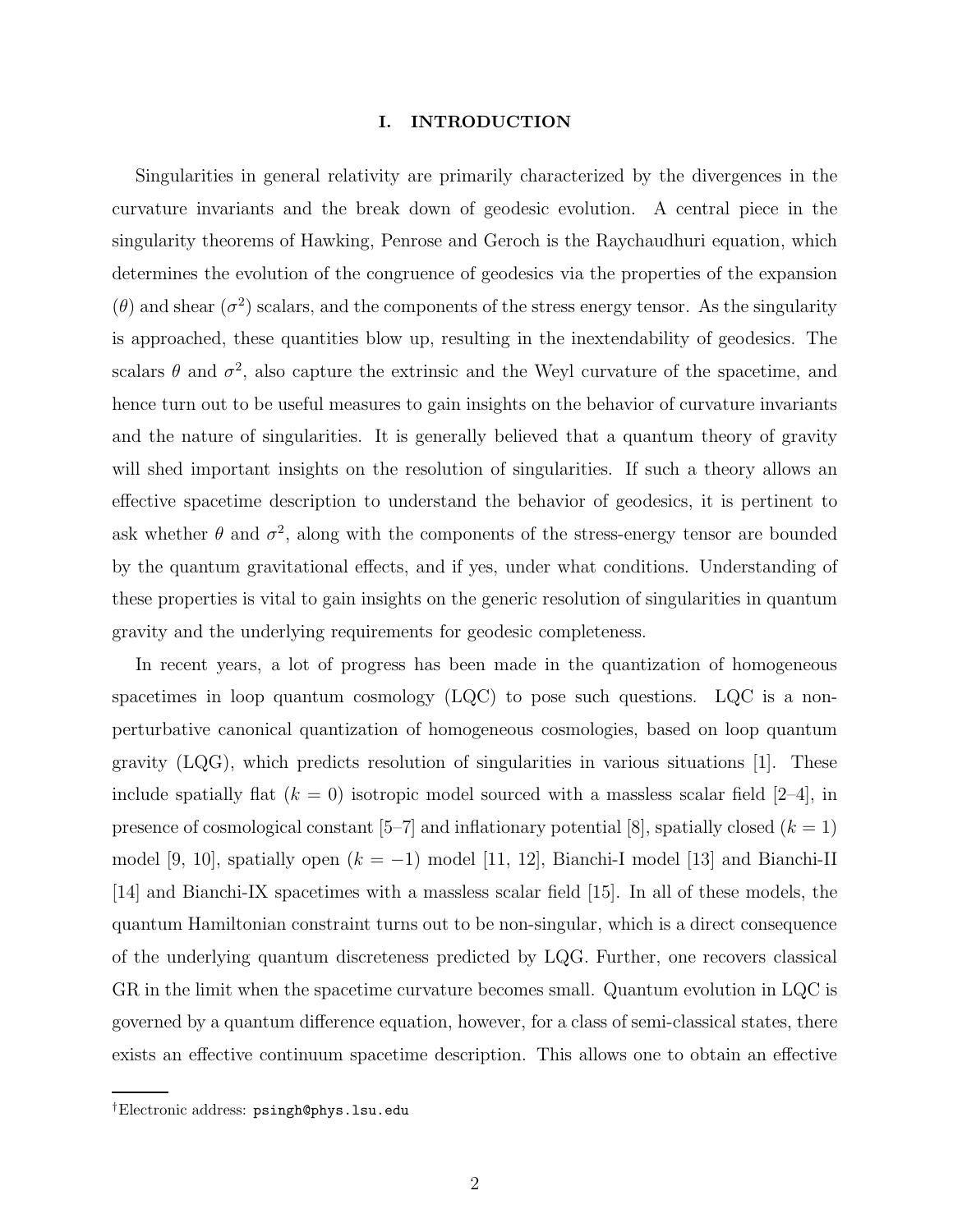Hamiltonian constraint for LQC  $[16–18]$ <sup>1</sup>. The resulting Hamilton's equation lead to the modified Einstein's equations which turn out to describe the underlying quantum evolution extremely accurately  $[2-7, 9]$ .<sup>2</sup> The modified Einstein's equations have been widely used in conjunction with the analytical and numerical techniques to capture the details of the underlying physics in  $LQC$  and to reveal rich phenomenological features  $|1|$ .

In LQC, one starts with a classical phase space in Ashtekar variables: the SU(2) connection  $A_a^i$  and conjugate triads  $E_i^a$ , which are then symmetry reduced to  $c^i$  and  $p_i$  respectively, by incorporating the underlying symmetries of a homogeneous spacetime. The elementary variables used for quantization are the holonomies of the connection components and fluxes corresponding to the triads.<sup>3</sup> The Hamiltonian constraint, the only non-trivial constraint left after symmetry reduction, is then expressed in terms of these elementary variables and quantized. This procedure leads to two novel features. The first of these arises by expressing field strength of the connection in terms of holonomies over a closed loop shrunk to a minimum area on the quantum geometry. This leads to a non-local nature of the field strength, which results in a quantum difference equation. The second feature arises due to the presence of inverse triad (or inverse volume) operators. Since the eigenvalue spectrum of triad operator is discrete and includes zero as an eigenvalue, its inverse it not densely defined. Using a classical identity in the phase space, inverse triads are expressed in terms of the Poisson brackets between holonomies and the positive powers of triads [20], and then quantized. The resulting eigenvalues of such an inverse triad operator show a significant departure from the classical behavior near  $p_i = 0$ . When the triad component vanish, the eigenvalue of such an operator is zero. At larger values compared to the Planck value, it approximates the classical behavior. However, such modifications can only be consistently defined when the spatial manifold is compact. In case it is non-compact, the modifications to the classical behavior depend on the fiducial volume of the fiducial cell introduced to define the symplectic structure. Since this cell is an infra-red regulator introduced to regulate infinities occurring due to the underlying non-compactness, physics must be independent

<sup>&</sup>lt;sup>1</sup> The modified Einstein's equations, can also be obtained from an effective action in LQC using Palatini approach [19].

<sup>&</sup>lt;sup>2</sup> It should be noted, that for these numerical simulations, bounce occurs at volumes greater than the Planck volume.

<sup>&</sup>lt;sup>3</sup> These turn out to be proportional to triads in the homogeneous setting.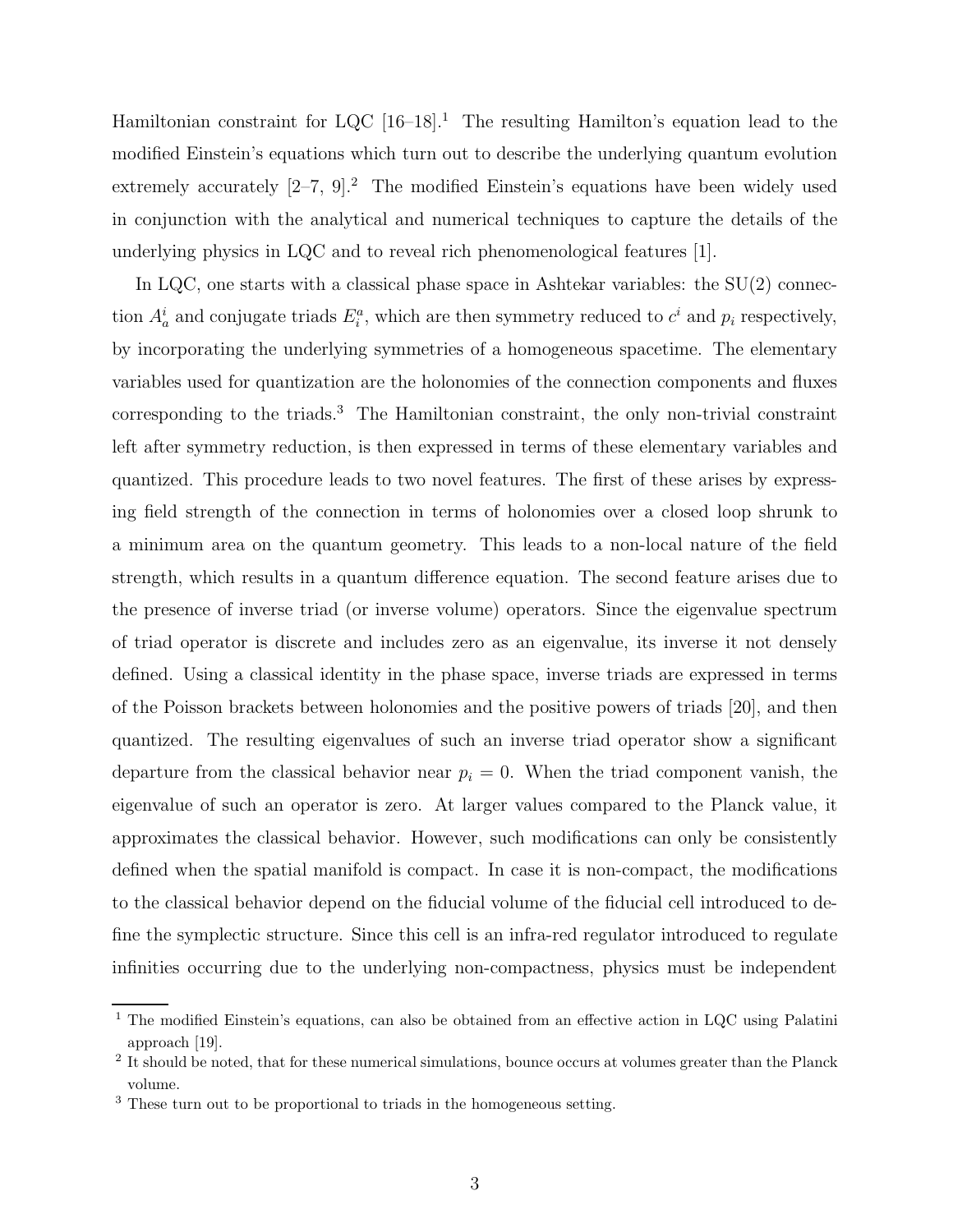of it. Indeed, in the limit when the fiducial volume of the fiducial cell becomes infinite for the non-compact models, the inverse triad modifications vanish. Thus, for spatial manifolds which are non-compact, quantum geometry leads to new physics only via non-local nature of the field strength. If the spatial manifold is compact, apart from the non-local field strength, inverse triad effects can also be important.

Let us now discuss some of the main features of the isotropic and Bianchi-I models in LQC. These are the following: (i) For all of the isotropic and the Bianchi-I models, the field strength can be expressed using holonomies, which are almost periodic functions of the connection  $A_a^i$ , over a closed loop. Quantum geometry fixes the minimum area of the loop using the eigenvalues of the area operator in LQG. It results in a universal bound on the energy density<sup>4</sup> ( $\rho_{\text{max}} \approx 0.41 \rho_{\text{Planck}}$ ) and the expansion scalar in these models, independent of the choice of matter (and hence the energy conditions). These bounds have been shown to result in a generic resolution of all strong curvature singularities in isotorpic and spatially flat LQC [22]. An analysis of various singularities, including the various exotic ones, strongly indicates this result to extendable to spatially curved models [23]. The non-local nature of above field strength is also responsible for a universal bound on directional Hubble rates and  $\sigma^2$  in the Bianchi-I model, which has been demonstrated to yield resolution of all strong singularities for different types of matter [24]; (ii) Inverse triad corrections are potentially significant for only those universes which attain a size comparable to Planck value. If bounce of the universe occurs when its volume is much bigger than Planck volume, then inverse triad corrections play little role. In such cases, they are found to be neither responsible for bounds on the energy density and  $\theta$ , nor do they lead to any significant effects on the modified dynamics [4, 10].

This uniformity of results for isotropic models with different spatial curvatures and Bianchi-I model is noteworthy. We recall that for the  $k = 1$  model, construction of the closed loop is technically challenging where one can not simply extend the strategy used in the  $k = 0$  model.<sup>5</sup> The resulting quantization leads to non-trivial terms in the quantum

<sup>4</sup> This value coincides with the supremum of the expectation values of the energy density operator in the physical Hilbert space in an exactly soluble model in the spatially flat case [21].

<sup>&</sup>lt;sup>5</sup> In the spatially flat model, construction of such a loop is straightforward due to the availability of commuting left invariant vector fields on the spatial manifold. In the spatially closed model, left invariant vector fields do not commute, and the loop is constructed using both left and right invariant vector fields [10].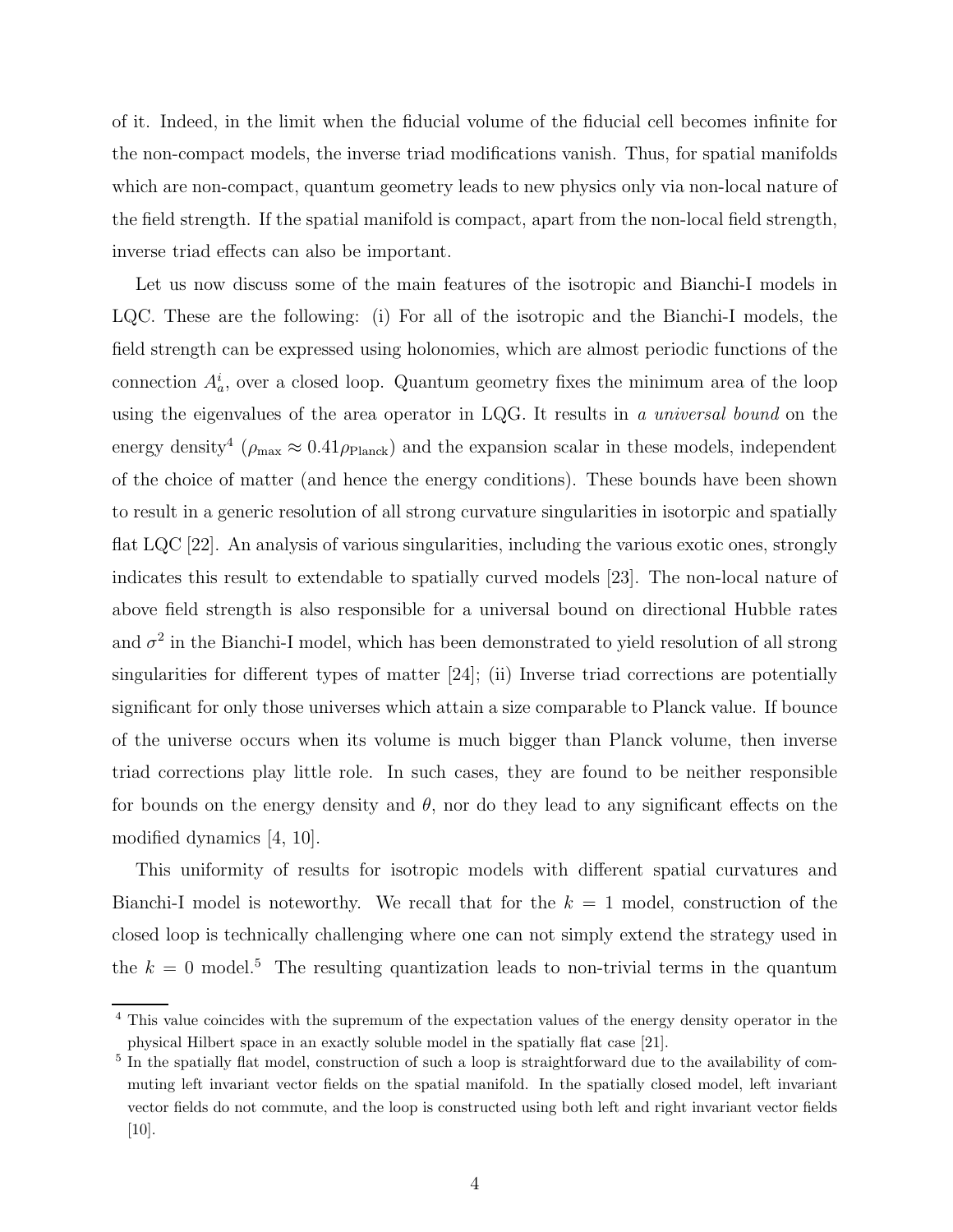Hamiltonian constraint which capture the spatial curvature. In contrast, the quantization of  $k = -1$  model follows neither the approach in  $k = 0$  model nor  $k = 1$  model to express the field strength in terms of holonomies. This is due to a technical difficulty resulting from the presence of the off-diagonal terms in the spin connection  $\Gamma_a^i$ . Currently available quantizations overcome this problem by considering holonomies of the extrinsic curvature [11, 12], and a priori an agreement on the detailed physics at the Planck scale is unexpected. Further, in the Bianchi-I model, freezing of the anisotropic degrees of freedom does not lead to the quantization of the isotropic flat model. Instead one must integrate out the anisotropic degrees of freedom [13]. Despite various differences in the quantization strategy of these spacetimes and the resulting subtleties, it is rather remarkable that loop quantization of isotropic models and Bianchi-I spacetime, reveals the same bounds on the physical quantities independent of the energy conditions and are also not affected by inverse triad modifications for spacetimes with non-vanishing spatial curvature.

The goal of this manuscript is to analyze the physics of Bianchi-II and Bianchi-IX spacetimes in LQC, in the above context using the effective Hamiltonian approach. In these models, due to the interplay of spatial curvature and anisotropies, it is not possible to express field strength in terms of holonomies which are almost periodic functions of the connection components. A new strategy is needed to loop quantize these spacetimes, which was proposed in Ref. [13]. One expresses the field strength in terms of a non-local connection defined via holonomies over open segments.<sup>6</sup> The underlying quantum geometry does not directly constrain the length of such open segments. However, by demanding that the resulting expression for the field strength operator agrees with the one in the Bianchi-I model, one can fix the minimum length of the edge over which the holonomy is computed using the minimum quantum of area in LQG. The pertinent question is whether this strategy leads to physics at Planck scale which confirms with that established by the quantization of all other models in LQC or does it lead to novel surprises? In particular, are energy density,  $\theta$ and  $\sigma^2$  bounded in Bianchi-II and Bianchi-IX models? Are these bounds universal? What are the contributions of the modifications originating from the inverse triad operators for the Bianchi-IX model? Are these modifications important or are they insignificant, as in

 $6$  In terms of the symmetry reduced connection, in this approach, the connection operator  $\hat{c}$  is defined as:  $\hat{c} = \widehat{\frac{\sin(\bar{\mu}c)}{\bar{\mu}}}$  $\frac{(\mu c)}{\bar{\mu}}.$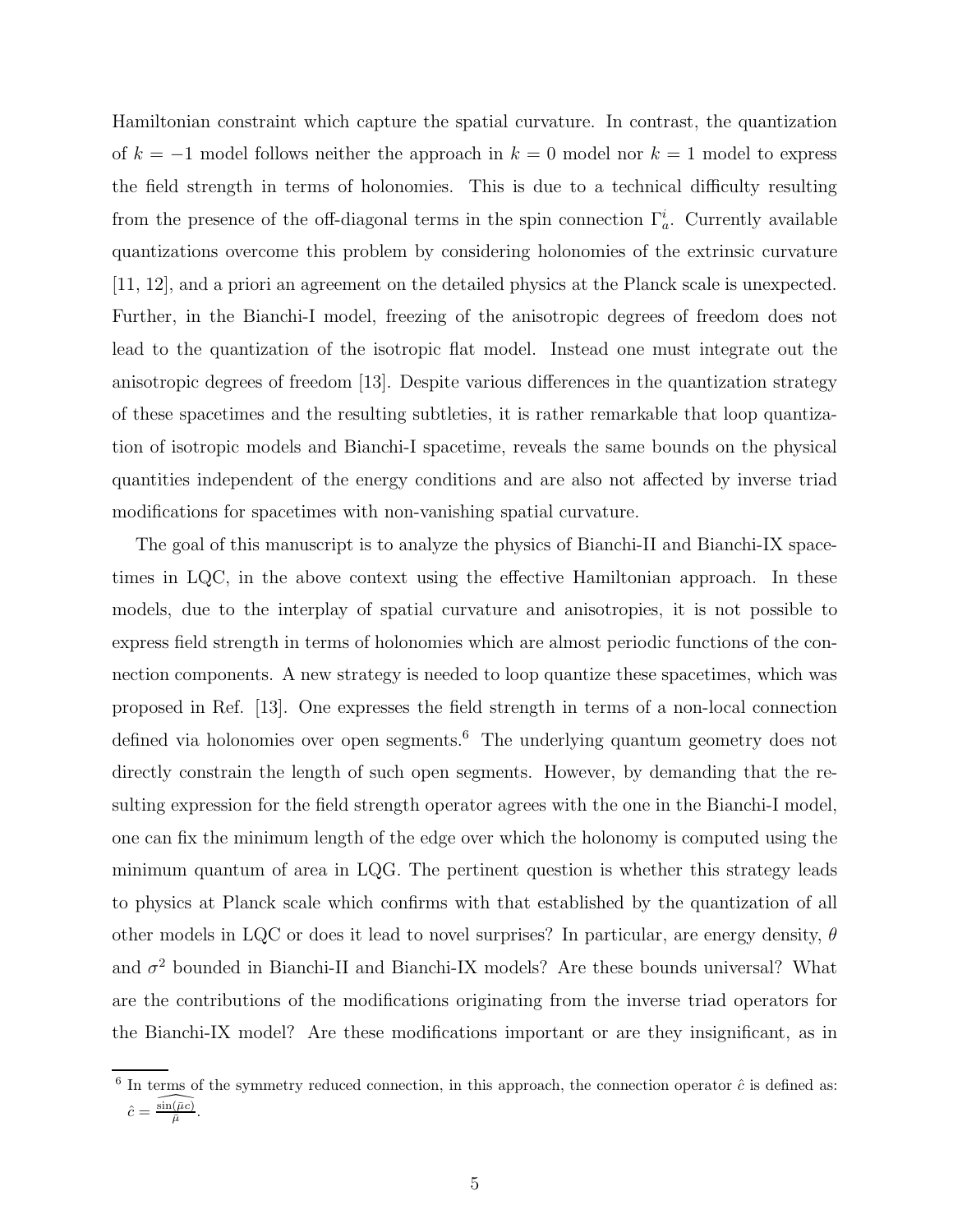the case for the isotropic models?

We will show in this manuscript that the connection operator approach leads to some unexpected results. We find that energy density and the expansion and shear scalars are bounded in Bianchi-II model, however these bounds are not universal as they depend on the energy conditions.<sup>7</sup> In the Bianchi-II model, one must assume that the energy density is bounded below, else the shear scalar diverges in the Planck regime. In the Bianchi-IX model, inverse triad modifications turn out to be critical to obtain these bounds when the approach to classical singularity is isotropic, i.e. all triads approach the singularity at the same time. For the other types of singularities, we show that energy density and the expansion and shear scalars are finite except for two cases. These two cases correspond to the vanishing of one or two of the three triads. At this stage, it is neither evident whether the effective dynamics can be trusted in such a regime nor if such solutions exist in the Bianchi-IX model for some matter content. These results bring out contrasts between the connection operator approach  $(14, 15)$  and the holonomy approach  $(2-4, 8, 10, 12, 13, 25)$ . We find that demanding the consistency of connection operator approach with Bianchi-I model, which has vanishing spatial curvature, does not guarantee its consistency for the spatially curved models. In particular, the isotropic limit of the effective Hamiltonian constraint in the loop quantization of Bianchi-IX model does not lead to the effective Hamiltonian constraint of the  $k = 1$  model [10], but to that of a different quantization – the inequivalent connection operator quantization of  $k = 1$  model [25], and that too only in the regime where inverse triad modifications can be ignored. Unlike the holonomy based quantization of  $k = 1$  model, where expansion scalar is bounded by a global maxima in the effective spacetime description,  $\theta$  does not have a maximum in the connection operator approach. The same turns out to be true for an alternate quantization of  $k = -1$  model based on the connection operator approach.

The organization of this paper is as follows. We start with a summary of the effective Hamiltonian in LQC for Bianchi-I model and revisit the analysis in Ref. [26] to show that the energy density, and the expansion and the shear scalars are bounded by universal values for arbitrary matter content. Here we obtain the correct bound on the shear scalar,

<sup>&</sup>lt;sup>7</sup> In Bianchi-II model, the energy density has been shown to be bounded for the case of a massless scalar field [14]. Since the matter content was fixed, the role of energy conditions was not known.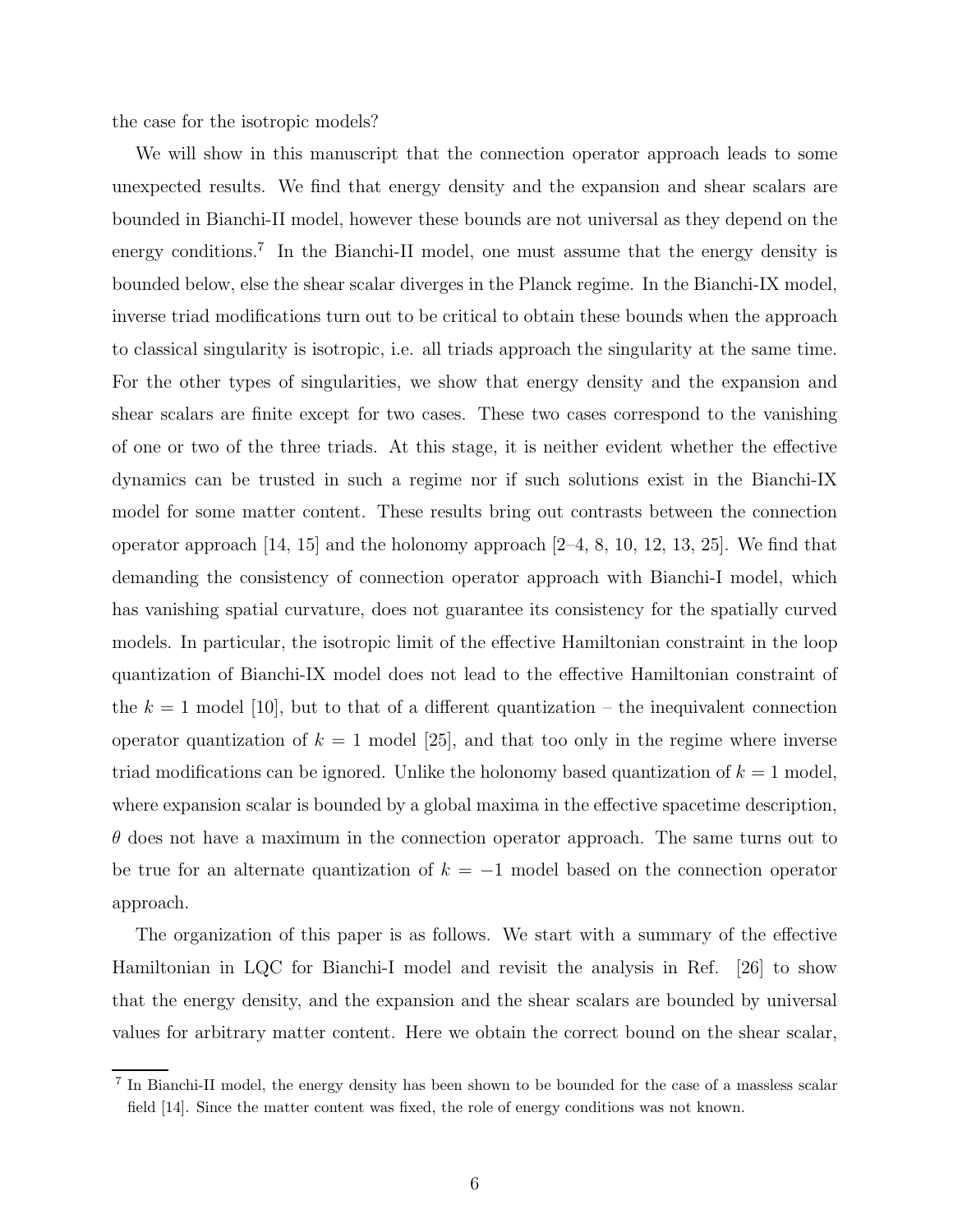which was previously estimated incorrectly. In Sec. 3, we repeat the analysis for noncompact Bianchi-II model. Here we show that the energy density, the expansion and the shear scalar are bounded only if one imposes energy conditions. We show that if one allows energy density to be unbounded below, the shear scalar diverges. In Sec. 4, we analyze the effective Hamiltonian constraint for the Bianchi-IX model and show that inverse triad corrections play an important role for  $\rho$ ,  $\theta$  and  $\sigma^2$  to be bounded for the isotropic approach to singularities. Due to the inverse triad modifications, there is an additional subtlety in the behavior of energy density, which is also addressed. Here we also discuss the isotropic limit of the effective Hamiltonian in Bianchi-IX model, and find that it does not lead to the one for  $k = 1$  loop quantization [10]. In the absence of inverse triad modifications the limit is given by an alternative connection operator based quantization, which has expansion scalar unbounded. Whereas in the presence of inverse triad modifications, the isotropic limit agrees with none of the available isotropic quantizations. We summarize the results with a discussion in Sec. 5. In Appendix A, we discuss the behavior of expansion scalar in  $k = 1$ model in the holonomy based and the connection operator quantizations in LQC. A similar discussion for  $k = -1$  model is provided in Appendix B. These show that for isotropic  $k = \pm 1$  models, the expansion scalar is unbounded for the effective Hamiltonian constraint corresponding to the connection operator approach.

#### II. BIANCHI-I MODEL

Bianchi-I model is one of the simplest examples of an anisotropic spacetime. It has vanishing spatial curvature and in the isotropic limit it yields the  $k = 0$  Robertson-Walker (RW) metric. The homogeneous Bianchi-I anisotropic spacetime can be described by a manifold  $\Sigma\times\mathbb{R}$  where  $\Sigma$  is the 3-spatial hypersurface characterized by a set of three commuting Killing vectors. As earlier works in LQC, we will consider the topology of  $\Sigma$  as  $\mathbb{R}^3$ . The spacetime metric of Bianchi-I spacetime is given by,

$$
ds^{2} = -N^{2}d\tau^{2} + a_{1}^{2}dx^{2} + a_{2}^{2}dy^{2} + a_{3}^{2}dz^{2}
$$
\n(2.1)

where  $a_1, a_2$  and  $a_3$  are the directional scale factors. These can be used to define a mean scale factor  $a := (a_1 a_2 a_3)^{1/3}$ . Since the spatial manifold is non-compact, in order to define the symplectic structure, one needs to introduce a fiducial cell  $\mathcal V$ . This cell's edges can be chosen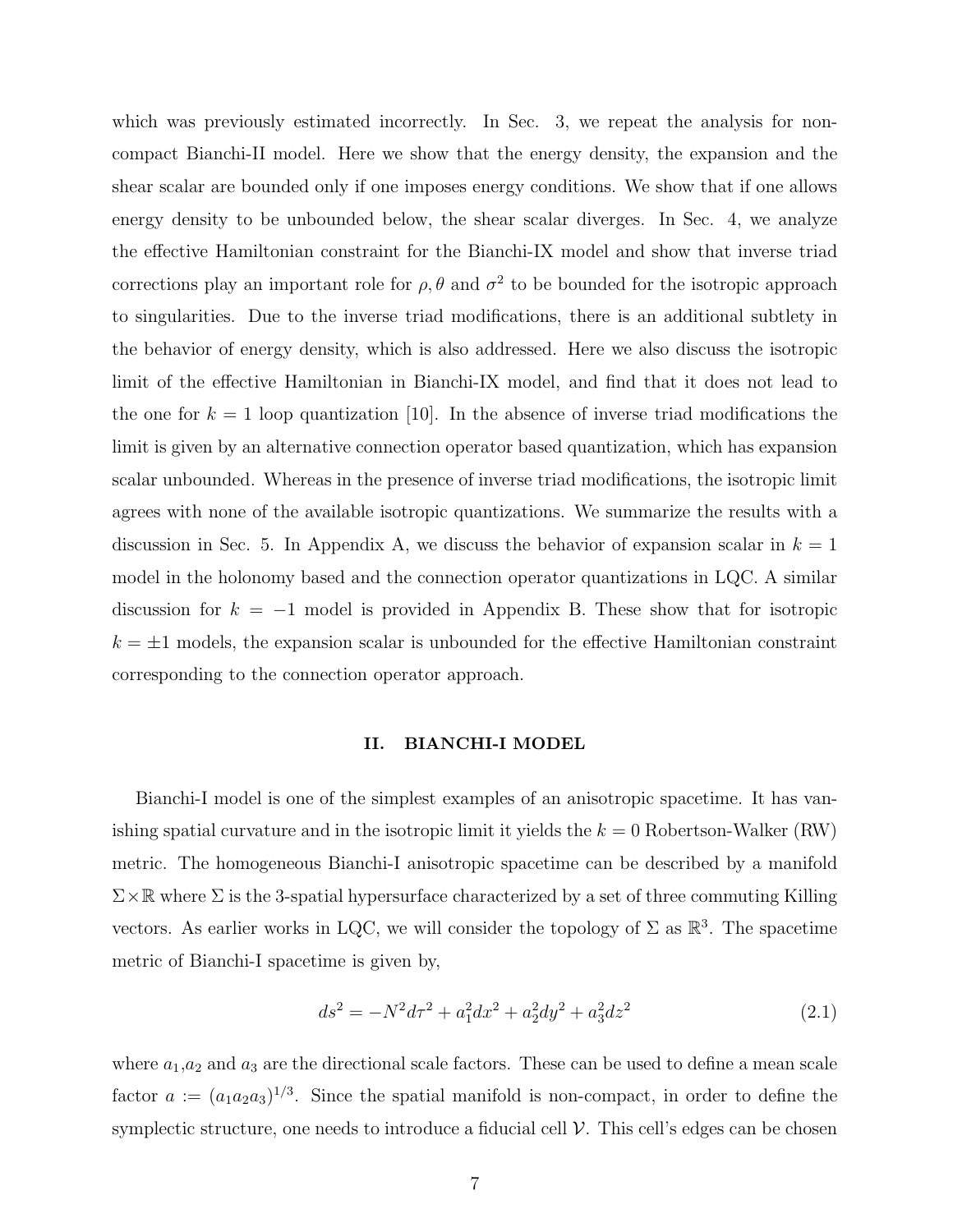to lie along the integral curves of fiducial triads  $\hat{e}_i^a$  and have coordinate length  $l_1, l_2, l_3$ . The cell V has fiducial volume  $V_o = l_1 l_2 l_3$  with respect to the fiducial metric  $\mathring{q}_{ab}$  compatible with fiducial co-triads  $\mathring{\omega}_a^i$ .

In LQG the canonical variables are the Ashtekar connection  $A_a^i$  and the triad  $E_i^a$  which, which due to the symmetry of Bianchi-I spacetime, can be expressed in terms of components  $c^i$  and  $p_i$  as:

$$
A_a^i = c^i (l_i)^{-1} \mathring{\omega}_a^i, \text{ and } E_i^a = p_i l_i V_o^{-1} \sqrt{\mathring{q}}
$$
 (2.2)

The connection and triad components,  $c^i$  and  $p_i$ , satisfy the following Poisson bracket relation,

$$
\{c^i, p_j\} = 8\pi G \gamma \delta^i_j \tag{2.3}
$$

where  $\gamma \approx 0.2375$  is Barbero-Immirzi parameter. The triads  $p_i$  are related to the directional scale factors as

$$
p_1 = \varepsilon_1 l_2 l_3 |a_2 a_3|, \quad p_2 = \varepsilon_2 l_1 l_3 |a_1 a_3|, \quad p_3 = \varepsilon_3 l_2 l_1 |a_1 a_2| \tag{2.4}
$$

where  $\varepsilon_i = \pm 1$  depending on the orientation of the triads. Without any loss of generality, we will choose the orientation to be positive in the following analysis.

Let us first consider the Hamiltonian constraint in the classical theory. For lapse  $N = V$ , the classical Hamiltonian constraint in terms of Ashtekar variables can be written as,

$$
\mathcal{H}_{\rm cl} = \frac{1}{8\pi G\gamma^2} \left( c_1 p_1 c_2 p_2 + \text{cyclic terms} \right) + \mathcal{H}_{\rm matt} V \;, \tag{2.5}
$$

where  $\mathcal{H}_{\text{matt}}$  is the matter Hamiltonian and V denotes the physical volume of the cell  $\mathcal{V}$ :  $V = \sqrt{p_1 p_2 p_3}$ . Dynamical equations can be obtained using Hamilton's equations:

$$
\dot{p}_i = \{p_i, \mathcal{H}_{cl}\} = -8\pi G \gamma \frac{\partial \mathcal{H}_{cl}}{\partial c_i} \tag{2.6}
$$

and

$$
\dot{c}_i = \{c_i, \mathcal{H}_{cl}\} = 8\pi G \gamma \frac{\partial \mathcal{H}_{cl}}{\partial p_i}
$$
\n(2.7)

where the 'dot' represents the derivative with respect to the proper time  $t$ . Using the first equation one can compute the directional Hubble rates,  $H_i = \dot{a}_i/a_i$ , such as

$$
H_1 = \frac{1}{2} \left( \frac{\dot{p}_2}{p_2} + \frac{\dot{p}_3}{p_3} - \frac{\dot{p}_1}{p_1} \right)
$$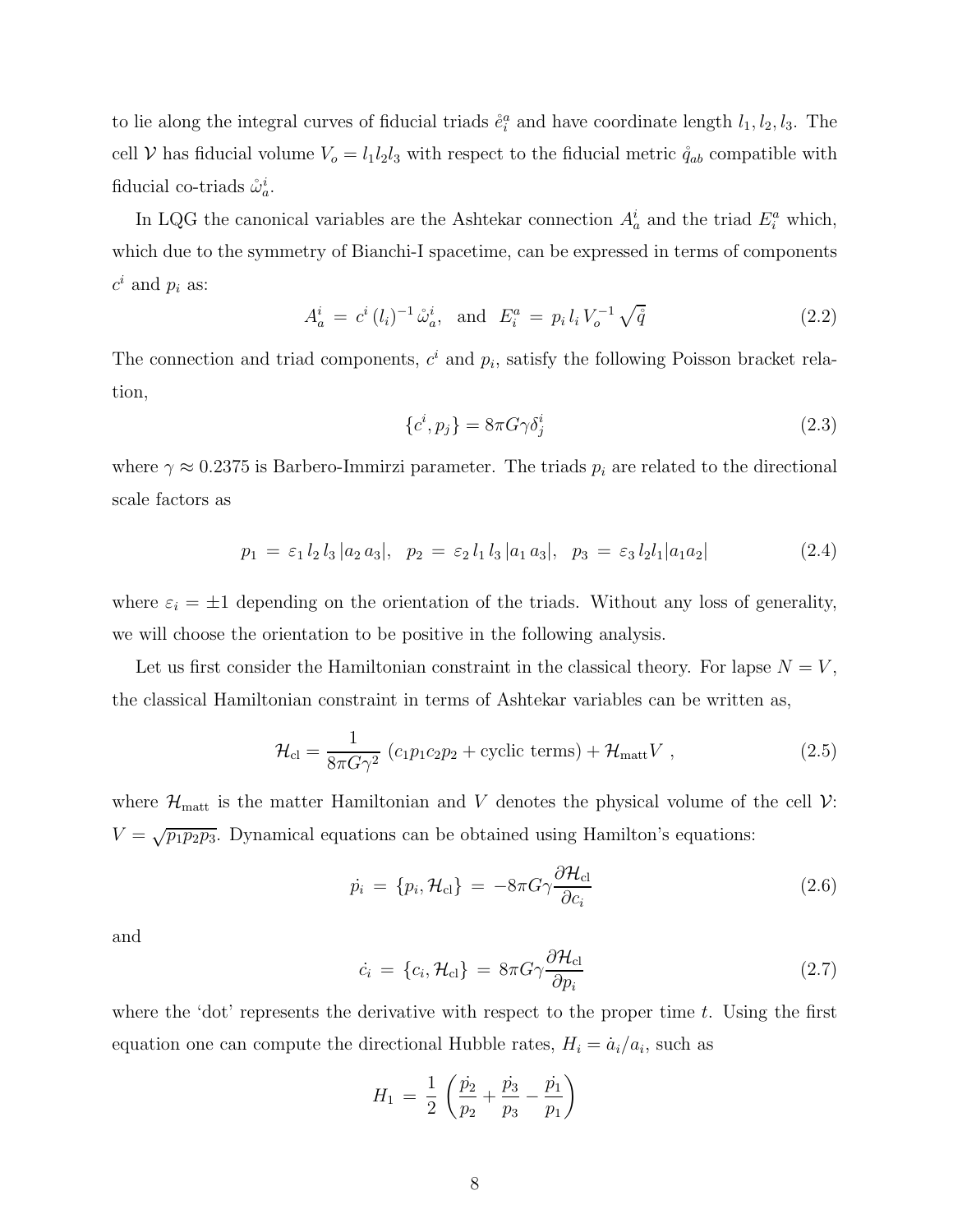and show that the connection component  $c_i$  are related to  $H_i$  in the classical theory as  $c_i = \gamma l_i H_i a_i$ . These directional Hubble rates also define the expansion scalar  $\theta$  and the shear scalar  $\sigma^2$  for the comoving observers:

$$
\theta = \frac{1}{V} \frac{dV}{dt} = (H_1 + H_2 + H_3) \tag{2.8}
$$

and

$$
\sigma^2 = \sum_{i=1}^3 (H_i - \theta)^2 = \frac{1}{3} ((H_1 - H_2)^2 + (H_2 - H_3)^2 + (H_3 - H_1)^2) \tag{2.9}
$$

In an isotropic spacetime Hubble rates in all directions are equal and the shear scalar vanishes.

Physical solutions of the Einstein's equations satisfy the constraint  $\mathcal{H}_{\text{cl}} \approx 0$ , which results in the following equation for the classical GR:

$$
H_1 H_2 + H_2 H_3 + H_3 H_1 = 8\pi G \rho \qquad (2.10)
$$

where the energy density  $\rho$  is computed as  $\rho = \mathcal{H}_{\text{matt}}/V$ . Using the equations for  $H_i$ 's, it is possible to obtain the equation for the mean Hubble rate  $H = \dot{a}/a$ , which turns out to be of a similar form as the Friedmann equation in the flat isotropic model albeit with a presence of a terms proportional to the anisotropic shear:

$$
H^2 = \frac{8\pi G}{3}\rho + \frac{\Sigma^2}{a^6} \tag{2.11}
$$

where  $\Sigma^2 := \frac{1}{6}\sigma^2 a^6$ . In the classical theory,  $\Sigma^2$  turns out to be a constant of motion. Note that due to the presence of positive definite shear scalar, the energy density can take negative values without Hubble rate becoming imaginary. This is in contrast to the isotropic limit of the above equation, corresponding to the  $k = 0$  FRW model, where negative energy densities are not allowed when Hubble rate is real. Using above dynamical equations, one finds that at vanishing scale factors,  $\rho$ ,  $\theta$  and  $\sigma^2$  diverge. These lead to the divergence in curvature invariants and the break down of geodesic evolution at the singularities. $8$ 

<sup>&</sup>lt;sup>8</sup> To give an example, we recall that the square of the Weyl curvature  $C_{\alpha\beta\mu\nu}$  can be expressed in terms of its electric  $(E_{\alpha\beta})$  and magnetic  $(H_{\alpha\beta})$  parts relative to a unit time-like vector field (u):  $E_{\alpha\beta} = C_{\alpha\gamma\beta\delta}u^{\beta}u^{\delta}$ ,  $H_{\alpha\beta} = {}^{*}C_{\alpha\gamma\beta\delta}u^{\gamma}u^{\delta}$ , as  $C_{\alpha\beta\mu\nu}C^{\alpha\beta\mu\nu} = 8(E_{\alpha\beta}E^{\alpha\beta} - H_{\alpha\beta}H^{\alpha\beta})$  (see for eg. [27]). For the Bianchi-I model,  $H_{\alpha\beta} = 0$  and  $E_{\alpha\beta} = {}^{(3)}R_{\alpha\beta} + \frac{\theta}{3}\sigma_{\alpha\beta} - (\sigma_{\alpha}^{\gamma}\sigma_{\gamma\beta} - \frac{2}{3}\sigma^2\delta_{\alpha\beta})$  when anisotropic stress vanishes. Thus, a divergence in expansion and shear scalars, leads to a divergence in the square of the Weyl curvature.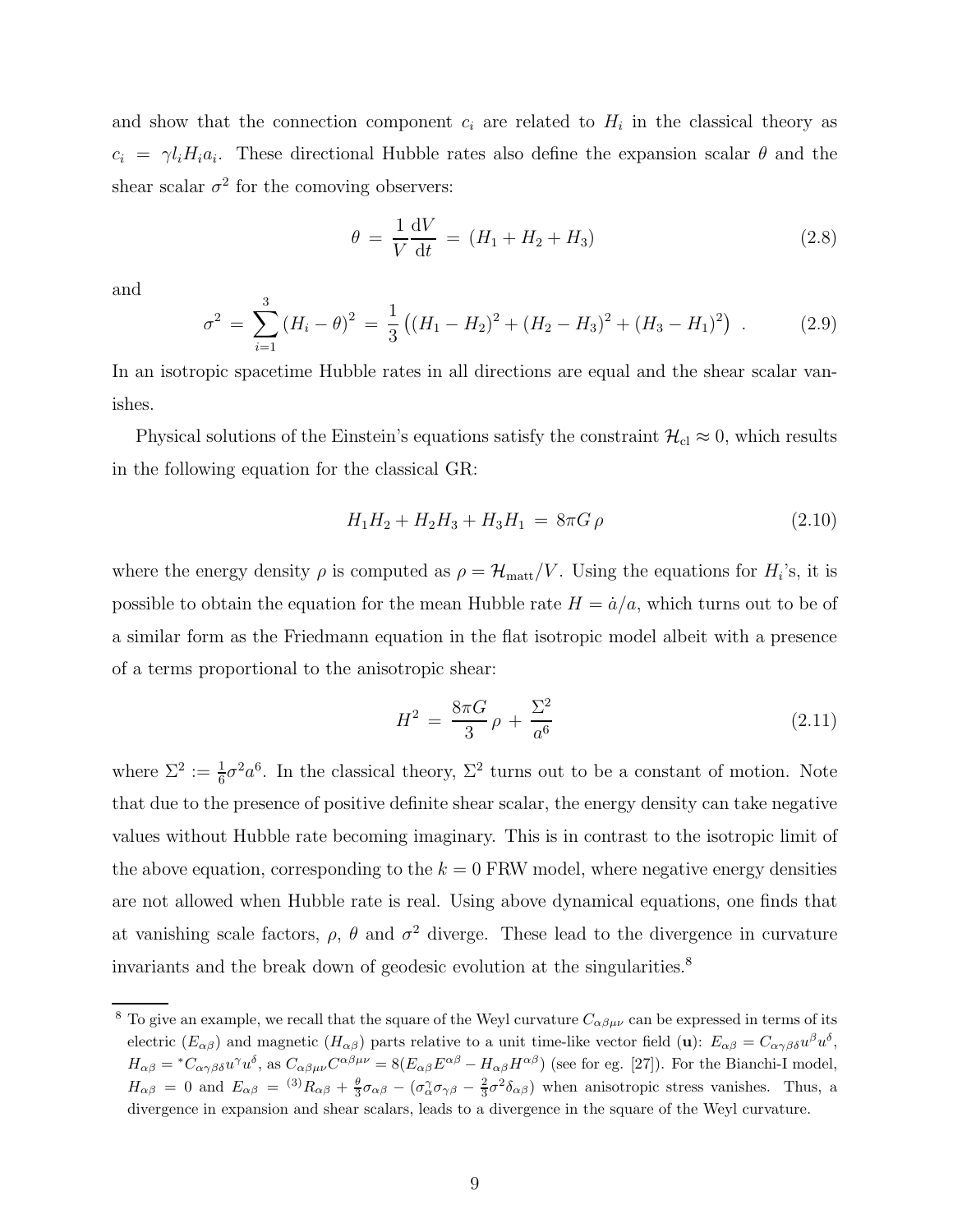Let us now discuss the dynamics in LQC based on the effective Hamiltonian approach based on the embedding method [16–18].<sup>9</sup> This approach is based on geometrical formulation of quantum mechanics [29], where the space of quantum states is regarded as an infinite dimensional quantum phase space,  $\Gamma_Q$ , equipped with a symplectic structure provided by the Hermitian inner product on the Hilbert space. Using a judicious choice of states, one then finds an embedding of the finite dimensional classical phase space  $\Gamma$ . If this embedding is approximately preserved under the flow generated by the quantum Hamiltonian vector field, then up to the order of approximation the embedding is considered faithful, and one obtains effective equations which incorporate quantum corrections. In LQC, this procedure has been successfully carried out for a variety of models, including a dust dominated universe [16], isotropic model with a massless scalar field [17] and isotropic model with arbitrary matter [18]. The resulting effective Hamiltonian leads to modified Einstein's equations which have been extensively compared with the true quantum evolution using numerical simulations with states which are semi-classical at late times  $[3-6, 10, 11]$ . These analyses show that the modified Einstein's equations obtained from the effective Hamiltonian in LQC are in excellent agreement with the quantum evolution for all the models considered so far. Thus, suggesting that the effective Hamiltonian approach in LQC may have validity for a large class of spacetimes.

The effective Hamiltonian constraint for Bianchi-I spacetime in LQC for lapse  $N = V$  is given as [13, 26, 30]

$$
\mathcal{H}_{\text{eff}} = -\frac{1}{8\pi G\gamma^2} \left( \frac{\sin\left(\bar{\mu}_1 c_1\right)}{\bar{\mu}_1} \frac{\sin\left(\bar{\mu}_2 c_2\right)}{\bar{\mu}_2} p_1 p_2 + \text{cyclic terms} \right) + \mathcal{H}_{\text{matt}} V ,\qquad (2.12)
$$

where  $\bar{\mu}_i$  are given by

$$
\bar{\mu}_1 = \lambda \sqrt{\frac{p_1}{p_2 p_3}}; \quad \bar{\mu}_2 = \lambda \sqrt{\frac{p_2}{p_1 p_3}}; \text{and} \quad \bar{\mu}_3 = \lambda \sqrt{\frac{p_3}{p_1 p_2}} \tag{2.13}
$$

and  $\lambda^2 = 4\sqrt{3}\pi\gamma l_{\rm Pl}^2$ . Note that  $\mathcal{H}_{\rm matt}$  here corresponds to the matter Hamiltonian as obtained from the Fock quantization. The relationship of  $\bar{\mu}_i$  with the triads is a consequence of the

<sup>&</sup>lt;sup>9</sup> Another approach is the truncation method [28], also based on geometric formulation of quantum mechanics. In contrast to the embedding approach which can be regarded as analogous to the variational methods, the truncation approach is on the lines of order by order perturbation theory. Though the method is more systematic, one needs to exercise a lot of care in dealing with truncation errors. Unlike the embedding approach, the modified equations from this method have not been widely tested for compatibility with the underlying quantum evolution.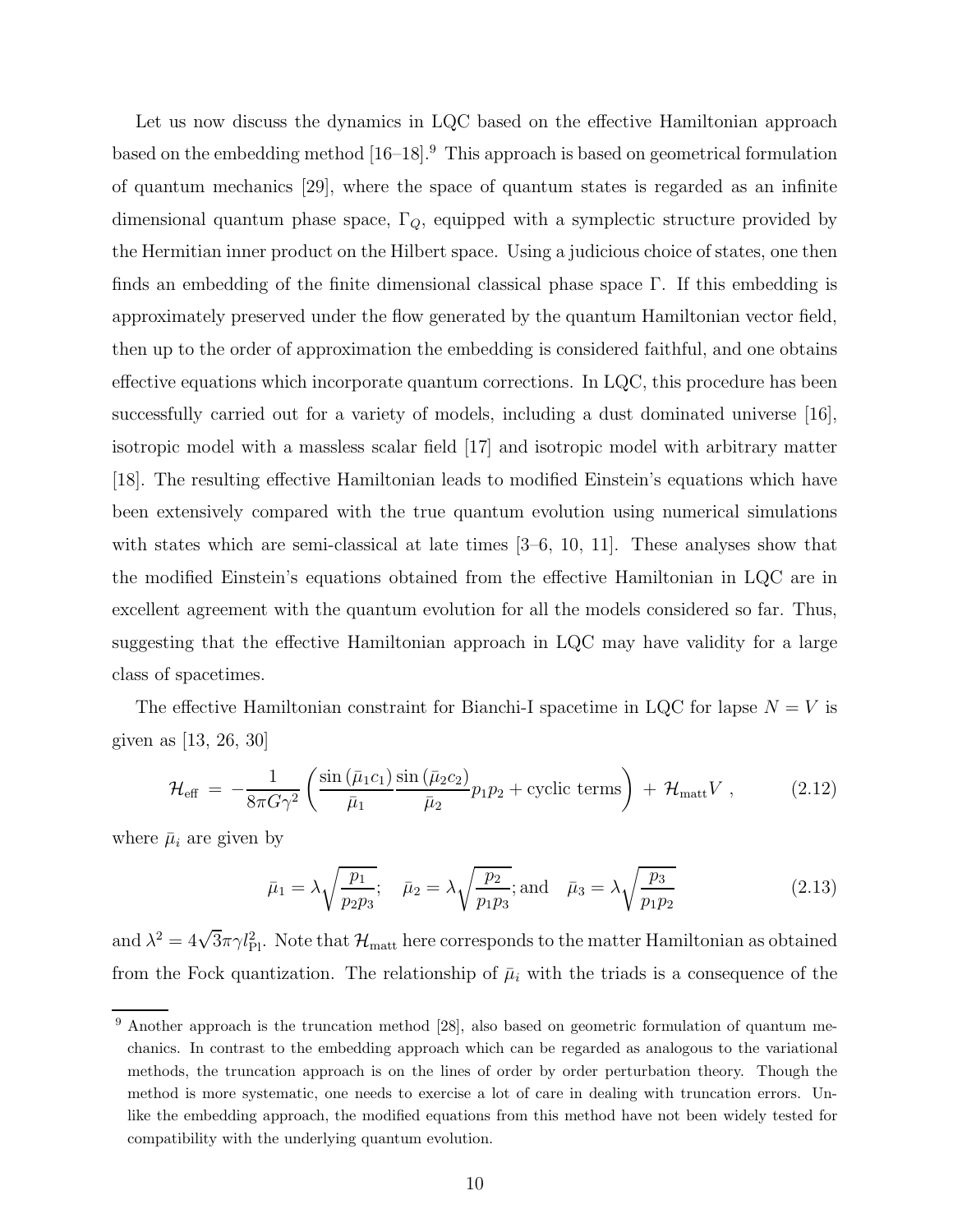way area of the loops along which holonomies of connection are computed relates with the eigenvalue of the area operator in LQG.<sup>10</sup> The minimum allowed area of such a loop is labeled by  $\lambda^2$ . It is to be noted that above functional dependence of  $\bar{\mu}_i$  on the triads is unique, in the sense that any other choice leads to resulting physics being affected by the rescaling of the lengths of the edges of the fiducial cell and also by change in its shape [31]. Further, the only contribution from quantum geometry in the effective Hamiltonian constraint results from the modifications originating from the non-local field strength. The inverse volume modifications are absent in the above constraint, since we are considering a non-compact spatial manifold.

Using Hamilton's equations, we can compute the time variation of triads. In terms of proper time, we get

$$
\dot{p}_1 = \frac{p_1}{\gamma \lambda} \left( \sin \left( \bar{\mu}_2 c_2 \right) + \sin \left( \bar{\mu}_3 c_3 \right) \right) \cos \left( \bar{\mu}_1 c_1 \right) \tag{2.14}
$$

and similarly for  $p_2$  and  $p_3$ , and the connection components. From these, we can obtain the equations for the directional Hubble rates, such as

$$
H_1 = \frac{1}{2\gamma\lambda} \left( \sin\left(\bar{\mu}_1 c_1 - \bar{\mu}_2 c_2\right) + \sin\left(\bar{\mu}_2 c_2 + \bar{\mu}_3 c_3\right) + \sin\left(\bar{\mu}_1 c_1 - \bar{\mu}_3 c_3\right) \right) \tag{2.15}
$$

Using these equations, one finds that that unlike the classical theory,  $c_i \neq \gamma l_i H_i a_i$ . Further, it is straightforward to show, that  $\Sigma^2$  is not a constant of motion in LQC [26, 30].

In contrast to the classical theory, the directional Hubble rates are bounded in LQC, with a maximum value given by  $H_{i, max} = 3/2\gamma\lambda$ . The resulting expression for the expansion scalar yields

$$
\theta = \frac{1}{2\gamma\lambda} \left( \sin\left(\bar{\mu}_1 c_1 + \bar{\mu}_2 c_2\right) + \sin\left(\bar{\mu}_2 c_2 + \bar{\mu}_3 c_3\right) + \sin\left(\bar{\mu}_1 c_1 + \bar{\mu}_3 c_3\right) \right) \tag{2.16}
$$

which has the following maxima

$$
\theta_{\text{max}} = \frac{3}{2\gamma\lambda} \approx \frac{2.78}{l_{\text{Pl}}} \,. \tag{2.17}
$$

The boundedness of the Hubble rates points to the non-singular bounces in LQC. These bounces, unlike the isotropic case, do not occur at a fixed value of energy density. Due

<sup>&</sup>lt;sup>10</sup> It is important to note that at the current stage of research, the imposition of the minimum area of the loop as it appears in LQG is an external input in LQC. Since a derivation of LQC from LQG is yet to be performed, LQC is a quantization of cosmological models based on LQG, rather than the cosmological sector of LQG.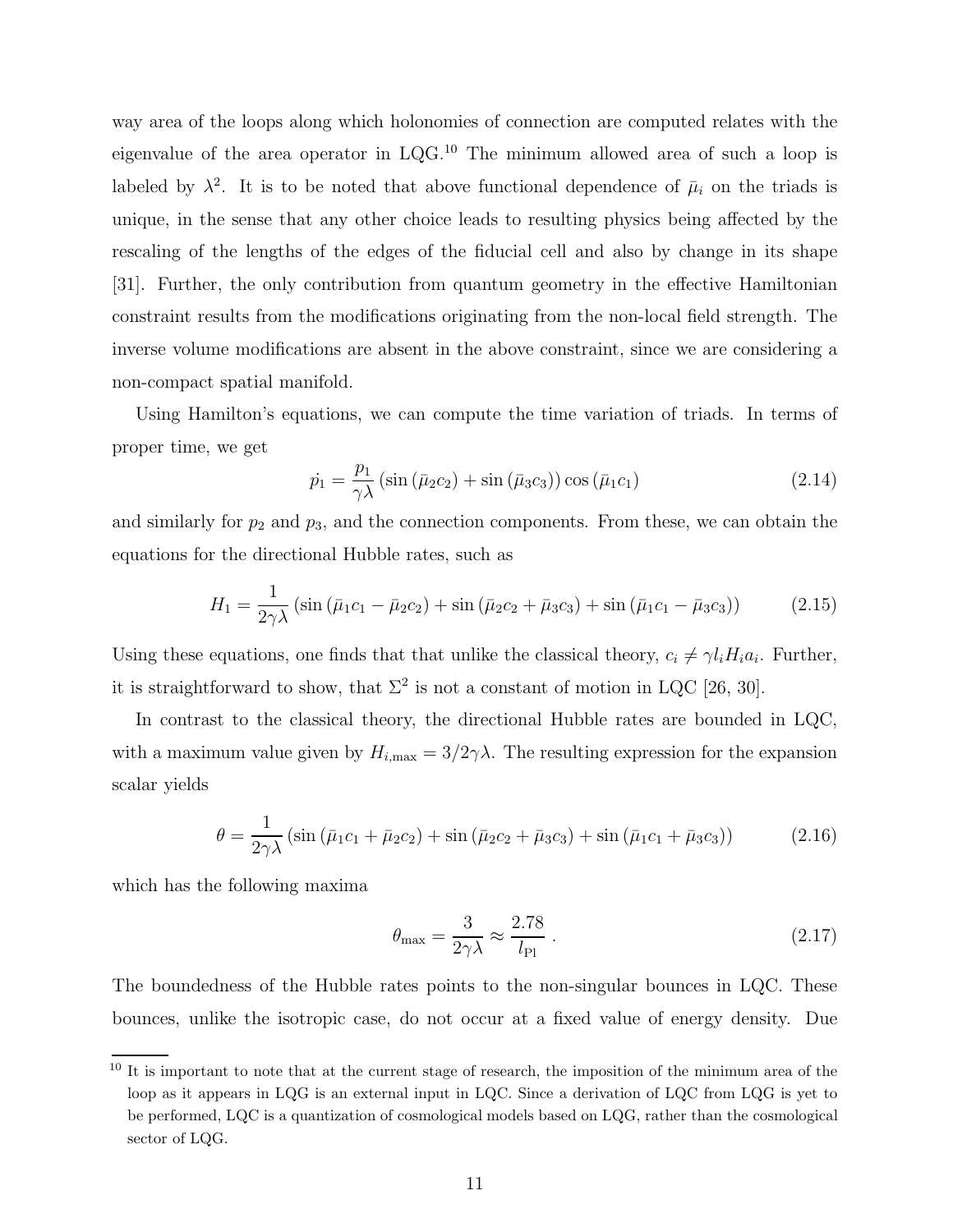to the presence of anisotropies, bounce occurs at different values of  $\rho$  and  $\sigma^2$ , which are determined by the initial conditions (see for example, Ref. [26]). In order to find the maximum values, we first note that the vanishing of the Hamiltonian constraint,  $\mathcal{H}_{\text{eff}} \approx 0$ , gives

$$
\rho = \frac{1}{8\pi G \gamma^2 \lambda^2} \left( \sin \left( \bar{\mu}_1 c_1 \right) \sin \left( \bar{\mu}_2 c_2 \right) + \text{cyclic terms} \right) , \qquad (2.18)
$$

which implies that  $\rho$  has a universal maxima, independent of any energy conditions, as:

$$
\rho_{\text{max}} = \frac{3}{8\pi G \gamma^2 \lambda^2} \approx 0.41 \rho_{\text{Pl}} \tag{2.19}
$$

Thus, the maxima of energy density in Bianchi-I model turns out to be the same as in the isotropic models in LQC. Note that for an arbitrary choice of initial conditions in Bianchi-I spacetime, is never achieved at a bounce of the directional scale factor. This bound is only saturated when anisotropies vanish.

Similarly, using eq.  $(2.15)$  (and equations for  $H_2$  and  $H_3$ ) in  $(2.9)$ , it is straightforward to obtain the expression for shear scalar, which as the one for  $\theta$  and  $\rho$  turns out to be composed of bounded functions:

$$
\sigma_{\rm I}^2 = \frac{1}{3\gamma^2\lambda^2} \Bigg[ (\cos\left(\bar{\mu}_2 c_2\right) \left(\sin\left(\bar{\mu}_1 c_1\right) + \sin\left(\bar{\mu}_3 c_3\right)\right) - \cos\left(\bar{\mu}_1 c_1\right) \left(\sin\left(\bar{\mu}_2 c_2\right) + \sin\left(\bar{\mu}_3 c_3\right)\right))^2 + \text{ cyclic terms} \Bigg]
$$
\n(2.20)

(where the subscript  $I$  is used to differentiate this expression from shear scalars in subsequent models considered here). The shear scalar has a global maxima

$$
\sigma_{\rm I\,max}^2 = \frac{10.125}{3\gamma^2\lambda^2} \approx \frac{11.57}{l_{\rm Pl}^2} \tag{2.21}
$$

at  $\bar{\mu}_1 c_1 = \pi/6$ ,  $\bar{\mu}_2 c_2 = \pi/2$  and  $\bar{\mu}_3 c_3 = 5\pi/6$ . Interestingly, the maxima of shear scalar is reached when energy density is itself close to the Planckian value. At above values of  $\bar{\mu}_i c_i$ , the energy density turns out to be  $\rho \approx 0.4167 \rho_{\rm crit}$ . In the case of Bianchi-I vacuum spacetime  $(\rho = 0)$ , depending on the initial conditions, the shear scalar can attain one of the two (local) maximas:  $\sigma_{\text{max}}^2 = 2/\gamma^2 \lambda^2$  at  $\bar{\mu}_1 c_1 = \pi/2, \bar{\mu}_2 c_2 = \pi$  and  $\bar{\mu}_3 c_3 = 0$ , or  $\sigma_{\text{max}}^2 = 6.3/3\gamma^2 \lambda^2$  at  $\bar{\mu}_1 c_1 = -0.339837, \bar{\mu}_2 c_2 = \pi/2$  and  $\bar{\mu}_3 c_3 = 5\pi/6.$ 

The existence of upper bounds on energy density, expansion scalar and shear scalar for arbitrary matter indicate a resolution of various singularities in the loop quantization of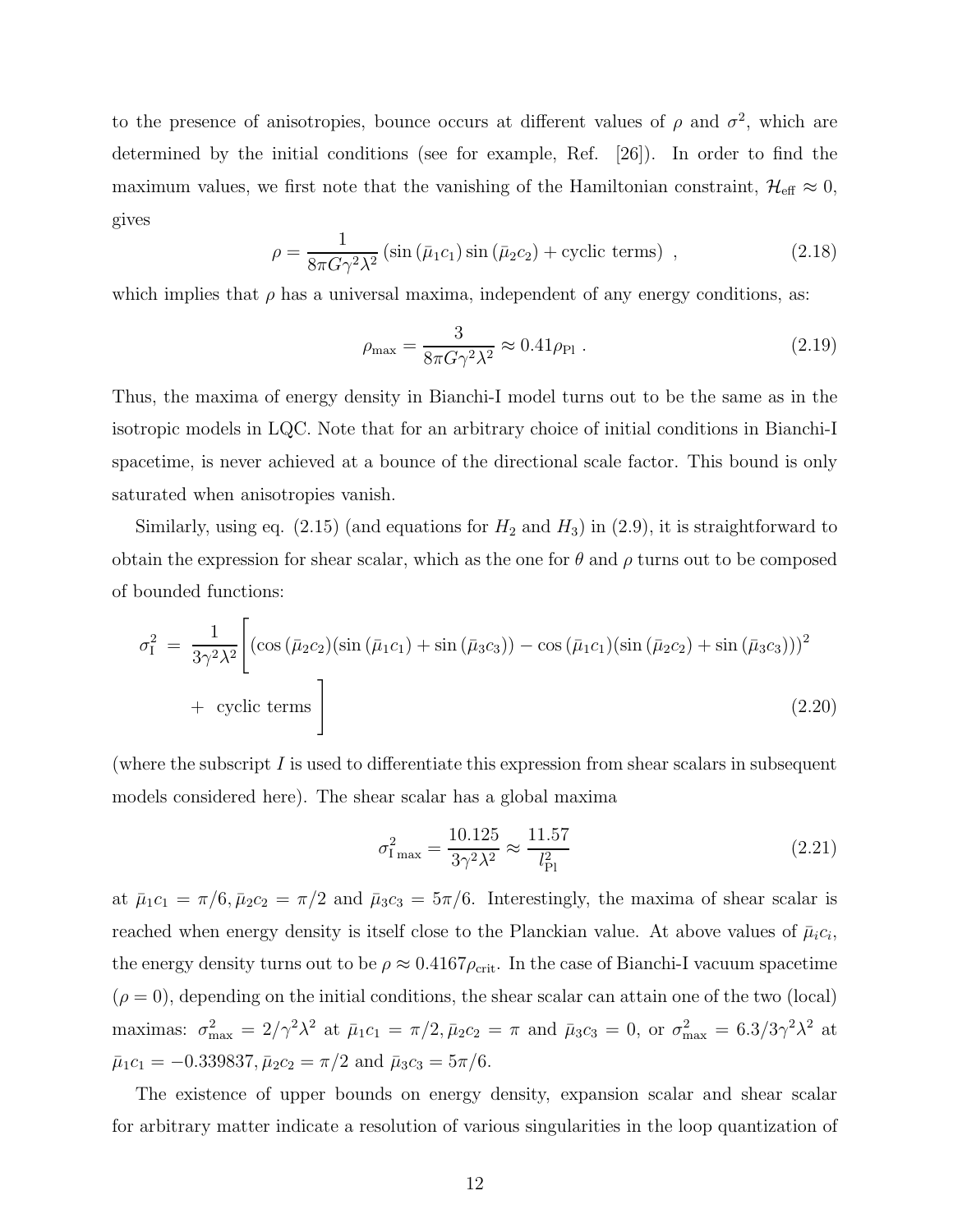Bianchi-I spacetime.<sup>11</sup> This is a direct feature of the underlying quantum geometry captured via  $\lambda^2$ . In the limit, this parameter goes to zero, one recovers the classical divergence of  $\rho$ ,  $\theta$ and  $\sigma^2$ , this feature is missing in the classical theory. The upper bounds of these quantities are completely generic, obeyed by all types of matter. As we will discuss in the next sections, this generality is absent in Bianchi-II and Bianchi-IX models.

#### III. BIANCHI-II MODEL

Bianchi-II spacetimes are more general than the Bianchi-I spacetimes in the sense that they have a non-vanishing intrinsic curvature. Unlike the Bianchi-I model, only two of the three Killing fields commute with each other on the spatial manifold. Further, the spacetime lacks an isotropic limit. In the following we consider the case of a non-compact Bianchi-II spacetime. Since the procedure of symmetry reduction, introduction of a cell  $\mathcal V$  and details of the symplectic structure follow closely as in the Bianchi-I model, we will skip the discussion of this part. For a detailed discussion on these for Bianchi-II model, we refer the reader to Refs. [14].

In terms of Ashtekar variables, the classical Hamiltonian constraint for lapse  $N = V$ , can be written as

$$
\mathcal{H}_{\rm cl} = -\frac{1}{8\pi G\gamma^2} \left[ p_1 p_2 c_1 c_2 + \text{cyclic terms} \right] - \frac{1}{8\pi G\gamma^2} \left[ \alpha \, p_2 p_3 c_1 - (1+\gamma^2) \left( \frac{\alpha p_2 p_3}{2p_1} \right)^2 \right] + \mathcal{H}_{\rm matt} V \tag{3.1}
$$

where  $\alpha$  is related to the structure constants of the Lie algebra corresponding to the Killing fields.<sup>12</sup> Using Hamilton's equations, it is straightforward to obtain the classical dynamical equations for the time variation of  $p_i$  and  $c_i$ . As an example:

$$
\frac{dp_1}{d\tau} = \frac{1}{\gamma} \left( p_1 (c_2 p_2 + c_3 p_3) + \alpha p_2 p_3 \right).
$$
 (3.2)

<sup>&</sup>lt;sup>11</sup> Strictly speaking, a stronger statement can be made for the isotropic models in LQC. This is due to the reason that in the isotropic case, availability of an exactly soluble model [21], allows one to prove existence of bound on energy density for a dense set of states in the physical Hilbert space. Where as here, bounds are derived assuming an effective Hamiltonian which a priori assumes coherent states. Thus, it is possible that above bounds, and similarly those derived later for Bianchi-II and Bianchi-IX models, are not necessarily strict bounds for all the states in the physical Hilbert space.

<sup>&</sup>lt;sup>12</sup> The Killing fields  $\dot{\xi}_i^a$  satisfy  $[\dot{\xi}_i, \dot{\xi}_j] = \dot{C}_{ij}^k \dot{\xi}_k$ , with the only non-zero structure constant being  $\dot{C}_{23}^1 = \tilde{\alpha}$ . This defines  $\alpha$  as  $\alpha := (l_2l_3/l_1)\tilde{\alpha}$ , where  $l_i$  refer to the edge lengths of the fiducial cell V.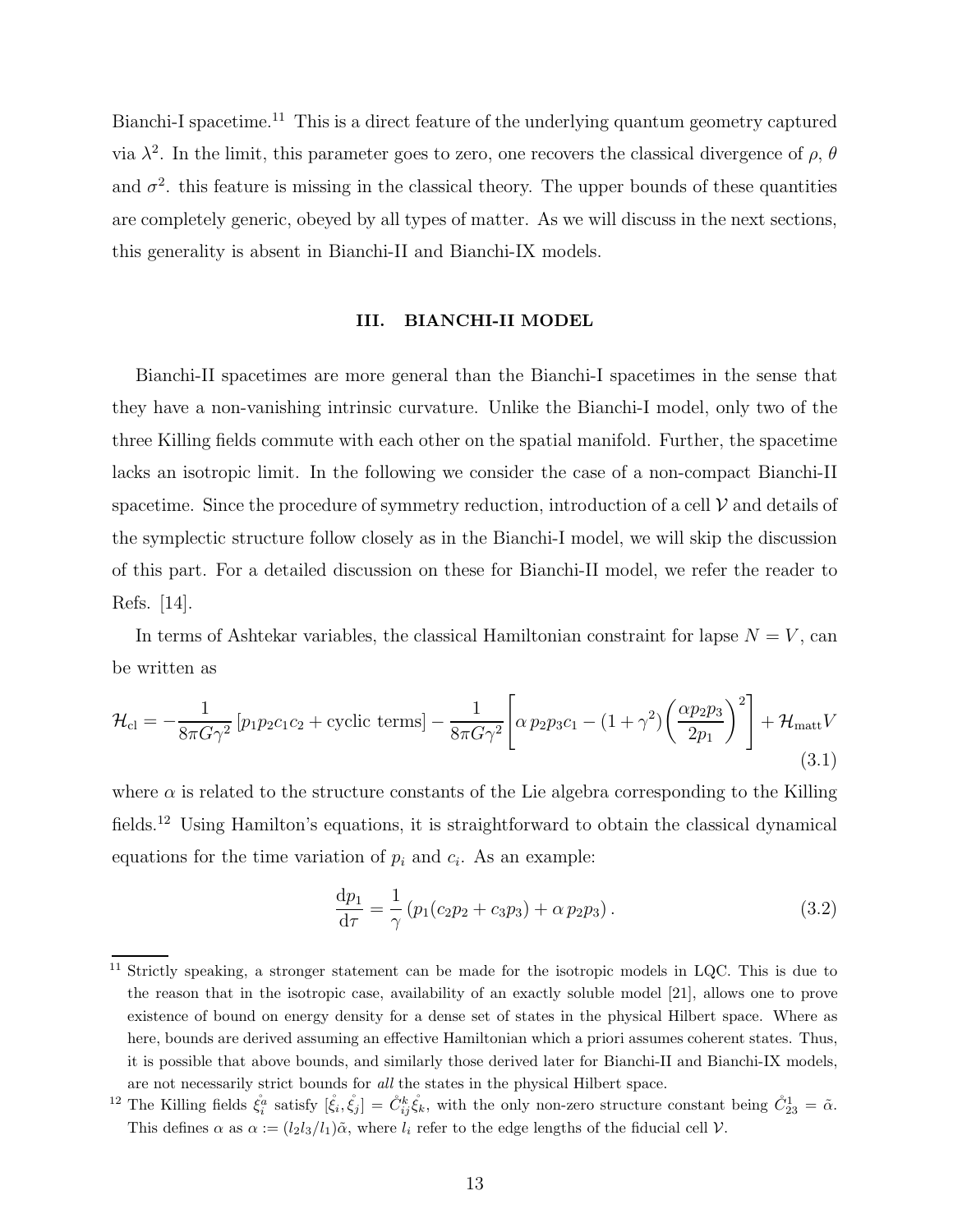However, unlike the Bianchi-I model, it is not possible to use these equations to obtain an analog of the generalized Friedmann equation (2.11) for the mean Hubble rate. A detailed analysis of these dynamical equations reveal a singularity when the triads vanish.

We now consider the effective Hamiltonian for the Bianchi-II model [14]. For the same choice of the lapse function as above, it is given as

$$
\mathcal{H}_{\text{eff}} = -\frac{p_1 p_2 p_3}{8\pi G \gamma^2 \lambda^2} \left[ \sin \left( \bar{\mu}_1 c_1 \right) \sin \left( \bar{\mu}_2 c_2 \right) + \text{cyclic terms} \right] \n- \frac{1}{8\pi G \gamma^2} \left[ \frac{\alpha}{\lambda} \frac{(p_2 p_3)^{3/2}}{\sqrt{p_1}} \sin \left( \bar{\mu}_1 c_1 \right) - \frac{\alpha^2 (1 + \gamma^2)}{4} \left( \frac{p_2 p_3}{p_1} \right)^2 \right] + \mathcal{H}_{\text{matt}} V \quad (3.3)
$$

which is a sum of the effective Hamiltonian in Bianchi-I model and the terms originating from the presence of the spatial curvature. Imposing the the constraint  $\mathcal{H}_{\text{eff}} \approx 0$  we obtain

$$
\rho = \frac{1}{8\pi G \gamma^2 \lambda^2} \left[ \sin\left(\bar{\mu}_1 c_1\right) \sin\left(\bar{\mu}_2 c_2\right) + \text{cyclic terms} \right] + \frac{1}{8\pi G \gamma^2} \left[ \frac{x}{\lambda} \sin\left(\bar{\mu}_1 c_1\right) - \frac{\left(1 + \gamma^2\right) x^2}{4} \right] \tag{3.4}
$$

where as in the Bianchi-I model,  $\rho = \mathcal{H}_{\mathrm{matt}}/V$  and  $x$  is defined as

$$
x = \alpha \sqrt{\frac{p_2 p_3}{p_1^3}} \tag{3.5}
$$

The right hand side of the eq. (3.4) has a global maxima at  $x = \frac{2}{(1+x)}$  $\frac{2}{(1+\gamma^2)\lambda}$  and  $\sin(\bar{\mu}_i c_i) = 1$ . This results in a maximum allowed value of the energy density as [13]:

$$
\rho \le \rho_{\text{max}} = \frac{3 + (1 + \gamma^2)^{-1}}{8\pi G \gamma^2 \lambda^2} \approx 0.54 \rho_{\text{Pl}} \tag{3.6}
$$

The above upper bound on  $\rho$  is the global maxima. It is straightforward to see that eq. (3.4) can give rise to large negative energy densities depending on the values of triads.<sup>13</sup> This behavior is depicted in Fig. 1. A possible way to obtain a lower bound on the energy density is by imposing energy conditions on the matter content. As an example, if we assume weak energy condition (WEC), then  $\rho \geq 0$ . This procedure is similar to imposing energy conditions in GR to eliminate solutions with negative energy density. However, unlike GR, where even after imposing energy conditions, energy density is not bounded above, in LQC imposition of an energy condition on  $\rho$  does not affect the global maxima of  $\rho$  which as we have shown above arises because of the underlying quantum geometric effects.

 $13$  As noted below eq.(2.11), in the anisotropic spacetimes, negative values of energy density do not necessarily cause problems with the reality of the expansion scalar.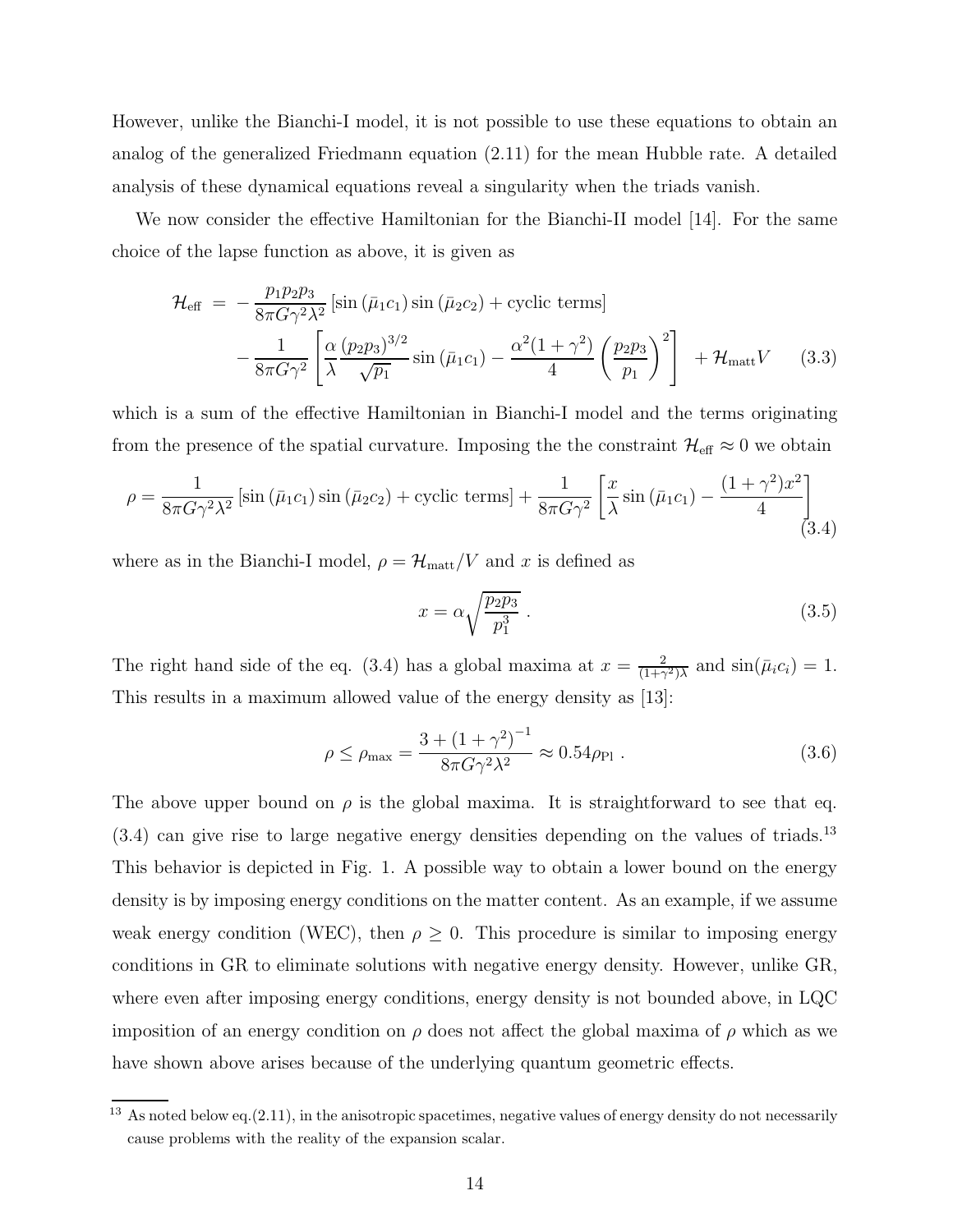

FIG. 1: The plot (in Planck units) shows the variation of energy density as a function of x in the loop quantization of non-compact Bianchi-II model when  $sin(\bar{\mu}_i c_i) = 1$  is substituted in eq. (3.4).

Using (3.3), one can derive the modified dynamical equations using Hamilton's equations. For the triad components we obtain

$$
\frac{\mathrm{d}p_1}{\mathrm{d}\tau} = \frac{1}{\gamma} \left( \frac{p_1^2}{\bar{\mu}_1} \left( \sin \left( \bar{\mu}_2 c_2 \right) + \sin \left( \bar{\mu}_3 c_3 \right) \right) + \alpha p_2 p_3 \right) \cos \left( \bar{\mu}_1 c_1 \right)
$$

which yields the classical equation (3.2) in the limit  $\lambda^2 \to 0$ . In terms of the proper time, this equation can be written as

$$
\frac{\dot{p}_1}{p_1} = \frac{1}{\gamma \lambda} \left( \sin \left( \bar{\mu}_2 c_2 \right) + \sin \left( \bar{\mu}_3 c_3 \right) + \lambda x \right) \cos \left( \bar{\mu}_1 c_1 \right) . \tag{3.7}
$$

Equations for the time variation of other triads can be derived in a similar way, and they turn out to be:

$$
\frac{\dot{p}_2}{p_2} = \frac{1}{\gamma \lambda} \left( \sin \left( \bar{\mu}_1 c_1 \right) + \sin \left( \bar{\mu}_3 c_3 \right) \right) \cos \left( \bar{\mu}_2 c_2 \right) \tag{3.8}
$$

$$
\frac{\dot{p}_3}{p_3} = \frac{1}{\gamma \lambda} \left( \sin \left( \bar{\mu}_1 c_1 \right) + \sin \left( \bar{\mu}_2 c_2 \right) \right) \cos \left( \bar{\mu}_3 c_3 \right) . \tag{3.9}
$$

Using these equation we can obtain the directional Hubble rates,  $H_i$ , and the expansion scalar  $\theta$  using eq.(2.8) which becomes

$$
\theta = \frac{1}{2\gamma\lambda} \left( \sin(\bar{\mu}_1 c_1 + \bar{\mu}_2 c_2) + \sin(\bar{\mu}_2 c_2 + \bar{\mu}_3 c_3) + \sin(\bar{\mu}_3 c_3 + \bar{\mu}_1 c_1) + \lambda x \cos(\bar{\mu}_1 c_1) \right) . \tag{3.10}
$$

Unlike the expansion scalar in the Bianchi-I model,  $\theta$  in Bianchi-II model is generically unbounded because of the divergence in x as  $p_1 \to 0$  or  $(p_2, p_3 \to \infty)$ . However, if one imposes energy conditions demanding that the energy density be bounded below, then  $x$  can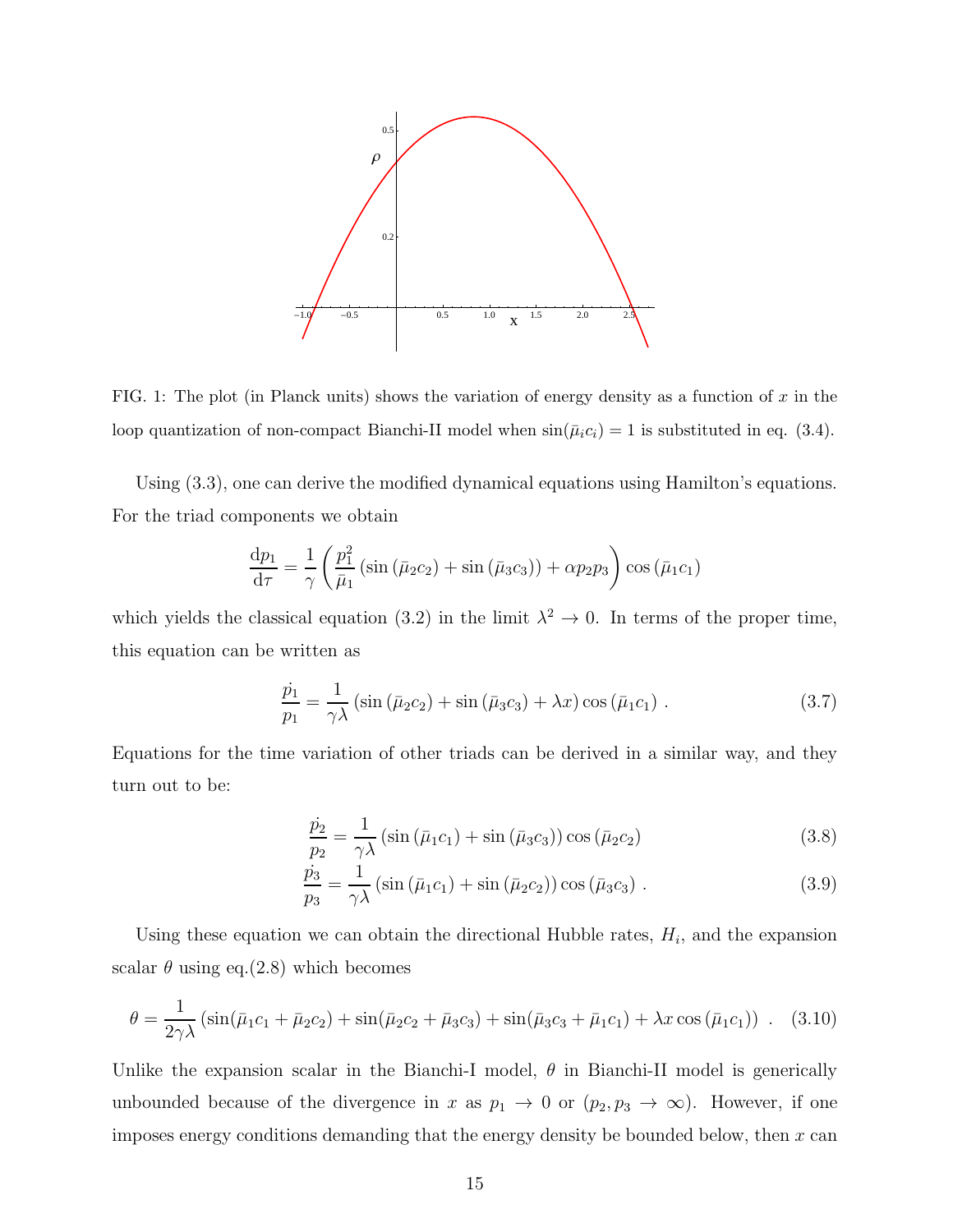not grow beyond a maximum value, and  $\theta$  turns out to be bounded. For matter satisfying WEC, the maximum allowed value of  $\theta$  is given by,

$$
\theta_{\text{max}} \approx \frac{6.05}{2\gamma\lambda} \approx \frac{5.60}{l_{\text{Pl}}} \tag{3.11}
$$

This upper bound can be obtained by finding the maxima of eq.(3.10) numerically by optimizing various variables and occurs at  $\bar{\mu}_1 c_1 = 0.642$ ,  $\bar{\mu}_2 c_2 = 0.982$ ,  $\bar{\mu}_3 c_3 = 0.982$  and  $x = 1.717.$ 

Finally, the expression for the shear scalar in Bianchi-II model,  $\sigma_{\text{II}}^2$  can be obtained using (2.9), which after a straightforward calculation yields,

$$
\sigma_{\text{II}}^2 = \sigma_1^2 + \frac{1}{3\gamma^2\lambda^2} \left[ 2\lambda^2 x^2 \cos^2(\bar{\mu}_1 c_1) + 2\lambda x \cos(\bar{\mu}_1 c_1) (2(\sin(\bar{\mu}_2 c_2) + \sin(\bar{\mu}_3 c_3)) \cos(\bar{\mu}_1 c_1) \right. \left. - (\sin(\bar{\mu}_1 c_1) + \sin(\bar{\mu}_3 c_3)) \cos(\bar{\mu}_2 c_2) - (\sin(\bar{\mu}_2 c_2) + \sin(\bar{\mu}_1 c_1)) \cos(\bar{\mu}_3 c_3)) \right]
$$
(3.12)

where  $\sigma_1^2$  is given by eq.(2.20). This term is bounded, as shown in Sec. II. However, the term with square parenthesis is an increasing quadratic function in x. Thus,  $\sigma_{\text{II}}^2$  does not have an upper bound. The shear scalar for non-compact Bianchi-II model is devoid of a generic maxima in contrast to the Bianchi-I spacetime. In order to obtain a bound on  $\sigma_{\text{II}}^2$ , one needs to assume a lower bound for the energy density, as for the expansion scalar. Imposing WEC, the maximum value of  $\sigma_{II}^2$  turns out to be

$$
\sigma_{\text{II max}}^2 \approx \frac{57.58}{3\gamma^2\lambda^2} \approx \frac{65.82}{l_{\text{Pl}}^2} \tag{3.13}
$$

Note that the maximum of the shear scalar, as that of the energy density and the expansion scalar in the non-compact Bianchi-II model turns out to be different from the Bianchi-I model.

It is to be emphasized that the bound on the shear scalar is sensitive to the energy conditions, i.e. if one imposes a different energy condition, the allowed range for the parameter x would be different and so would be the upper bound on the shear scalar. WEC is followed by almost all types of the matter and it provides an adequate estimation of the bounds on shear and energy density. Thus, WEC has two roles: first to give a lower bound on  $\rho$  and the second to provide the corresponding upper bounds on  $\theta$  and  $\sigma_{\text{II}}^2$ . Further, the upper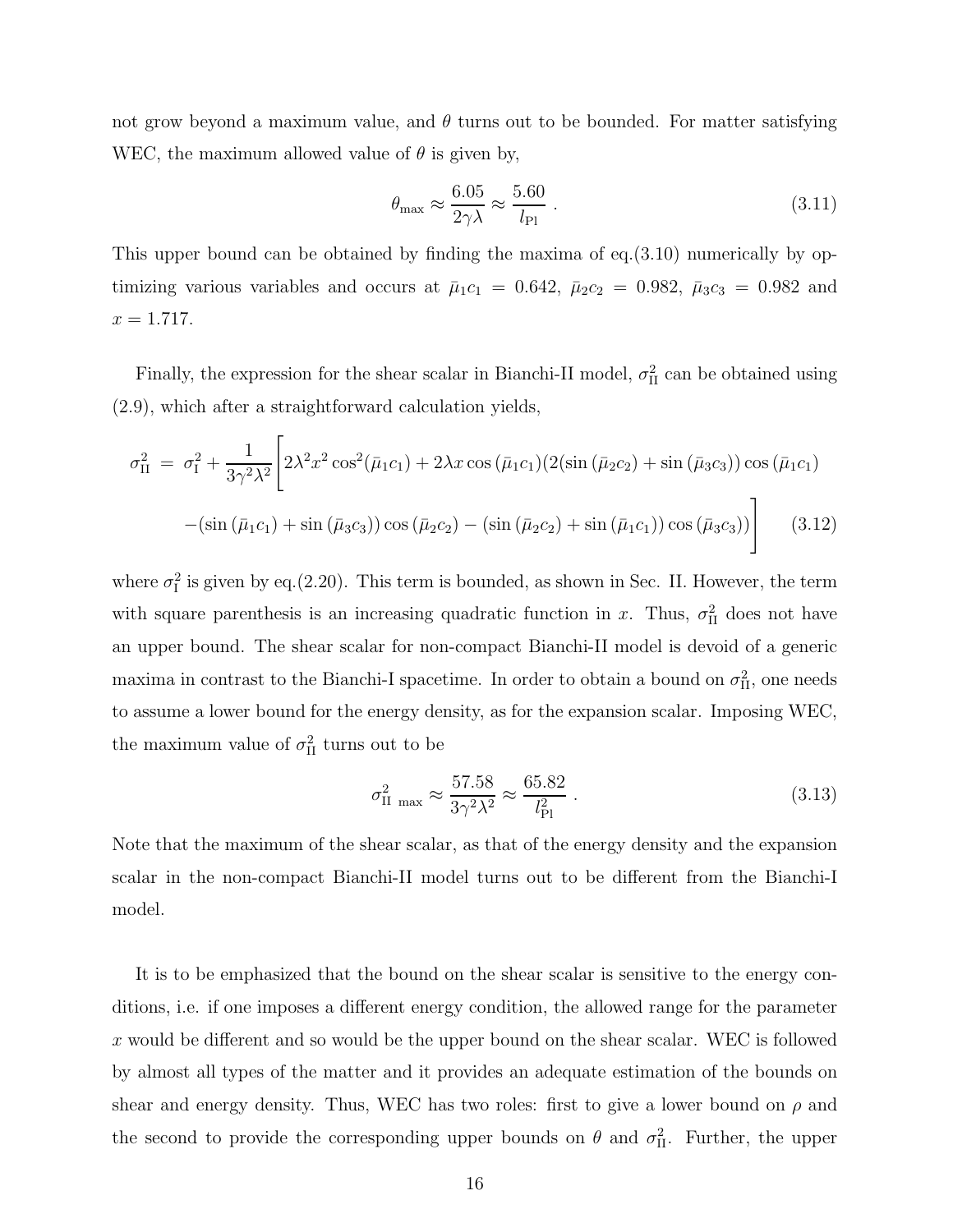bounds on  $\theta$  and  $\sigma^2$  are saturated in the dynamical evolution, and the bounce of directional scale factors occur before these values are reached. As in the case of Bianchi-I model, this is tied to the interplay of the Ricci and the Weyl parts of the spacetime curvature in the Bianchi-II model.

#### IV. BIANCHI-IX MODEL

The spatial manifold for the Bianchi-IX model has a compact topology  $S<sup>3</sup>$  whose radius with respect to the fiducial metric is chosen as  $a_r = 2$ . The volume of fiducial cell is given by  $V_o =: \ell_o^3 = 2\pi^2 a_r^3 = 16\pi^2$ . In contrast to the Bianchi-I and Bianchi-II spacetimes, none of the Killing vectors commute with each other in the Bianchi-IX model. In this spacetime, the interplay of intrinsic curvature and anisotropies is also much richer in comparison to the Bianchi-II model. Classical dynamics can exhibit a Mixmaster behavior as singularities are approached. In the isotropic limit, one recovers the classical dynamics of the  $k = 1$  FRW model.

Let us first consider the classical Hamiltonian constraint for the Bianchi-IX model. With lapse  $N = V$ , in terms of the connections and triads, it is given by

$$
\mathcal{H}_{\text{cl}} = -\frac{1}{8\pi G\gamma^2} \left( p_1 p_2 c_1 c_2 + p_2 p_3 c_2 c_3 + p_3 p_1 c_3 c_1 + \frac{2\ell_o}{2} (p_1 p_2 c_3 + p_2 p_3 c_1 + p_3 p_1 c_2) + \frac{\ell_o^2}{4} (1 + \gamma^2) \left[ 2p_1^2 + 2p_2^2 + 2p_3^2 - \left( \frac{p_1 p_2}{p_3} \right)^2 - \left( \frac{p_2 p_3}{p_1} \right)^2 - \left( \frac{p_3 p_1}{p_2} \right)^2 \right] \right) + \mathcal{H}_{\text{matt}} V
$$
\n(4.1)

which using Hamilton's equation for motion, leads to

$$
\frac{dp_1}{d\tau} = \frac{p_1}{\gamma} \left[ p_2 c_2 + p_3 c_3 + \ell_0 \frac{p_2 p_3}{p_1} \right]
$$
(4.2)

and similarly for  $p_2$  and  $p_3$ , and the connection components. In this case, one can use these equations to derive a generalized Friedmann equation, as in the Bianchi-I model, and it turns out to be:

$$
H^{2} = \frac{8\pi G}{3}\rho + \frac{1}{6}\sigma^{2} - \frac{\ell_{o}^{2}}{12p_{1}p_{2}p_{3}} \left[ 2\left(p_{1}^{2} + p_{2}^{2} + p_{3}^{2}\right) - \left(\frac{p_{1}p_{2}}{p_{3}}\right)^{2} - \left(\frac{p_{2}p_{3}}{p_{1}}\right)^{2} - \left(\frac{p_{3}p_{1}}{p_{2}}\right)^{2} \right].
$$
 (4.3)

The Hubble rate diverges as the singularities are approached in the Bianchi-IX spacetime. Further, due to the presence of intrinsic curvature, singularities can occur both in past and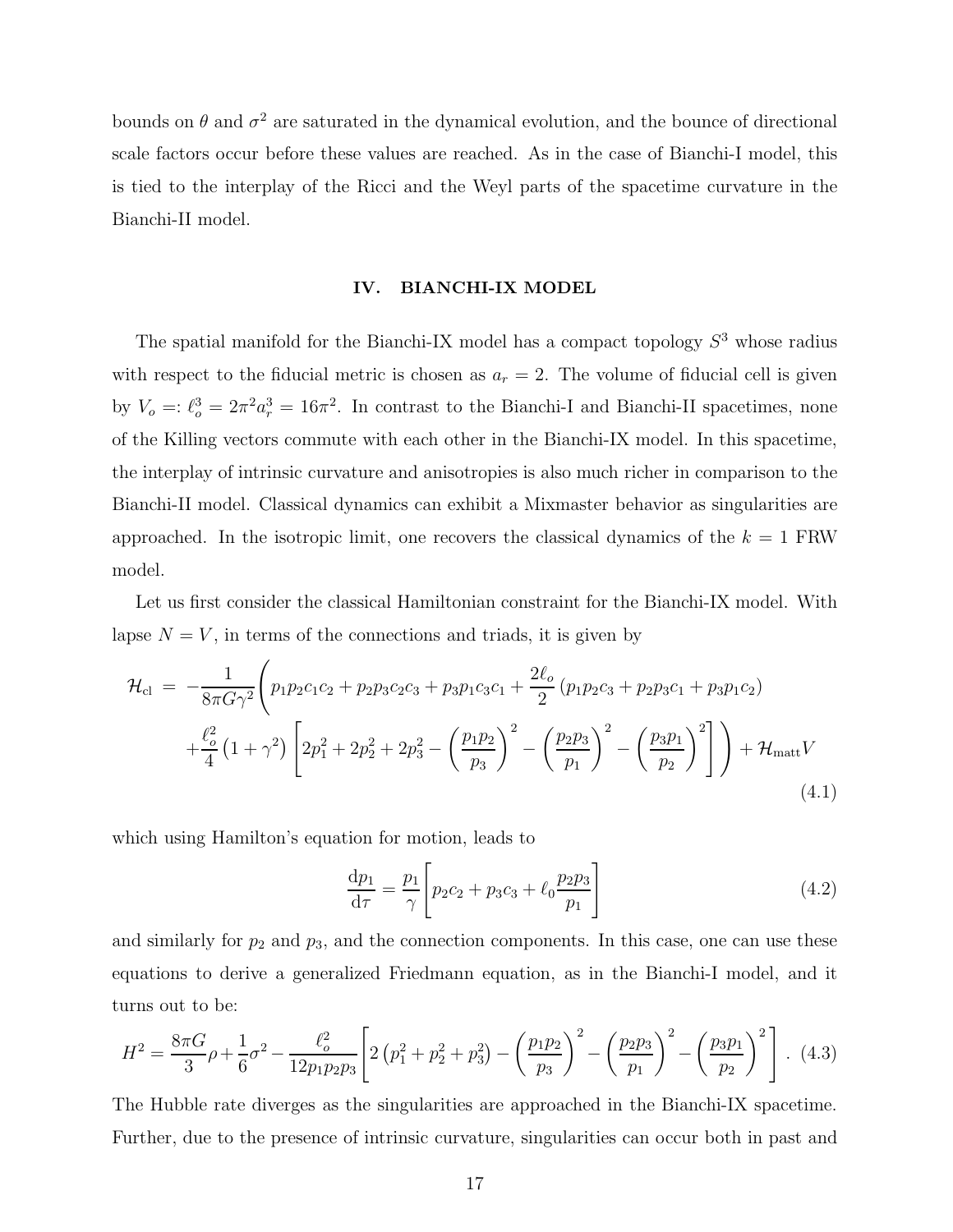the future evolution, as in the  $k = 1$  universe. As shown in Appendix A, in the isotropic limit, one recovers the dynamical equations for the  $k = 1$  model.

As in the case of the loop quantization of the Bianchi-II model, it is not possible to express the field strength operator in terms of holonomies along closed loops. To overcome this difficulty, a quantization has been proposed, along the lines of Bianchi-II model, following the connection operator approach [15]. In the following we analyze the physics resulting from the effective Hamiltonian constraint of this quantization. Since the underlying manifold is spatially compact, the resulting effective Hamiltonian constraint contains modifications originating from both the non-local nature of the field strength operator and the eigenvalues of the inverse triads. Let us first analyze some features of the resulting physics for the effective Hamiltonian constraint of Bianchi-IX model, if inverse triad modifications are ignored (as in the analysis of Ref. [15]). We denote this effective Hamiltonian constraint by  $\tilde{\mathcal{H}}_{\text{eff}}$  in order to distinguish it from the Hamiltonian constraint in eq. (4.11) where the inverse triad corrections are included. For the lapse  $N = V$ , the effective Hamiltonian constraint is given by  $|15|$ :

$$
\tilde{\mathcal{H}}_{\text{eff}} = \frac{p_1 p_2 p_3}{8\pi G \gamma^2 \lambda^2} \left[ \sin \left( \bar{\mu}_1 c_1 \right) \sin \left( \bar{\mu}_2 c_2 \right) + \text{cyclic terms} \right] - \frac{\ell_o}{8\pi G \gamma^2 \lambda} \left[ \frac{(p_1 p_2)^{3/2}}{\sqrt{p_3}} \sin \left( \bar{\mu}_3 c_3 \right) + \text{cyclic terms} \right] \n- \frac{\ell_o^2}{32\pi G \gamma^2} (1 + \gamma^2) \left[ 2(p_1^2 + p_2^2 + p_3^2) - \left( \left( \frac{p_2 p_3}{p_3} \right)^2 + \text{cyclic terms} \right) \right] + \mathcal{H}_{\text{matt}} V \ . \tag{4.4}
$$

The vanishing of this constraint leads to the following expression of energy density

$$
\rho = \frac{1}{8\pi G \gamma^2 \lambda^2} \left[ \sin\left(\bar{\mu}_1 c_1\right) \sin\left(\bar{\mu}_2 c_2\right) + \text{cyclic terms} \right] + \frac{\ell_o}{8\pi G \gamma^2 \lambda} \left[ \sqrt{\frac{p_1 p_2}{p_3^3}} \sin\left(\bar{\mu}_3 c_3\right) + \text{cyclic terms} \right] + \frac{\ell_o^2 (1 + \gamma^2)}{32\pi G \gamma^2} \left[ \left( 2 \frac{p_1}{p_2 p_3} - \frac{p_2 p_3}{p_1^3} \right) + \text{cyclic terms} \right]. \tag{4.5}
$$

Utilizing the boundedness properties of the trigonometric functions, this expression implies that

$$
\rho \le \frac{3}{8\pi G \gamma^2 \lambda^2} + \frac{\ell_o}{8\pi G \gamma^2 \lambda} \left[ x_1 + x_2 + x_3 \right] + \frac{\ell_o^2 (1 + \gamma^2)}{32\pi G \gamma^2} \left[ 2(x_1 x_2 + x_2 x_3 + x_3 x_1) - (x_1^2 + x_2^2 + x_3^2) \right]
$$
\n
$$
\tag{4.6}
$$

where  $x_1 = \sqrt{\frac{p_2 p_3}{p_1^3}}$ ,  $x_2 = \sqrt{\frac{p_1 p_3}{p_2^3}}$ , and  $x_3 = \sqrt{\frac{p_1 p_2}{p_3^3}}$ .

The first term in eq. (4.6) is the maximum energy density obtained in Bianchi-I spacetime. It is the behavior of the second and the third term, which determines the boundedness of energy density from the above effective Hamiltonian constraint. In order that the energy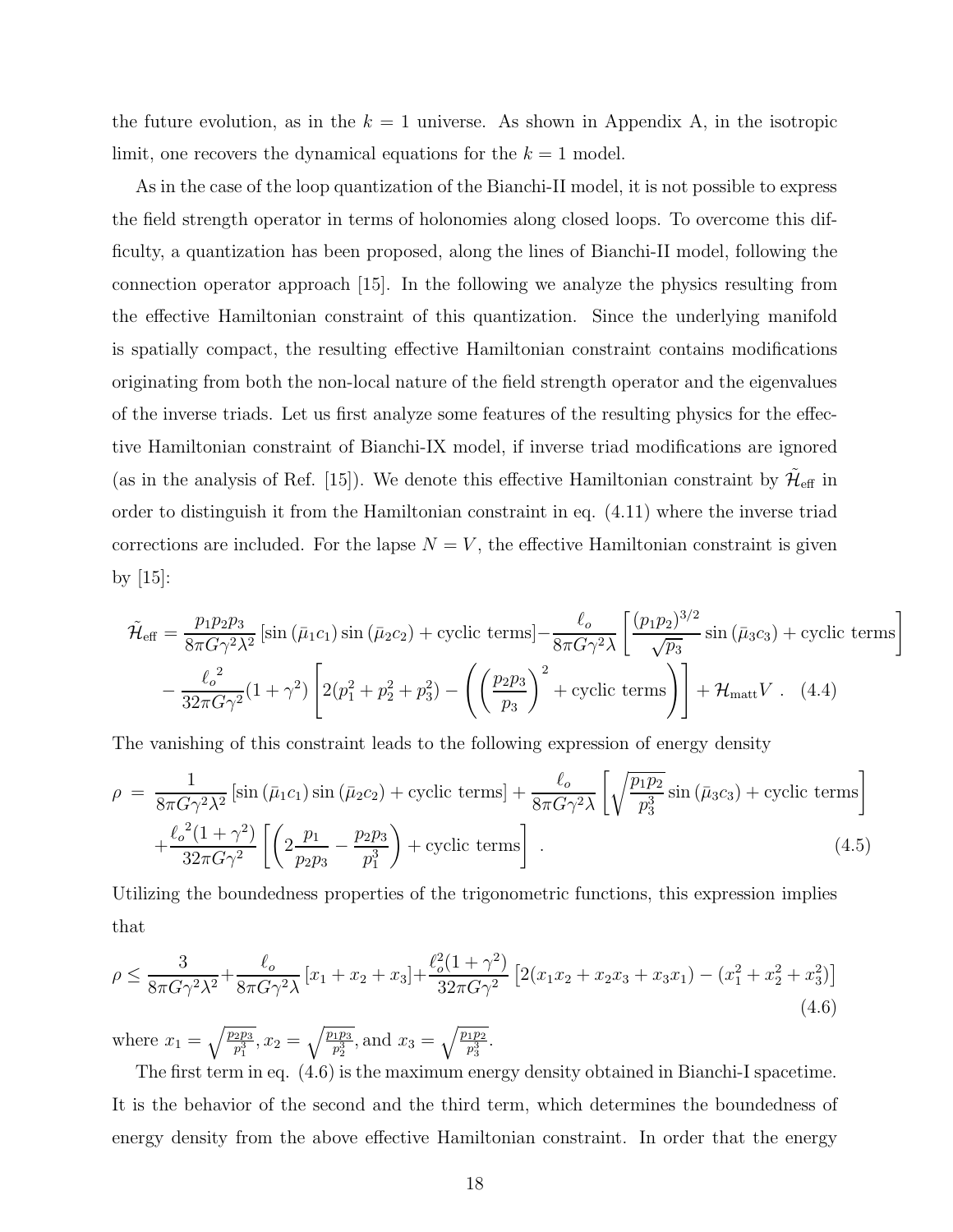density to have a maxima,  $\rho(x_1, x_2, x_3)$  should have a viable simultaneous solution to the following system of equations:

$$
\frac{\partial \rho(x_1, x_2, x_3)}{\partial x_1} = 0; \quad \frac{\partial \rho(x_1, x_2, x_3)}{\partial x_2} = 0; \quad \frac{\partial \rho(x_1, x_2, x_3)}{\partial x_3} = 0.
$$
 (4.7)

Solving these equations, one obtains the following condition:

$$
\frac{6}{\ell_o \lambda (1 + \gamma^2)} + x_1 + x_2 + x_3 = 0.
$$
 (4.8)

Thus a physical solution is allowed only when at least one of  $x_i$  is negative. However, by definition, all of  $x_i$  are *positive*.<sup>14</sup> The energy density resulting from  $\tilde{\mathcal{H}}_{\text{eff}}$  does not have a maxima, unlike the Bianchi-I and Bianchi-II models in the absence of inverse triad modifications. On analyzing the modified dynamical equations resulting from  $\tilde{\mathcal{H}}_{\text{eff}}$ , we find that the expansion and the shear scalars are also unbounded.

However, as discussed above the effective Hamiltonian constraint  $\tilde{\mathcal{H}}_{\text{eff}}$  is incomplete as it lacks the contribution from inverse triad corrections in the Bianchi-IX model which is spatially compact. To conclude whether the energy density in Bianchi-IX model has an upper bound, it is necessary to include these modifications. To introduce these modifications in the corresponding effective Hamiltonian constraint in LQC for such terms, we consider eigenvalues  $f(p_i)$  of the operator  $\widehat{p_i^{-1/2}}$  and substitute them in place of inverse triad terms.<sup>15</sup> As an example, the eigenvalues for the inverse triad operator  $\widehat{p_1-1/4}$  turn out to be [13]

$$
\widehat{p_1^{-1/4}}|p_1, p_2, p_3\rangle = f(p_1)|p_1, p_2, p_3\rangle \tag{4.9}
$$

where  $|p_1, p_2, p_3\rangle$  denote eigenstates of the volume operator, and  $v = \frac{2}{4\pi\gamma\lambda l_{\rm Pl}^2} \sqrt{p_1p_2p_3}$  and

$$
f(p_1) = \frac{2}{4\pi\gamma\lambda l_{\rm Pl}^2} (p_2 p_3)^{1/2} \left[ \sqrt{|v+1|} - \sqrt{|v-1|} \right]^2.
$$
 (4.10)

<sup>&</sup>lt;sup>14</sup> The unboundedness argument given here is valid irrespective of the choice of orientation of triads, which has been here fixed to be positive.

<sup>&</sup>lt;sup>15</sup> The strategy is same as in the isotropic models and is based on the identities first proved by Thiemann in LQG [20]. For an up to date discussion of these modifications in isotropic models and related subtleties for non-compact models, see Ref. [1].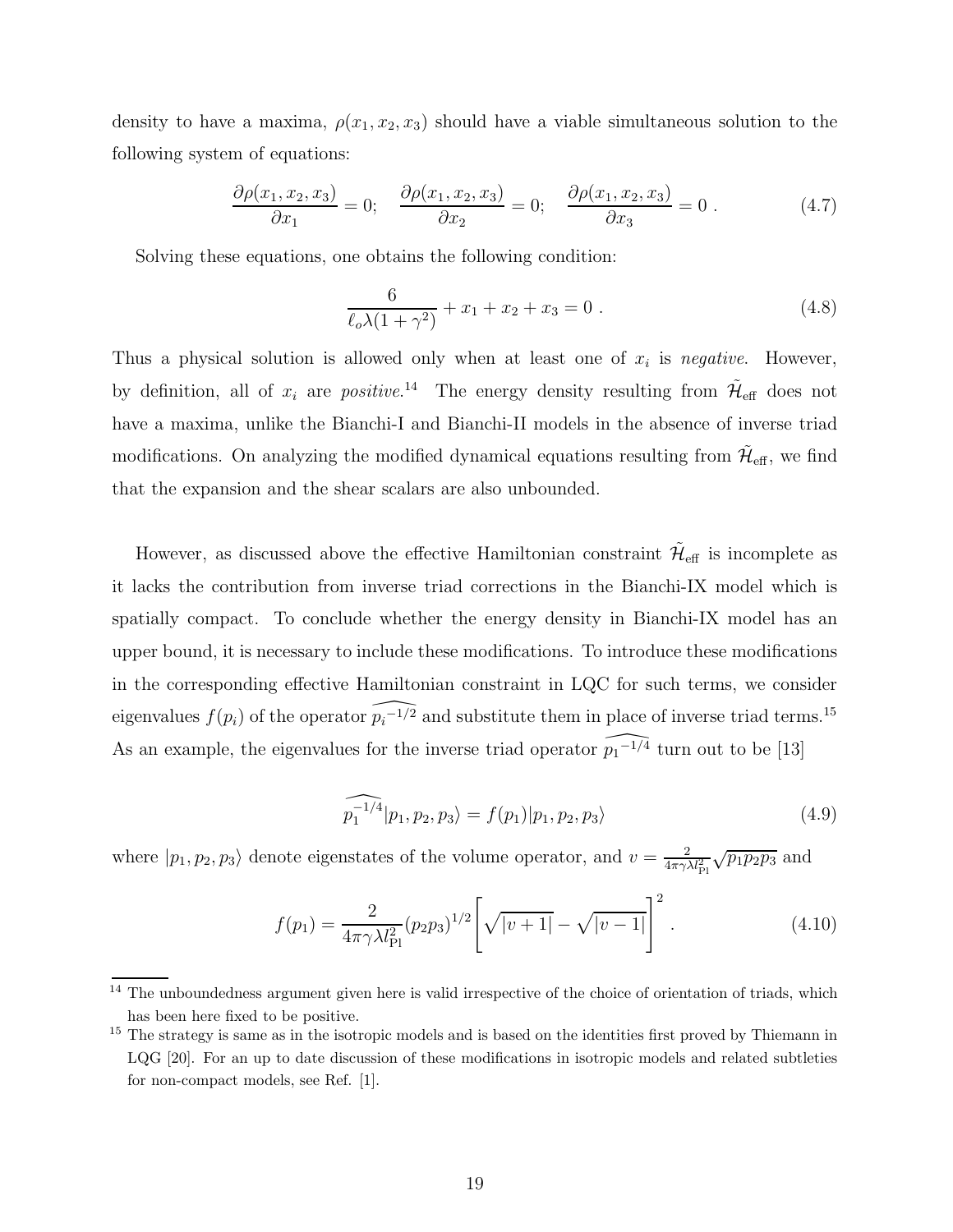Similarly, one can derive expressions for other inverse triad operators. With these modifications, the effective Hamiltonian constraint becomes:

$$
\mathcal{H}_{\text{eff}} = -\frac{p_1 p_2 p_3}{8\pi G \gamma^2 \lambda^2} \Bigg[ \sin \left( \bar{\mu}_1 c_1 \right) \sin \left( \bar{\mu}_2 c_2 \right) + \text{cyclic terms} \Bigg] \n- \frac{\varepsilon \ell_o}{8\pi G \gamma^2 \lambda} \Bigg[ (p_1 p_2)^{3/2} f(p_3) \sin \left( \bar{\mu}_3 c_3 \right) + (p_2 p_3)^{3/2} f(p_1) \sin \left( \bar{\mu}_1 c_1 \right) + (p_3 p_1)^{3/2} f(p_2) \sin \left( \bar{\mu}_2 c_2 \right) \Bigg] \n- \frac{\ell_o^2 (1 + \gamma^2)}{32\pi G \gamma^2} \Bigg[ 2(p_1^2 + p_2^2 + p_3^2) - (p_1 p_2)^2 f(p_3)^4 - (p_2 p_3)^2 f(p_1)^4 - (p_3 p_1)^2 f(p_2)^4 \Bigg] + \mathcal{H}_{\text{matt}} V
$$
\n(4.11)

where the inverse triad modifications also contribute to  $\mathcal{H}_{\text{matt}}$  if one considers matter Hamiltonian containing inverse powers of the scale factor.

We now analyze the behavior of energy density. Due to the inverse triad modifications, an ambiguity in its definition arises. Using the effective Hamiltonian constraint, one can define the energy density  $\rho$  as  $\rho = \mathcal{H}_{\text{matt}}/V$ , where the  $\mathcal{H}_{\text{matt}}$  includes modifications due to inverse triad operators. However, one can also define energy density such that it agrees with the eigenvalues of  $\widehat{V^{-1}\mathcal{H}_{\text{matt}}}$  (suitably symmetrized). We label this energy density as  $\rho_q$ . In the absence of inverse volume modifications,  $\rho$  and  $\rho_q$  are equal to each other. However, when these are present,  $\rho_q$  and  $\rho$  can behave in a qualitatively different way, at small volumes.<sup>16</sup> As it turns out,  $\rho$  and  $\rho_q$ , indeed have qualitative differences in the loop quantization of Bianchi-IX model.

Using the effective Hamiltonian, a division by volume, leads to the following inequality for the energy density  $\rho$  for the physical solutions:

$$
\rho \leq \frac{3}{8\pi G \gamma^2 \lambda^2} + \frac{\ell_o}{8\pi G \gamma^2 \lambda} \left[ \frac{\sqrt{p_1 p_2}}{p_3} f(p_3) + \frac{\sqrt{p_2 p_3}}{p_1} f(p_1) + \frac{\sqrt{p_3 p_1}}{p_2} f(p_2) \right]
$$
(4.12)

$$
+\frac{\ell_o^2(1+\gamma^2)}{32\pi G\gamma^2}\left[2\left(\frac{p_1}{p_2p_3}+\frac{p_2}{p_1p_3}+\frac{p_3}{p_2p_1}\right)-\frac{p_1p_2}{p_3}f(p_3)^4-\frac{p_2p_3}{p_1}f(p_1)^4-\frac{p_3p_1}{p_2}f(p_2)^4\right].
$$

The behavior of energy density with respect to  $v$  is shown in Fig. 2. We find that the energy density  $\rho$  does not have a global maxima if the effective Hamiltonian description is assumed to be valid for the entire range of  $v$ . However, in the case when all the triads

<sup>&</sup>lt;sup>16</sup> In LQC, physics has been analyzed using both of these definitions. For a comparison of some of the features, see Ref. [32].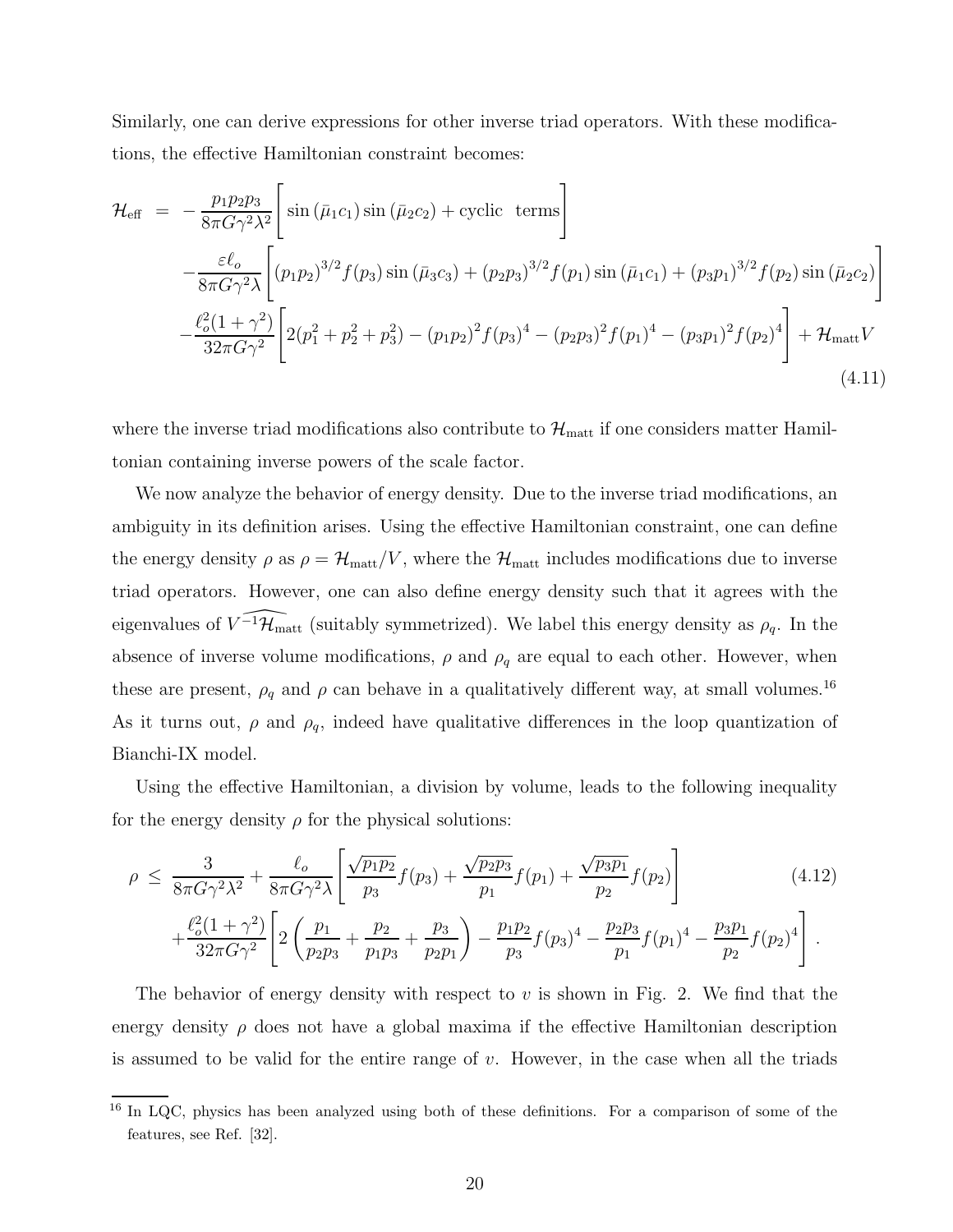

FIG. 2: Behavior of energy density  $\rho$  as a function of v is shown (in Planck units).

approach the classical singularity at the same time i.e. the singularity is isotropic, then for the range  $v > 1$  there exists a local maxima at  $p_i \approx 3.634 l_{\rm Pl}^2$ , given by

$$
\rho_{\text{max}} \approx 6.34 \rho_{\text{Pl}} \tag{4.13}
$$

Thus, for the energy density defined as the ratio of the matter Hamiltonian to the physical volume, inverse triad modifications do not suffice to control the divergence as  $v \to 0$ .

Let us now analyze the behavior of  $\rho_q$ . In this case, the effective Hamiltonian constraint yields

$$
\rho_{q} \leq g(v) \left[ \frac{3\sqrt{p_{1}p_{2}p_{3}}}{8\pi G\gamma^{2}\lambda^{2}} + \frac{\ell_{o}}{8\pi G\gamma^{2}\lambda} \left[ \frac{p_{1}p_{2}}{\sqrt{p_{3}}} f(p_{3}) + \frac{p_{2}p_{3}}{\sqrt{p_{1}}} f(p_{1}) + \frac{p_{3}p_{1}}{\sqrt{p_{2}}} f(p_{2}) \right] \right]
$$
\n
$$
+ \frac{\ell_{o}^{2}(1+\gamma^{2})}{32\pi G\gamma^{2}} \left[ 2\left( \frac{p_{1}^{3/2}}{\sqrt{p_{2}p_{3}}} + \frac{p_{2}^{3/2}}{\sqrt{p_{1}p_{3}}} + \frac{p_{3}^{3/2}}{\sqrt{p_{2}p_{1}}} \right) - \frac{(p_{1}p_{2})^{3/2}}{\sqrt{p_{3}}} f(p_{3})^{4} \right]
$$
\n
$$
- \frac{(p_{2}p_{3})^{3/2}}{\sqrt{p_{1}}} f(p_{1})^{4} - \frac{(p_{3}p_{1})^{3/2}}{\sqrt{p_{2}}} f(p_{2})^{4} \right],
$$
\n(4.14)

where  $g(v)$  denotes the eigenvalue of the volume operator  $(1/\sqrt{V})$ 

$$
g(v) = \frac{1}{(2\pi\gamma\lambda l_{\rm Pl}^2)^3} (p_1 p_2 p_3) \left[ \sqrt{v+1} - \sqrt{v-1} \right]^6 \tag{4.15}
$$

We find that there exists a global maxima at  $p_i \approx 2.109 l_{\text{Pl}}^2$ , when the approach to classical singularity is isotropic, given by

$$
\rho_{\rm q\,max} \approx 11.74 \rho_{\rm Pl} \ . \tag{4.16}
$$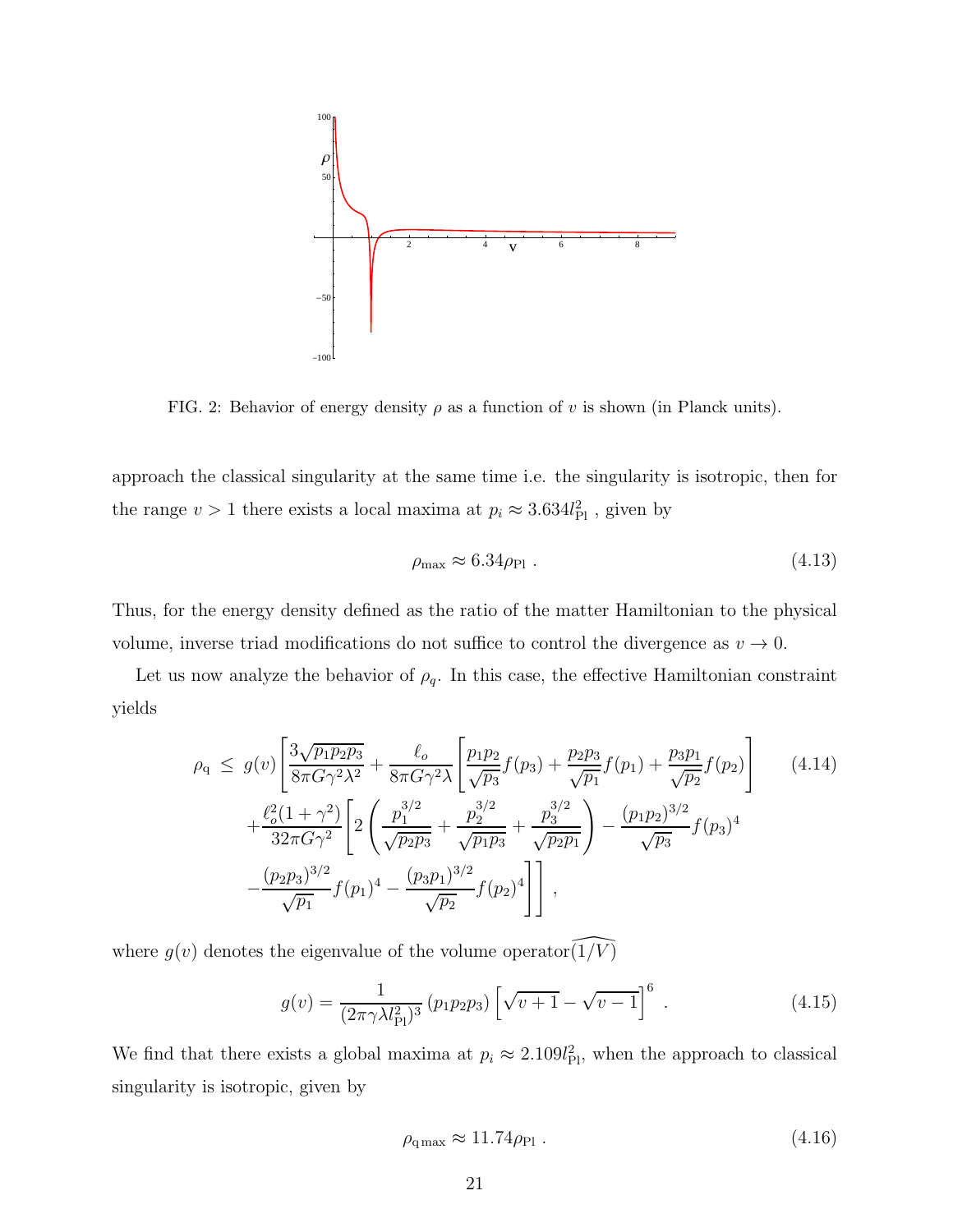The variation of  $\rho_q$  with respect to v is shown in Fig. 3. Note that this maximum value is higher than the one in Bianchi-I or Bianchi-II models. When the approach to the classical singularities is not isotropic, such as for pancake or cigar singularities, above bounds can be violated. This is evident from Fig. 4, where we see that if in the effective dynamics two of the triads vanish and the third diverges, then the energy density  $\rho_q$  diverges. In all other cases, it is finite.



FIG. 3: Variation of energy density  $\rho_q$  is shown versus v in Planck units when the approach to classical singularities is isotropic. The minimum occurs at  $-753.09\rho_{\rm Pl}$ .

Let us now obtain the dynamical equations for the triads and the expression for the expansion scalar. Using the effective Hamiltonian constraint (4.11), one obtains using Hamilton's equations:

$$
\frac{\dot{p}_1}{p_1} = \frac{1}{\gamma \lambda} \left[ \sin \left( \bar{\mu}_2 c_2 \right) + \sin \left( \bar{\mu}_3 c_3 \right) + \varepsilon \lambda \ell_o \frac{\sqrt{p_2 p_3}}{p_1} f(p_1) \right] \cos \left( \bar{\mu}_1 c_1 \right) \tag{4.17}
$$

and similarly for  $\dot{p}_2$  and  $\dot{p}_3$ . Using these, the expansion scalar can be computed as

$$
\theta = \frac{1}{2\gamma\lambda} \left[ \left( \sin\left(\bar{\mu}_2 c_2 + \bar{\mu}_3 c_3\right) + \varepsilon \lambda \ell_o \cos\left(\bar{\mu}_1 c_1\right) \frac{\sqrt{p_2 p_3}}{p_1} f(p_1) \right) + \text{cyclic terms} \right]. \tag{4.18}
$$

The expansion scalar turns out to have a global maxima at  $p_i \approx 2.258 l_{\rm Pl}^2$ , for the isotropic approach to classical singularity, given by

$$
\theta_{\text{max}} \approx \frac{47.72}{2\gamma\lambda} \approx \frac{44.18}{l_{\text{Pl}}} \tag{4.19}
$$

whereas for more general approaches to singularity such as cigar or pancake like ones, there exists no such global maxima for  $\theta$ .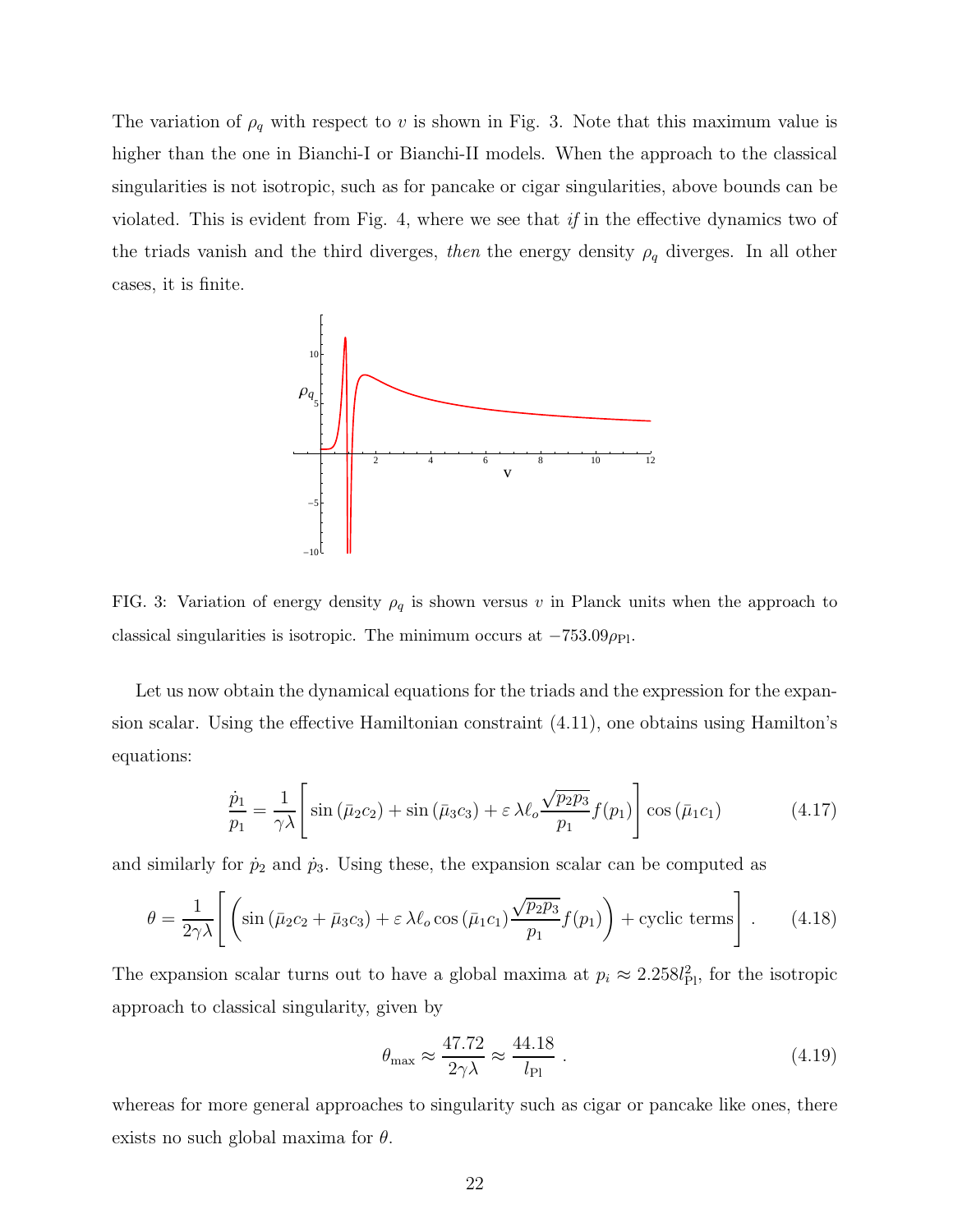Note that unlike the Bianchi-II model, this is a global bound which does not depend on the imposition of any energy condition. Nevertheless, if one imposes WEC as in the Bianchi-II case, one get a lower value. The maximum allowed value of  $\theta$  for matter satisfying WEC (in terms of  $\rho_q$ ) is  $\theta_{\text{max}} = 30.84/2\gamma\lambda$ .



FIG. 4: Variation of energy density  $\rho_q$ , in Planck units, is shown versus  $p_2$  and  $p_3$  (with  $p_1 = p_2$ ). The energy density diverges as two of the triads tend to zero while the other approaches infinity. For other trajectories  $\rho_q$  is finite.

We now consider the behavior of shear scalar in the Bianchi-IX model. Using Hamilton's equations, we obtain

$$
\sigma_{IX}^{2} = \frac{1}{3\gamma^{2}\lambda^{2}} \left[ \left( \left( \sin\left(\bar{\mu}_{2}c_{2}\right) + \sin\left(\bar{\mu}_{3}c_{3}\right) + \varepsilon \lambda \ell_{o} \frac{\sqrt{p_{2}p_{3}}}{p_{1}} f(p_{1}) \right) \cos\left(\bar{\mu}_{1}c_{1}\right) - \left( \sin\left(\bar{\mu}_{1}c_{1}\right) + \sin\left(\bar{\mu}_{3}c_{3}\right) + \lambda \ell_{0} \frac{\sqrt{p_{1}p_{3}}}{p_{2}} f(p_{2}) \right) \cos\left(\bar{\mu}_{2}c_{2}\right) \right)^{2} + \text{cyclic terms} \right]. \quad (4.20)
$$

For the isotropic approach to classical singularity, the shear scalar has a global maxima at  $p_i \approx 2.258 l_{\rm Pl}^2$ , given by

$$
\sigma_{\text{IX}_{\text{max}}}^2 \approx \frac{2165.91}{3\gamma^2 \lambda^2} \approx \frac{2476.04}{l_{\text{Pl}}^2} \,. \tag{4.21}
$$

For matter satisfying the WEC (for  $\rho_q$ ), the maximum allowed value is given by  $\sigma_{\text{max}}^2 \approx$  $690.98/(3\gamma^2\lambda^2)$ . If the approach to the classical singularity is not isotropic, then the shear scalar can take values greater than the above value. This behavior can be seen from Fig. 5. There exist two cases where shear scalar can diverge in this model. If effective dynamics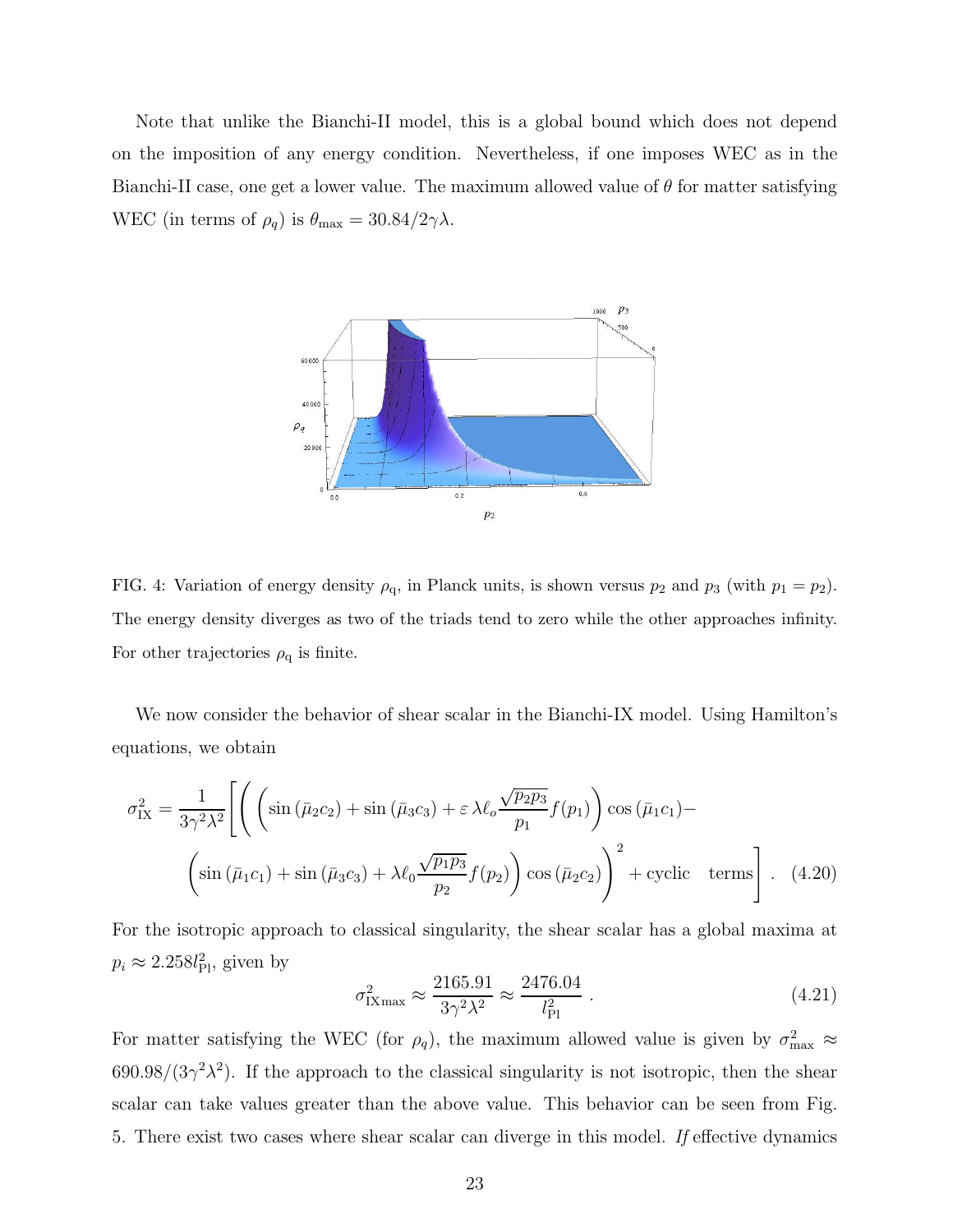allows solutions where one triad vanishes and two diverge or where two of the triads vanish and the third one diverges, then the shear scalar can diverge. It is important to note that the existence of above divergent cases is based on the assumption that the effective Hamiltonian (4.11) remains valid as above anisotropic singularities are approached. Since the validity of (4.11) has not been tested with the underlying quantum evolution, it is possible that these cases originate in the regime where the effective dynamics resulting from (4.11) may break down.



FIG. 5: Variation of shear scalar  $\sigma^2$  for Bianchi-IX is shown versus  $p_2$  and  $p_3$  (with  $p_1 = p_2$ ). For isotropic approach to singularity there exists a local maxima.

Thus, we find that in the Bianchi-IX model, energy density  $(\rho_q)$ , expansion scalar and the shear scalar are all bounded for isotropic approach to singularity, if we include inverse triad modifications to the effective Hamiltonian constraint. However, energy density  $(\rho)$ defined by taking a ratio of the matter Hamiltonian to the physical volume does not have a global maxima. It is to be emphasized that in the dynamical evolution these bounds are not saturated and in certain situations, bounce of scale factors can occur close to the values in Bianchi-I and Bianchi-II models.

We conclude this section, with a discussion of the isotropic limit of the Bianchi-IX model. As mentioned earlier, in the classical theory, the limit is given by the classical Hamiltonian constraint corresponding to the  $k = 1$  model. Considering the isotropic limit of classical Hamiltonian constraint (4.1), one obtains

$$
\mathcal{H}_{\text{cl}}^{(\text{iso})} = -\frac{3p^2}{8\pi G\gamma^2} \left[ \left( c + \frac{\ell_o}{2} \right)^2 + \frac{\ell_o^2}{4} \gamma^2 \right] + \mathcal{H}_{\text{matt}} V \ . \tag{4.22}
$$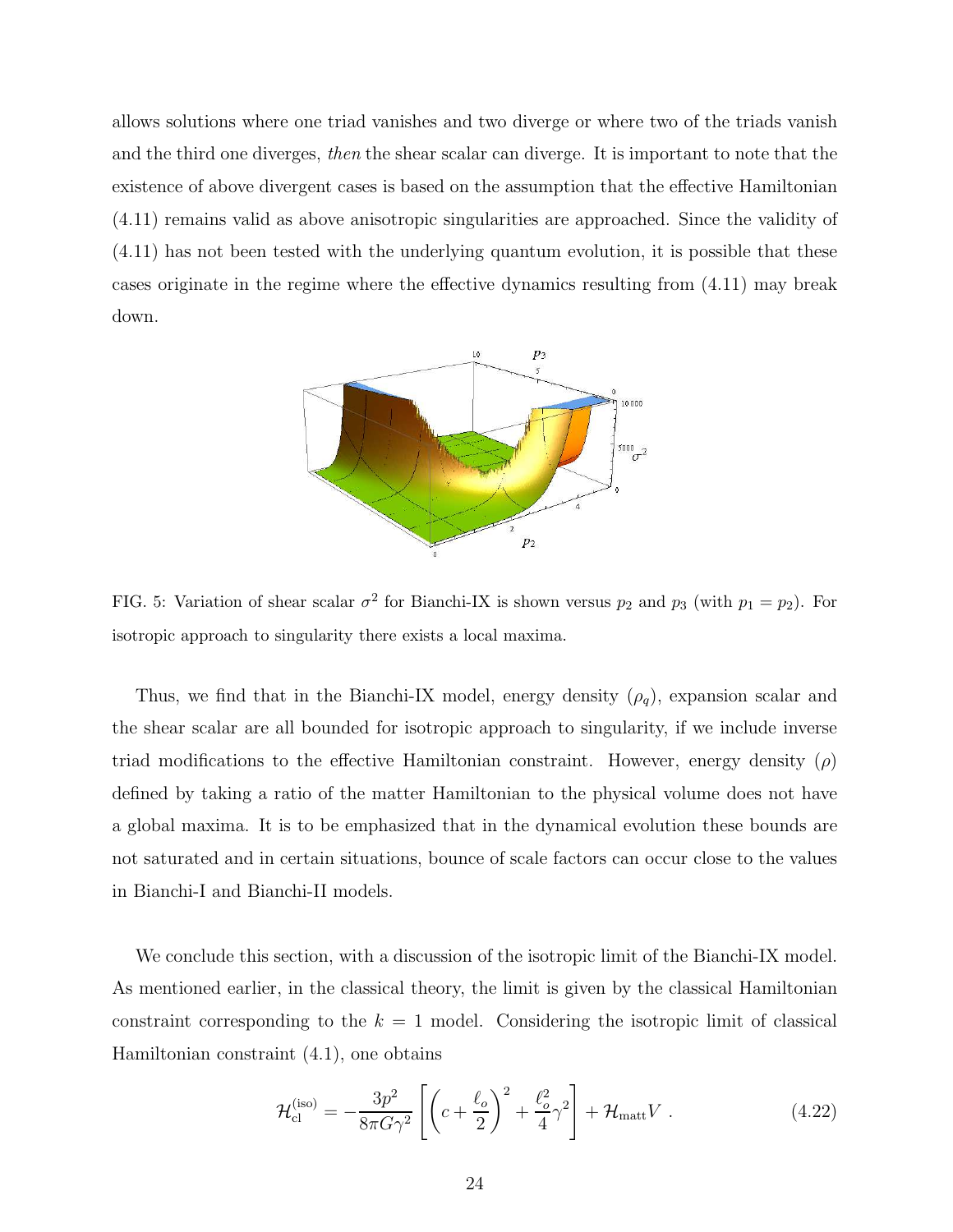This corresponds to the classical Hamiltonian constraint of  $k = 1$  model (eq. (A1)) with  $\varepsilon = -1$ . The pertinent question is whether the effective Hamiltonian constraint in Bianchi-IX model leads to the effective Hamiltonian constraint of the  $k = 1$  model in LQC. The quantization of  $k = 1$  model, based on expressing field strength in terms of holonomies over closed loops was performed in Ref. [10]. A detailed analysis of the physics of this model reveals features similar to the  $k = 0$  model in LQC, with a bounce occurring at  $\rho = \rho_{\text{max}} \approx$  $0.41\rho_{\text{Planck}}$ , and resolution of various strong curvature singularities [23]. In Appendix A, we discuss the effective Hamiltonian constraint corresponding to this quantization (eq. (A6)), and show that the expansion scalar in this quantization is bounded above by a universal value.

Let us first consider the effective Hamiltonian constraint without the inverse triad modifications. The isotropic limit of  $\tilde{\mathcal{H}}_{\text{eff}}$  (eq.(4.4)), obtained by imposing  $p_i = p$  and  $c_i = c$ , leads to

$$
\tilde{\mathcal{H}}_{\text{eff}}^{(\text{iso})} = -\frac{3p^2}{8\pi G\gamma^2} \left[ \frac{\sin^2(\bar{\mu}c)}{\bar{\mu}^2} + \ell_o \frac{\sin(\bar{\mu}c)}{\bar{\mu}} + \frac{\ell_o^2(1+\gamma^2)}{4} \right] + \mathcal{H}_{\text{matt}} V \ . \tag{4.23}
$$

This equation can be written as

$$
\tilde{\mathcal{H}}_{\text{eff}}^{(\text{iso})} = -\frac{3p^2}{8\pi G\gamma^2} \left[ \left( \frac{\sin(\bar{\mu}c)}{\bar{\mu}} + \frac{\ell_o}{2} \right)^2 + \frac{\ell_o^2 \gamma^2}{4} \right] + \mathcal{H}_{\text{matt}} V \tag{4.24}
$$

which does not agree with  $(A6)^{17}$  Hence, the effective Hamiltonian constraint  $\tilde{\mathcal{H}}_{\text{eff}}$  in the isotropic limit does not yield the effective Hamiltonian constraint of the  $k = 1$  model in the quantization based on holonomies over closed loops [10].

It turns out that the isotropic limit of (4.4) corresponds to the effective Hamiltonian constraint of an alternate quantization of  $k = 1$  model based on the connection operator approach (eq.(A10)) discussed in Appendix A. This is straightforward to see using (4.22) which under:  $c \to \sin(\bar{\mu}c)/\bar{\mu}$ , yields (4.24). However, as discussed in Appendix A, this quantization has the following drawback in comparison to the one in Ref. [10]. If one assumes, the validity of the effective Hamiltonian constraint for all v, the expansion scalar turns out to be unbounded even after the inclusion of inverse triad modifications.

Finally, we consider the isotropic limit of the constraint (4.11). Imposing  $p_i = p$  and

<sup>&</sup>lt;sup>17</sup> It is straightforward to check that this is true irrespective of the choice of orientation of the triads.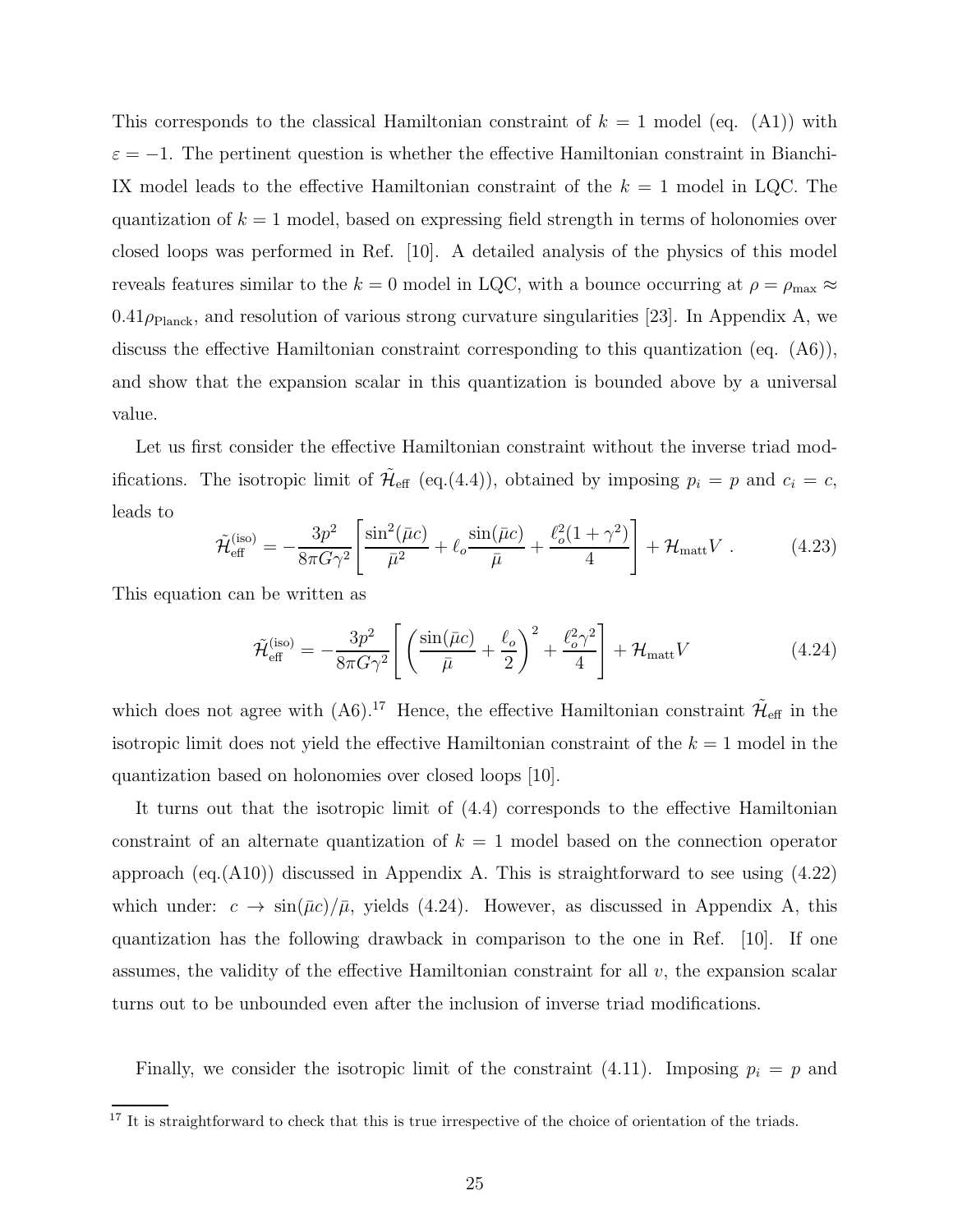$c_i = c$ , where p and c refer to the isotropic triad and connection variables, we obtain

$$
\mathcal{H}_{\text{eff}}^{(\text{iso})} = -\frac{3p^3}{8\pi G \gamma^2 \lambda^2} \left[ \sin^2(\bar{\mu}c) \right] - \frac{3\ell_0}{8\pi G \gamma^2 \lambda} \left[ p^3 f(p) \sin(\bar{\mu}c) \right] \n- \frac{3\ell_0^2 (1 + \gamma^2)}{32\pi G \gamma^2} \left[ 2p^2 - p^2 f(p)^4 \right] + \mathcal{H}_{\text{matt}} V
$$
\n(4.25)

which agrees neither with the effective Hamiltonian constraint of Ref. [10] nor the alternate quantization in the presence of inverse triad modifications. In summary, the effective Hamiltonian constraint of Bianchi-IX model in the isotropic limit does not yield the effective Hamiltonian constraint of the loop quantization of  $k = 1$  model performed using holonomies over closed loops [10]. Its isotropic limit, ignoring inverse triad corrections, agrees with the alternate quantization of  $k = 1$  model [25], in which the expansion scalar does not have a maxima.

#### V. DISCUSSION

In this work, we investigate the behavior of energy density, the expansion and the shear scalars in Bianchi-II and Bianchi-IX models using the effective Hamiltonian approach in LQC. These spacetimes have a non-vanishing spatial curvature which leads to technical difficulties to carry out the loop quantization as in the Bianchi-I model. In particular, it is not possible to express field strength in terms of holonomies around closed loops such that the holonomies are almost periodic functions of connection components. The resulting holonomy operators are not well defined on the kinematical Hilbert space. To overcome this problem, a strategy was proposed in Ref. [14], which expressed field strength directly in terms of a non-local connection operator, defined via holonomies computed along open segments. In the connection operator approach, coefficients of the expression of field strength are fixed by demanding consistency with the Bianchi-I model [14]. The resulting quantum Hamiltonian constraint turns out to be non-singular as in the Bianchi-I model. However, physics of these spacetimes was largely unexplored. First, it was not known whether the energy density and the expansion and shear scalars are bounded in these models. It was also not known whether they share same universal bounds as the Bianchi-I model and if one required extra conditions to obtain the boundedness of these physical quantities. Further, the important role played by inverse triad modifications in Bianchi-IX spacetime was so far unrecognized. It is important to emphasize that the bounds on  $\rho$ ,  $\theta$  and  $\sigma^2$  are one of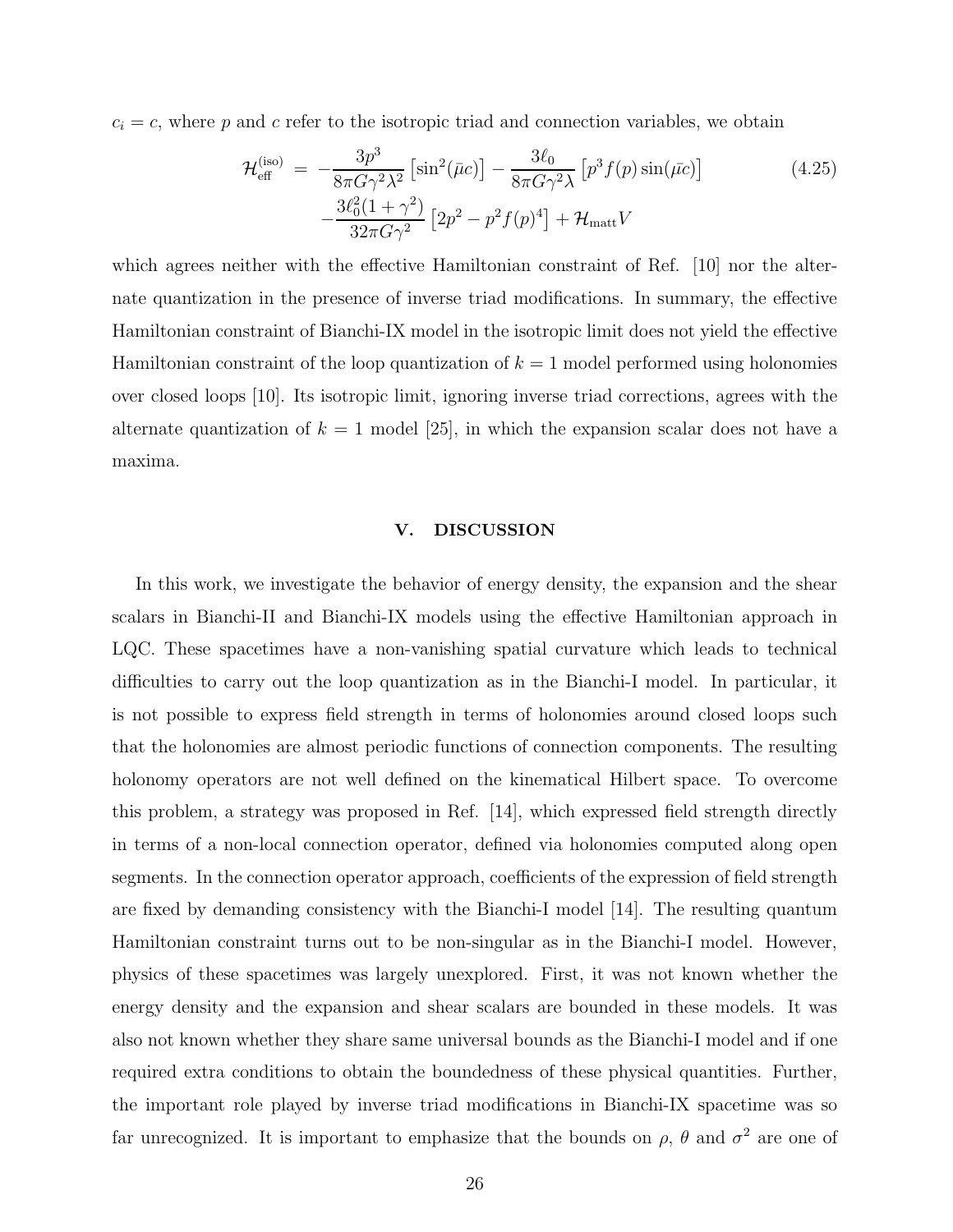the main distinguishing features between LQC and GR. In GR, the unboundedness of these quantities results in break down of geodesic evolution, a characetristic feature of singularities. In this work, we have established for the first time, that such divergences do not occur in the loop quantization of Bianchi-II and Bianchi-IX spacetimes in LQC. It has been shown for isotropic models, that these bounds play an important role for generic resolution of singularities in isotropic spacetimes in LQC [22]. Novel results obtained in this work, take us a step closer to prove generic resolution of singularities in Bianchi-II and Bianchi-IX spacetimes.

Given the remarkable coherence of results for the isotropic and Bianchi-I models, and a promising strategy to quantize Bianchi-II and Bianchi-IX models which is consistent with the loop quantization of the Bianchi-I model, one may have expected that answers to the above questions would be on the lines of the results obtained in the previous models. However, we show that this expectation turns out to be not true and the answers leads to some surprises. We demonstrate that in the Bianchi-II model, the energy density has a global maxima. The expansion and shear scalars are bounded only if one imposes energy conditions on the matter content. In particular, it is important that the energy density has a lower bound (a simple requirement) which yields an upper bound on the shear scalar. The bounds are not universal and their values depend on the imposed energy conditions. Recall that for the isotropic and Bianchi-I models, the bounds on  $\rho$ ,  $\theta$  and  $\sigma^2$  turned out to be universal and did not depend on energy conditions. It is to be noted that the in the effective Hamiltonian, matter Hamiltonian is treated as if Fock quantized. If matter is polymer quantized, in the way geometry is, results on dependence on energy conditions can a priori change. For the Bianchi-IX model, the inverse triad corrections are critical to obtain a bound on the energy density and the expansion and shear scalars when the approach to singularity in the classical theory is isotropic. In the Bianchi-IX model, energy conditions are shown to play little role. Inverse triad corrections are also important in other types of singularities, such as the cigar and pancake singularities, to achieve a finite value of the above quantities. In the effective description, singularity is resolved in the sense that the energy density, and the expansion and shear scalars are finite. However, there also exist following two mathematical possibilities. If the effective dynamics allows solutions where two of the triads tend to zero and the third diverges, then  $\rho_q$ ,  $\theta$  and  $\sigma^2$  diverge in Bianchi-IX spacetime. Also, if the physical solutions exist such that one of the triads vanish and the other two diverge, then  $\theta$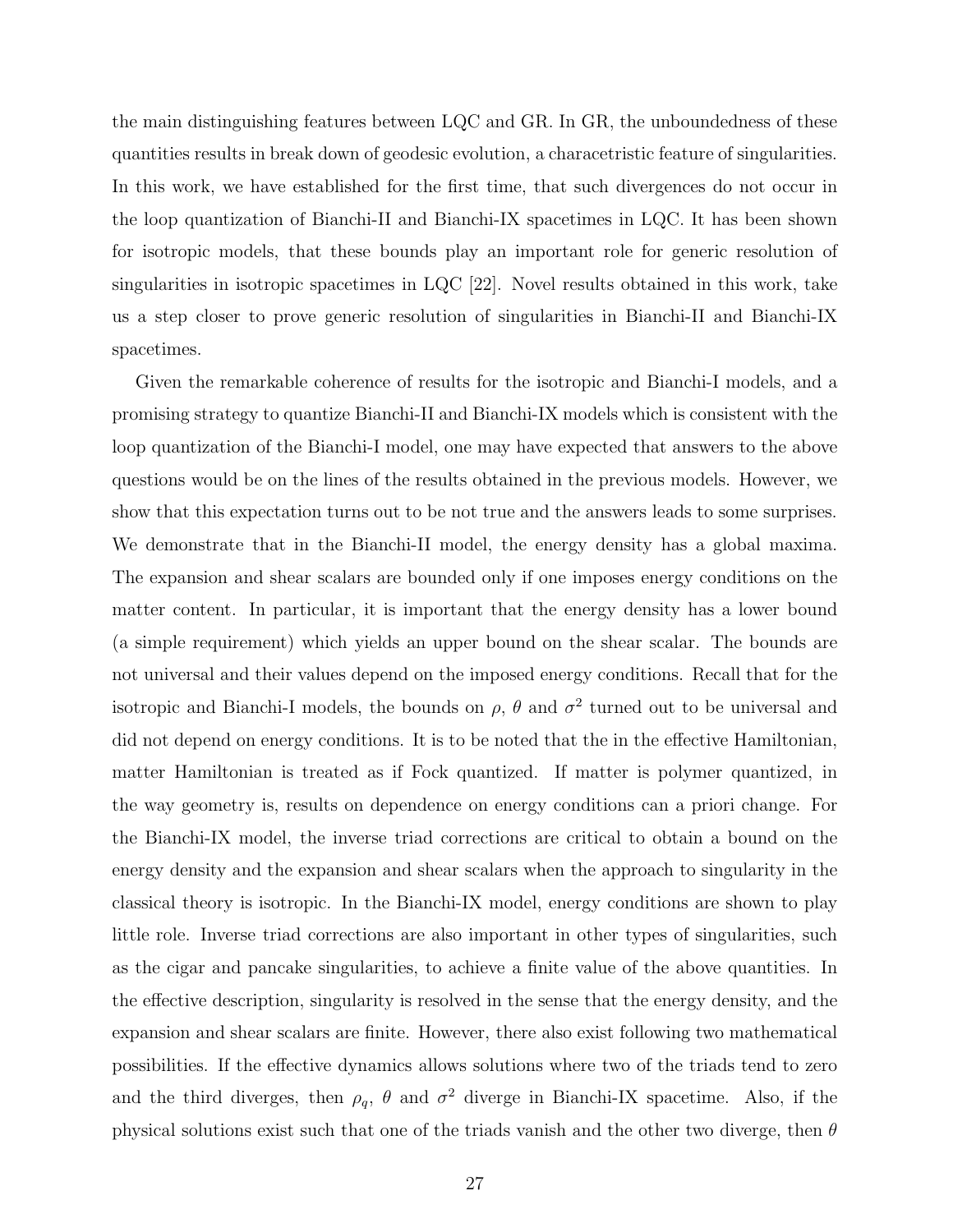and  $\sigma^2$  diverge. We emphasize, that due to the underlying assumptions in the derivation of effective Hamiltonian constraint, it is not clear whether the effective dynamics description is valid when above two cases arise.

Though the bounds on energy density, and the expansion and shear scalars for Bianchi-II and Bianchi-IX models turn out to be different from the Bianchi-I case, it is important to emphasize that these bounds are not optimal, as shown by a separate analysis [33]. Nevertheless, results on Bianchi-II and Bianchi-IX models stand in sharp contrast to those obtained for the isotropic and Bianchi-I models, where for the first time the role of energy conditions and the inverse volume modifications become important.<sup>18</sup> Since the only change in the quantization strategy of these models, in comparison to the earlier ones, is in the way field strength is expressed in terms of connection, the cause of above differences lies in the usage of the connection operator approach. This quantization strategy is consistent with the holonomy based quantization of the Bianchi-I model [13], but important differences can arise in presence of spatial curvature, as is evident from the analysis of Bianchi-IX model. The effective Hamiltonian of the loop quantization of Bianchi-IX spacetime does not lead to the one for the holonomy based loop quantization of  $k = 1$  model in the isotropic limit [10]. Rather, its isotropic limit corresponds to the connection operator quantization of isotropic spatially closed model [25], where the expansion scalar does not have a maxima. We also find that connection operator approach for  $k = -1$  model suffers from the same problem as shown in Appendix B. The unboundedness of  $\theta$  in the connection operator approach for the isotropic  $k = \pm 1$  models, does not directly affect its viability in the anisotropic models. However, these results show that this approach leads to a qualitatively different behavior, in comparison to the holonomy based quantization, in the presence of spatial curvature.

We conclude with a discussion of some open questions resulting from our analysis. In this work, we have used the effective Hamiltonian framework for the entire range of volume. In previous studies, extensive numerical simulations have confirmed the validity of effective spacetime description in isotropic models for universes where bounce occurs at volumes greater than Planck volume [2–6, 10] and also Bianchi-I models (albeit for a different quantization) [35, 36]. It will be reasonable to expect the validity of bounds for the scales

<sup>&</sup>lt;sup>18</sup> The inverse triad modifications lead to some interesting effects due to the choice of lapse in the Bianchi-IX model. These issues will be reported separately [34].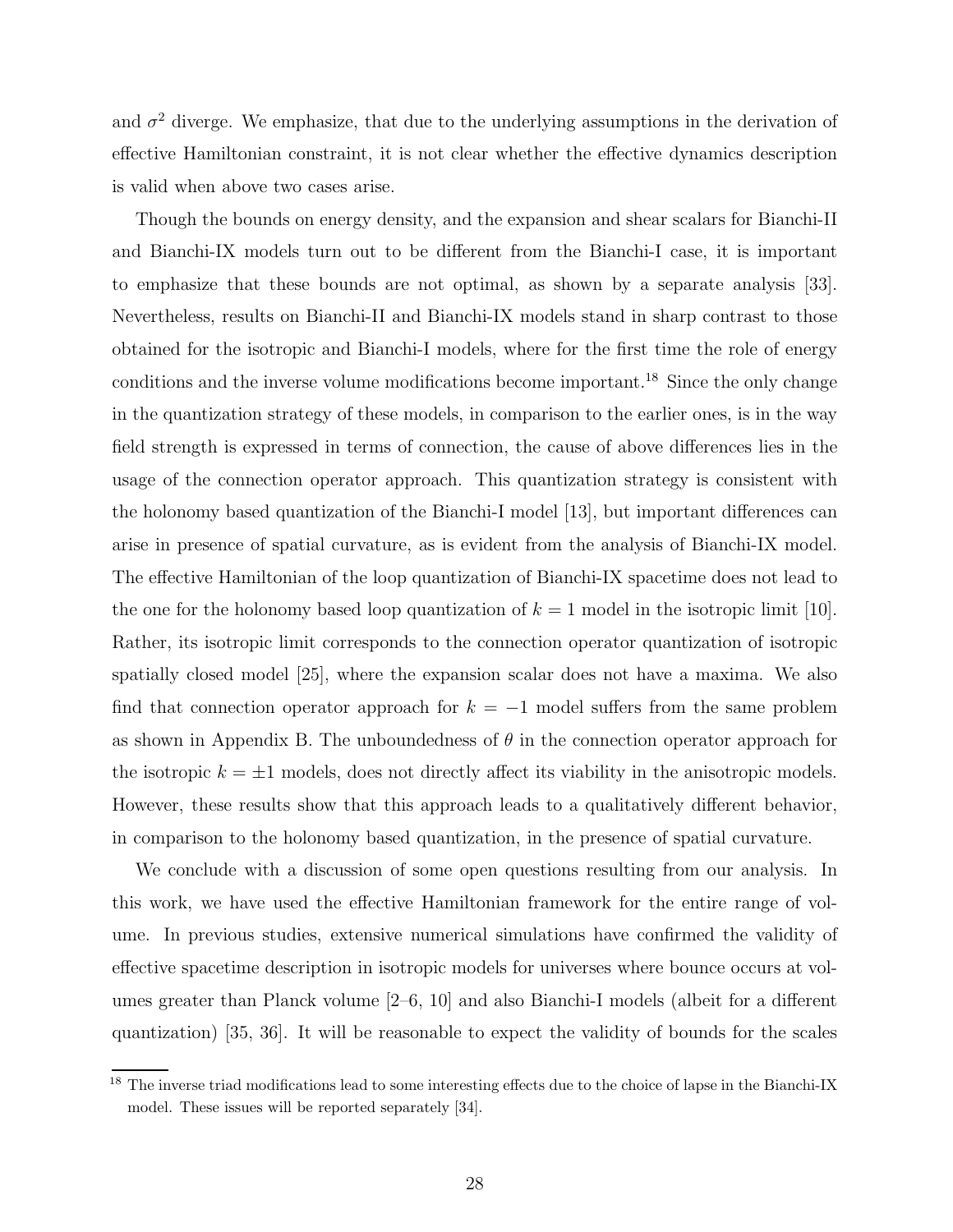of interest, since the maximum values of physical quantities occur at volumes greater than the Planck volume. Nevertheless, this is an important issue which deserves a careful examination in future. In particular to understand the behavior of energy density, expansion and shear scalars when approach to classical singularity is non-isotropic in the Bianchi-IX model. For this one has to derive effective Hamiltonian dynamics using embedding approach in the presence of anisotropies and examine its validity at small volumes. The pertinent question is whether such an analysis yields further corrections to the effective Hamiltonian constraint, and if so, how are the bounds affected in Bianchi-II and Bianchi-IX models. It will be interesting to see if such modifications bring the maximum values of physical quantities closer to the isotropic and Bianchi-I models. The second issue concerns with the energy conditions. In GR, these conditions play an important role in the proof of singularity theorems. Their role in LQC has so far been irrelevant. Analysis of modified Einstein's equations in Bianchi-II model reveal, that in LQC, expansion and shear scalars are unbounded if the energy density is unbounded below. This suggests that for cases where the latter is satisfied, singularities may not be resolved by quantum geometry effects in LQC. This feature confirms with the general expectations that quantum gravity may not resolve all the singularities and weed out the unphysical situations with arbitrary negative energy, as considered above [37]. In future work, it will be important to investigate this issue in detail and classify the singularities corresponding to such solutions. Our analysis also shows the non-trivial role played by the inverse volume modifications in resolution of isotropic singularity in the case when spatially topology is compact. Perhaps, due to simplicity of the model, this was never revealed in the isotropic case.<sup>19</sup> However, for Bianchi-IX model it is the interplay of both the non-local field strength tensor and the inverse volume modifications which results in bounds on physical quantities. These results seem to point out that in general for spatially compact manifolds, physics of singularity resolution might be incomplete without inverse volume modifications. Finally, it is pertinent to revisit the connection operator approach, by demanding that the quantization of Bianchi-IX model be consistent with holonomy based quantization of  $k = 1$ model. This is important as it will establish a consistency between the connection operator approach and holonomy based quantization in the presence of spatial curvature. It will be interesting to probe the way results obtained in this work are affected in such a quantization.

<sup>19</sup> Novel phenomenological implications have though been discussed, see for eg. [38].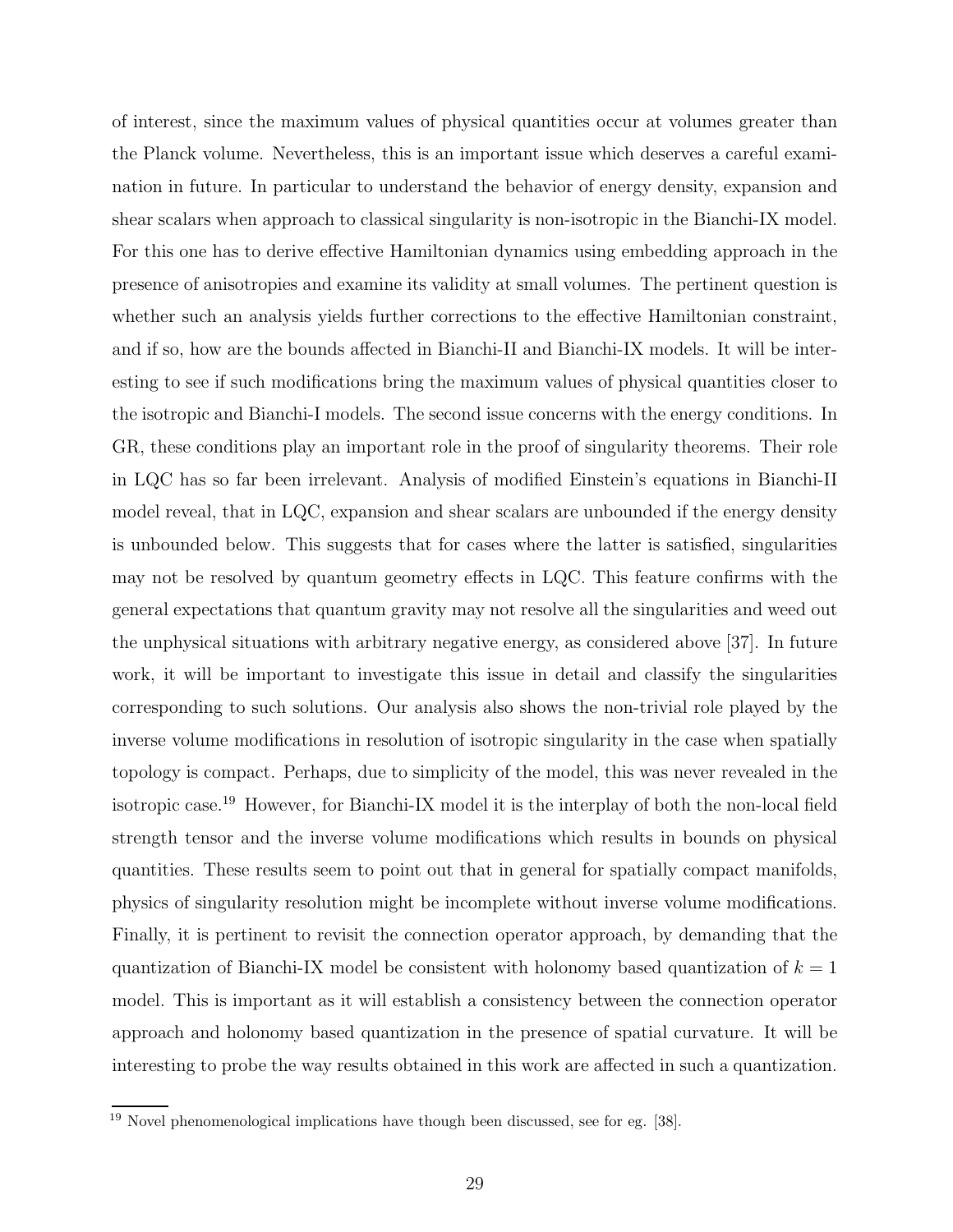#### Acknowledgments

We thank A. Ashtekar, A. Corichi, J. Diaz-Polo, T. Pawlowski, J. Pullin and E. Wilson-Ewing for useful discussions. We are grateful to A. Ashtekar, A. Corichi, A. Karami, E. Montoya and E. Wilson-Ewing for a careful reading of the previous draft and comments which led to its significant improvement. This work is supported by NSF grant PHY1068743.

#### Appendix A: Expansion scalar in  $k = 1$  model

In this appendix, we summarize the derivation of the expansion scalar using the effective Hamiltonian constraint of  $k = 1$  model in LQC. Based on the techniques used for several models, to express field strength in terms of holonomies over a closed loop, the quantization of this model was performed in Ref. [10], which showed absence of singularity and a nonsingular bounce when  $\rho = \rho_{\text{max}} \approx 0.41 \rho_{\text{Pl}}$ . More recently, an alternative quantization of this spacetime has been proposed [25], which is based on the connection operator approach used for Bianchi-II and Bianchi-IX models [13, 15]. Using the terminology from Ref. [25], we will refer to these as "holonomy based" and "connection operator" quantizations respectively.

The spatial manifold in  $k = 1$  model is  $\mathbb{S}^3$  with radius  $\ell_o = V_o^{1/3}$ , where the fiducial volume  $V_o = 16\pi^2$ . In terms of the connection c and triad p variables, satisfying  $\{c, p\} = 8\pi G\gamma/3$ , the classical Hamiltonian constraint is given by

$$
\mathcal{H}_{\rm cl} = -\frac{3p^2}{8\pi G\gamma^2} \left[ \left( c - \varepsilon \frac{\ell_o}{2} \right)^2 + \frac{\ell_o^2}{4} \gamma^2 \right] + \mathcal{H}_{\rm matt} V \tag{A1}
$$

where  $\varepsilon$  denotes the orientation of the triad.<sup>20</sup> The triad p is related to the scale factor  $a(t)$ in the spacetime metric

$$
ds^{2} = -dt^{2} + a^{2}(t) \left[ \frac{dr^{2}}{1 - r^{2}} + r^{2} \left( d\theta^{2} + \sin^{2} \phi d\phi^{2} \right) \right]
$$
 (A2)

as  $p = \varepsilon a^2 \ell_o^2$ . The equation of motion for the triad can be derived using the Hamilton's equations:

$$
\dot{p} = \frac{2\sqrt{|p|}}{\gamma} \left( c - \frac{\varepsilon \ell_o}{2} \right) \tag{A3}
$$

<sup>&</sup>lt;sup>20</sup> Unlike the main body of this work, we will allow both the orientations of the triads in the appendices. This is to facilitate a comparison between the isotropic limits of the Bianchi model with the  $k = 1$  model. We thank E. Wilson-Ewing for a discussion on this issue in  $k = 1$  model.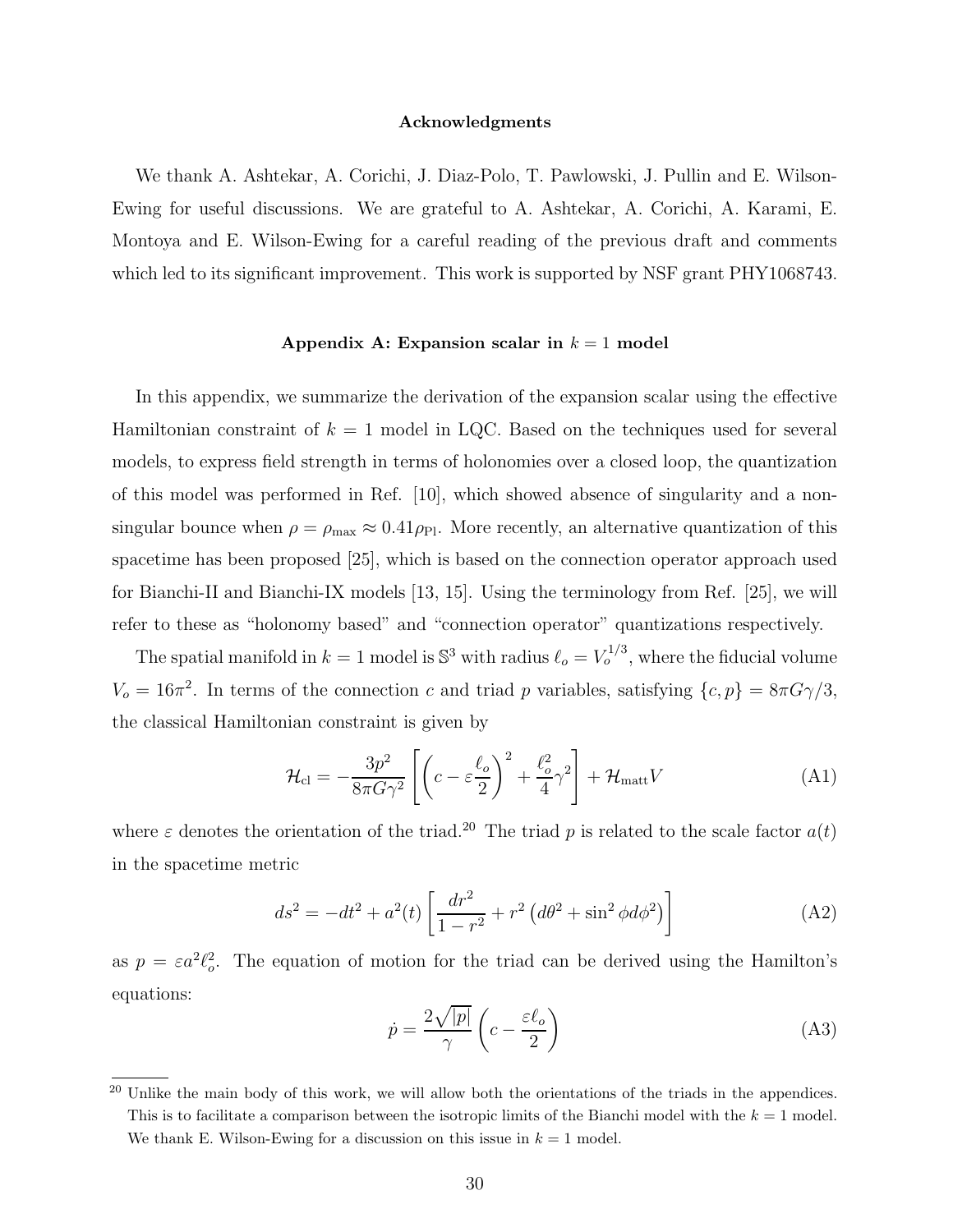where the 'dot' refers to the derivative with respect to the proper time. From which one obtains the relation

$$
c = \varepsilon \ell_o \left( \gamma \dot{a} + \frac{1}{2} \right) \tag{A4}
$$

Using these equations, it is straightforward to obtain the expansion scalar for the comoving observers:  $\theta = 3H = 3\dot{a}/a$ , which turns out to be

$$
\theta = 3 \frac{\left(c - \varepsilon \frac{\ell_0}{2}\right)}{\gamma \sqrt{|p|}}\,. \tag{A5}
$$

In the classical theory, the approach to singularity is characterized by a divergence in the connection c, along with a divergence in  $1/\sqrt{|p|}$ , causing the expansion scalar to become infinite. Let us now discuss the way this behavior changes in LQC for the holonomy based quantization performed in Ref. [10] and the connection based quantization [25].

Holonomy based quantization: For the loop quantization of  $k = 1$  model, proposed in Ref. [10], the effective Hamiltonian constraint for lapse  $N = V$  is given by

$$
\mathcal{H}_{\text{eff}} = -\frac{3}{8\pi G\gamma^2} \frac{p^2}{\bar{\mu}^2} \left[ \sin^2 \left( \bar{\mu} \left( c - \varepsilon \frac{\ell_o}{2} \right) \right) - \chi \right] + \mathcal{H}_{\text{matt}} V \tag{A6}
$$

where  $\chi = \sin^2\left(\bar{\mu}\varepsilon \frac{l_0}{2}\right)$  $(\frac{a_0}{2}) - (1 + \gamma^2)(\bar{\mu}\varepsilon \frac{l_0}{2})^2$ ,  $\bar{\mu}^2 = \lambda^2/p$  and  $\lambda^2 = 4\sqrt{3}\pi\gamma l_p^2$ . This includes the inverse triad modifications, which appear only in the matter Hamiltonian.The Hamilton's equation for triad yields

$$
\dot{p} = \frac{2p}{\gamma \lambda} \sin \left( \bar{\mu} \left( c - \varepsilon \frac{\ell_o}{2} \right) \right) \cos \left( \bar{\mu} \left( c - \varepsilon \frac{\ell_o}{2} \right) \right) , \tag{A7}
$$

and the expansion parameter turns out to be

$$
\theta = \frac{3}{\gamma \lambda} \sin \left( \bar{\mu} \left( c - \varepsilon \frac{\ell_o}{2} \right) \right) \cos \left( \bar{\mu} (c - \varepsilon \frac{\ell_o}{2}) \right) . \tag{A8}
$$

This is a bounded function with a maximum value given by

$$
\theta_{\text{max}} = \frac{3}{2\gamma\lambda} \,, \tag{A9}
$$

which agrees with the maximum value in isotropic [22] and Bianchi-I model [31]. It is important to note that the above value is not affected by the inverse triad modifications, or the choice of energy conditions i.e. the specific form of matter Hamiltonian. In this sense, the maximum value of the expansion scalar is universal.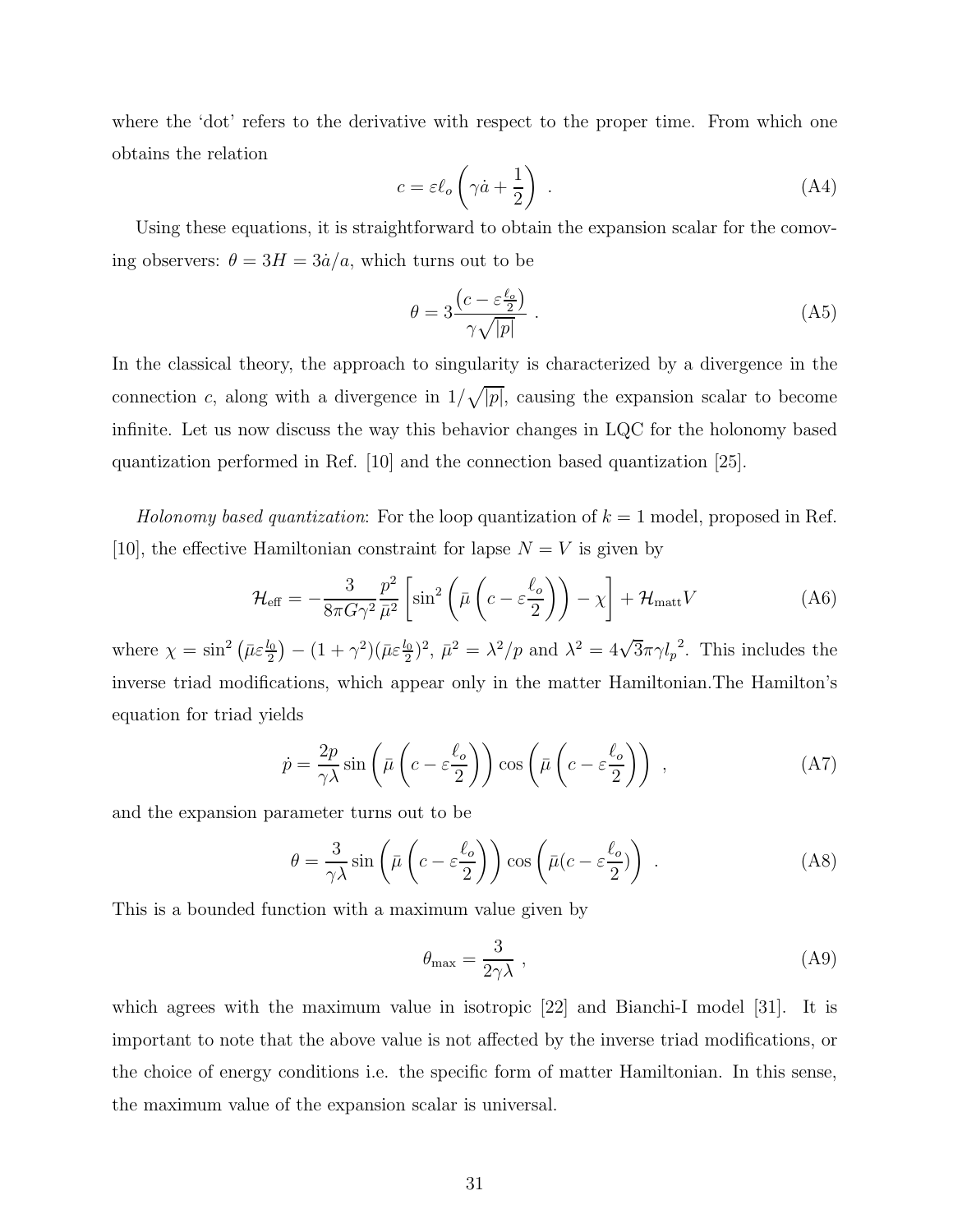Connection operator quantization: Based on the loop quantization of Bianchi-II and Bianchi-IX spacetimes, one can quantize the  $k = 1$  model using an alternative method which avoids expressing field strength in terms of holonomies over a closed loop. Instead, the field strength is expressed in terms of the connection operator obtained from holonomies over open edges. This quantization results in the following effective Hamiltonian: <sup>21</sup>

$$
\mathcal{H}_{\text{eff}} = -\frac{3p^2}{8\pi G\gamma^2} \left[ \left( \frac{\sin(\bar{\mu}c)}{\bar{\mu}} - \varepsilon \frac{\ell_o}{2} \right)^2 + \frac{\ell_o^2 \gamma^2}{4} \right] + \mathcal{H}_{\text{matt}} V \ . \tag{A10}
$$

The Hamilton's equation for the triad yields

$$
\dot{p} = \frac{\sqrt{|p|}}{\gamma} \left[ \frac{\sin(2\bar{\mu}c)}{\bar{\mu}} - 2\varepsilon \frac{\ell_o}{2} \cos(\bar{\mu}c) \right] , \qquad (A11)
$$

and the expansion parameter turns out to be

$$
\theta = \frac{3}{2\gamma} \left[ \frac{1}{\lambda} \sin \left( 2\bar{\mu}c \right) - \varepsilon \frac{\ell_o}{2} \frac{2}{\sqrt{|p|}} \cos \left( \bar{\mu}c \right) \right] . \tag{A12}
$$

If one assumes the validity of  $\mathcal{H}_{\text{eff}}$  for all values of triad, the expansion scalar turns out to be unbounded: as  $p \to 0$ ,  $\theta \to -\infty$ .<sup>22</sup> This behavior is in agreement with that of the expansion scalar of the loop quantization of Bianchi-IX model without the inverse triad corrections.

In conclusion, we find that there is an important qualitative difference in the behavior of expansion scalar in the holonomy based quantization  $(eq.(A8))$  and the connection operator quantization (eq.(A12)) for the  $k = 1$  model. The expansion scalar in the holonomy based quantization turns out to be bounded by a universal value irrespective of the choice of matter, where as for the connection operator quantization it is divergent. Since the latter is tied to the existence of singularities, this result shows that with in the applicability of effective Hamiltonian constraint, connection operator quantization for  $k = 1$  model has a drawback.

## Appendix B: Expansion scalar for  $k = -1$  model in LQC

Loop quantization of  $k = -1$  model has been proposed in Refs. [11, 12]. In this model, the Ashtekar-Barbero connection contains off-diagonal terms which poses technical problems

<sup>&</sup>lt;sup>21</sup> Effective dynamics for this model in the absence of the inverse triad corrections has been studied in Ref. [25], however problems with expansion scalar as found here were not discussed.

<sup>&</sup>lt;sup>22</sup> It is possible that the effective Hamiltonian description may attain additional corrections as  $p \to 0$  which may regularize the above unbounded behavior. At the present stage, this is an open issue.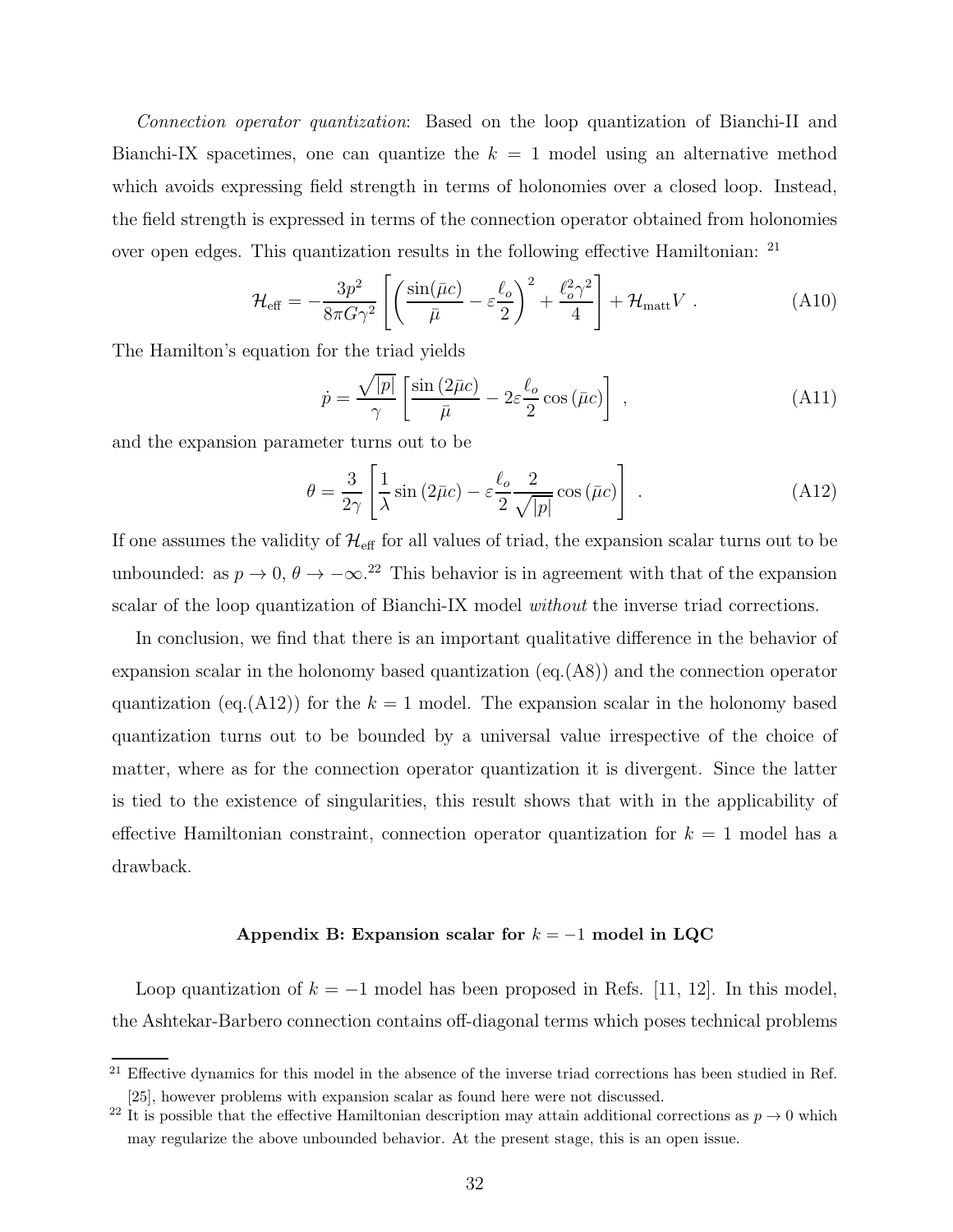in construction of the quantum theory using holonomies as elementary variables. In order to overcome these issues, loop quantization has been performed by considering holonomies of the extrinsic curvature. The quantum Hamiltonian constraint turns out to be non-singular with features similar to the quantization of other isotropic models [11, 12]. The resulting physics has been analyzed using the effective Hamiltonian constraint which reveals resolution of strong singularities [18]. A drawback of this quantization is that field strength is not expressed in terms of the holonomies of the connection<sup>23</sup>, which motivates to consider alternate quantizations of  $k = -1$  model in LQC. A possible avenue would be to quantize it on the lines of Bianchi-II and Bianchi-IX models using connection operator approach which would bypass the above problem [39]. Here we compute the expansion scalars in both of these approaches using the effective Hamiltonian constraint. As in the  $k = 1$  model, we will refer to them as "holonomy based" and "connection operator" quantizations respectively.

The classical Hamiltonian constraint for the  $k = -1$  model (in lapse  $N = V$ ) is given by

$$
\mathcal{H}_{\rm cl} = -\frac{3p^2}{8\pi G\gamma^2} \left[ \left( c + \varepsilon \frac{l_o}{2} \right)^2 - \frac{l_o^2}{4} \gamma^2 \right] + \mathcal{H}_{\rm matt} V \tag{B1}
$$

where  $l_o$  (not to be confused with  $\ell_o$  introduced earlier) refers to the cube root of the fiducial volume  $V<sub>o</sub>$  of the fiducial cell V needed to introduce the symplectic structure on the noncompact manifold. The triad  $p$  is related to scale factor as

$$
p = \varepsilon a^2 l_o^2,\tag{B2}
$$

and its time variation is given by

$$
\dot{p} = \frac{2\sqrt{|p|}}{\gamma} \left( c + \frac{\varepsilon l_o}{2} \right) . \tag{B3}
$$

Substituting the expression for  $p$  in terms of scale factors into the eq. B3 we obtain,

$$
c + \frac{\varepsilon l_o}{2} = \gamma \varepsilon \dot{a} l_o , \qquad (B4)
$$

using which one finds the expansion scalar as:

$$
\theta = 3 \frac{\left(c + \varepsilon \frac{l_o}{2}\right)}{\gamma \sqrt{|p|}}\,. \tag{B5}
$$

<sup>&</sup>lt;sup>23</sup> Nevertheless, it has been argued that in the symmetry reduced setting, due to gauge fixing it is possible to consider extrinsic curvature at the same footing as the connection [11].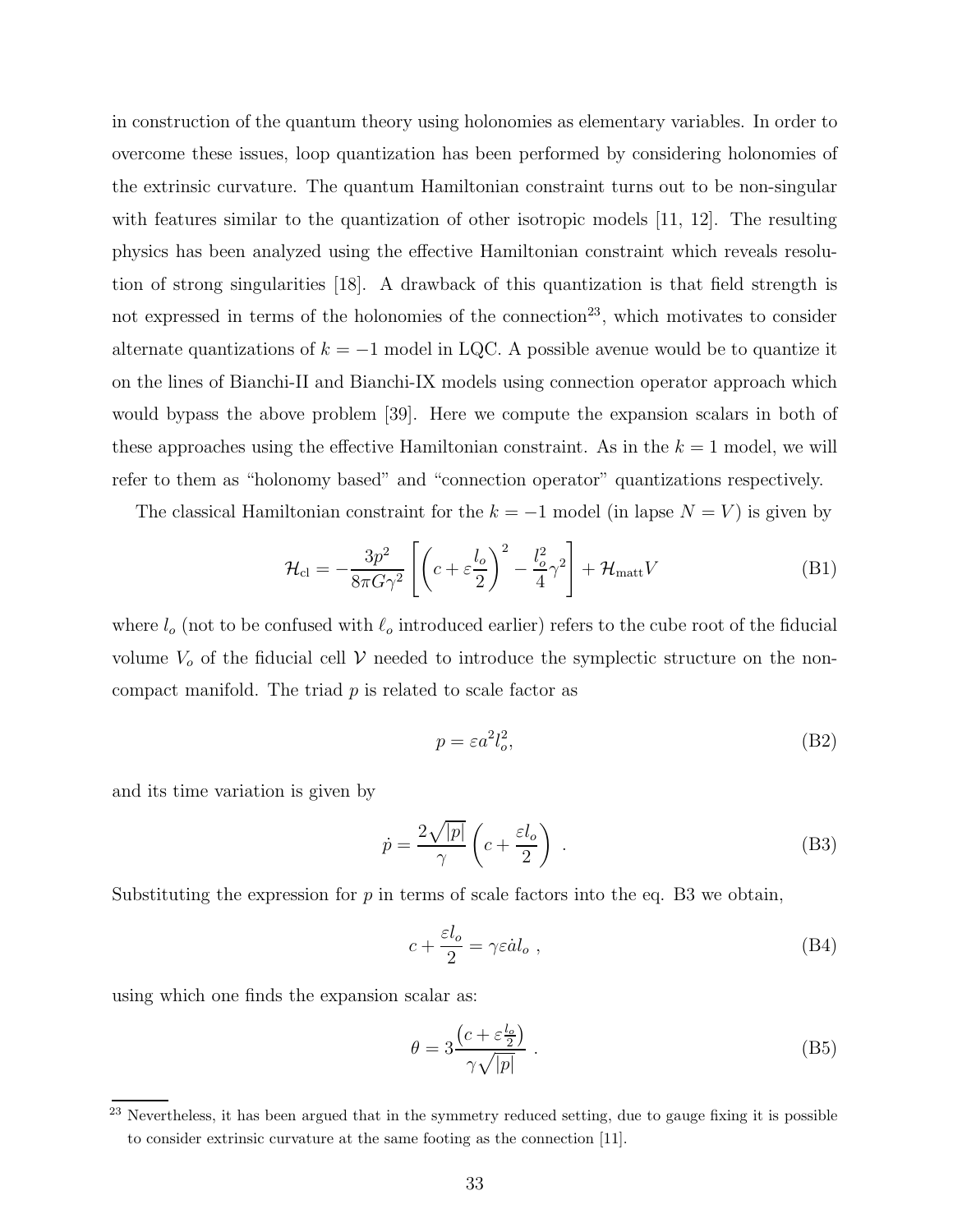From the above expression, we find that the expansion scalar in the classical  $k = -1$  model diverges as the singularity is approached.

Holonomy based quantization: The effective Hamiltonian constraint for the loop quantization of  $k = -1$  model as performed in Refs. [11, 12] is given by

$$
\mathcal{H}_{\text{eff}} = -\frac{3}{8\pi G\gamma^2} \frac{p^2}{\bar{\mu}^2} \left[ \sin^2 \left( \bar{\mu} \left( c + \varepsilon \frac{l_o}{2} \right) \right) + \chi \right] + \mathcal{H}_{\text{matt}} V \tag{B6}
$$

where  $\chi = -\gamma^2 (\bar{\mu} \varepsilon \frac{l_0}{2})^2$  and  $\bar{\mu}$  is the same as in  $k = 1$  model. Since the spatial manifold is noncompact, there are no inverse triad corrections in  $\mathcal{H}_{\text{eff}}$ . A straightforward calculation, as performed for the  $k = 1$  model shows that the expansion scalar turns out to be

$$
\theta = \frac{3}{\gamma \lambda} \sin \left( \bar{\mu} \left( c + \varepsilon \frac{l_o}{2} \right) \right) \cos \left( \bar{\mu} \left( c + \varepsilon \frac{l_o}{2} \right) \right)
$$
 (B7)

where we have used the Hamilton's equation for the triad:

$$
\dot{p} = \frac{2p}{\gamma \lambda} \sin \left( \bar{\mu} \left( c + \varepsilon \frac{l_o}{2} \right) \right) \cos \left( \bar{\mu} \left( c + \varepsilon \frac{l_o}{2} \right) \right) . \tag{B8}
$$

The expansion scalar for the holonomy based quantization of  $k = -1$  model thus turns out to be a bounded function with the same maximum value as the expansion scalar for  $k = 1$ model  $(eq.(A9))$ .

Connection operator quantization: The effective Hamiltonian constraint in this case can be obtained by replacing c with  $\sin(\bar{\mu}c)/\bar{\mu}$  in the classical Hamiltonian constraint (B1):

$$
\mathcal{H}_{\text{eff}} = -\frac{3}{8\pi G\gamma^2}p^2 \left[ \left( \frac{\sin(\bar{\mu}c)}{\bar{\mu}} + \varepsilon \frac{l_o}{2} \right)^2 - \frac{l_o^2 \gamma^2}{4} \right] + \mathcal{H}_{\text{matt}} V . \tag{B9}
$$

The resulting Hamilton's equation for the triad becomes

$$
\dot{p} = \frac{\sqrt{|p|}}{\gamma} \left[ \frac{\sin(2\bar{\mu}c)}{\bar{\mu}} + 2\varepsilon \frac{l_o}{2} \cos(\bar{\mu}c) \right]
$$
(B10)

which leads to the following expression for the expansion parameter,

$$
\theta = \frac{3}{2\gamma} \left[ \frac{1}{\lambda} \sin \left( 2\bar{\mu}c \right) + \varepsilon \frac{l_o}{2} \frac{2}{\sqrt{|p|}} \cos \left( \bar{\mu}c \right) \right] . \tag{B11}
$$

Unlike the behavior of the expansion scalar in the holonomy based quantization,  $\theta$  does not have a maxima. The connection operator approach encounters the same limitation as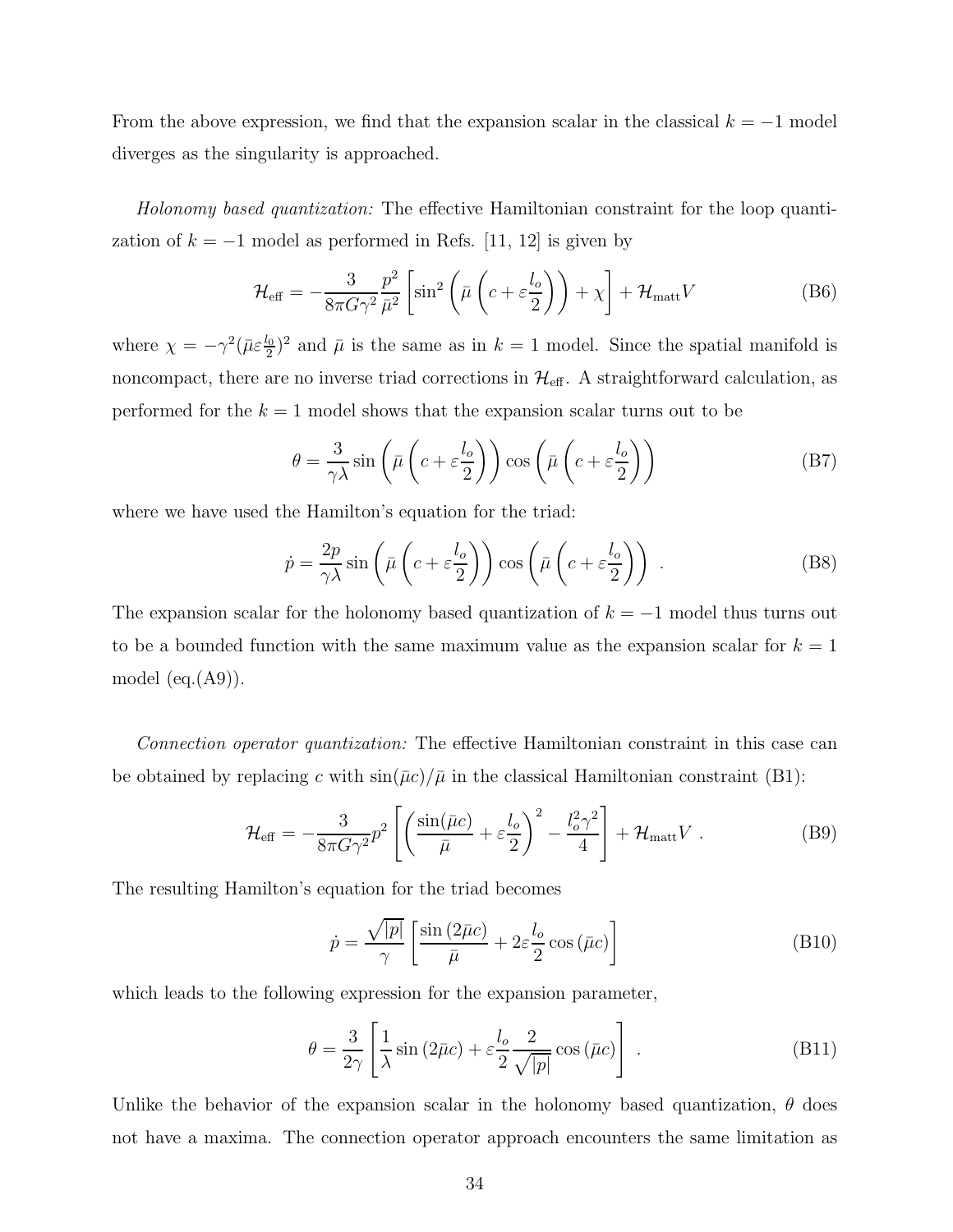the  $k = 1$  model regarding the behavior of the expansion scalar. Thus, there are important qualitative differences in the resulting physics from holonomy based and connection operator quantizations in LQC.

- [1] A. Ashtekar, P. Singh, Loop quantum cosmology: a status report, Class. Quant. Grav. 28 213001 (2011).
- [2] A. Ashtekar, T. Pawlowski and P. Singh, Quantum nature of the big bang, Phys. Rev. Lett. 96 141301 (2006),
- [3] A. Ashtekar, T. Pawlowski and P. Singh, Quantum nature of the big bang: An analytical and numerical investigation I, Phys. Rev. D73 124038 (2006)
- [4] A. Ashtekar, T. Pawlowski and P. Singh, Quantum nature of the big bang: Improved dynamics, Phys. Rev. D74 084003 (2006)
- [5] E. Bentivegna and T. Pawlowski, Anti-deSitter universe dynamics in LQC, Phys. Rev. D77 124025 (2008)
- [6] T. Pawlowski and A. Ashtekar, Positive cosmological constant in loop quantum cosmology, arXiv:1112.0360
- [7] W. Kaminski and T. Pawlowski, The LQC evolution operator of FRW universe with positive cosmological constant Phys. Rev. D81 024014 (2010)
- [8] A. Ashtekar, T. Pawlowski and P. Singh, Loop quantum cosmology in the pre-inflationary epoch (in preparation)
- [9] L. Szulc, W. Kaminski, J. Lewandowski, Closed FRW model in loop quantum cosmology, Class. Quant. Grav. 24 2621 (2007)
- [10] A. Ashtekar, T. Pawlowski, P. Singh and K. Vandersloot, Loop quantum cosmology of  $k=1$ FRW models. Phys. Rev. D75 0240035 (2006)
- [11] K. Vandersloot, Loop quantum cosmology and the  $k = -1$  FRW model, Phys. Rev. D 75 023523 (2007)
- [12] L. Szulc, Open FRW model in loop quantum cosmology, Class. Quant. Grav. 24 6191 (2007)
- [13] A. Ashtekar and E. Wilson-Ewing, Loop quantum cosmology of Bianchi type I models, Phys. Rev. D79 083535 (2009)
- [14] A. Ashtekar and E. Wilson-Ewing, Loop quantum cosmology of Bianchi type II models, Phys.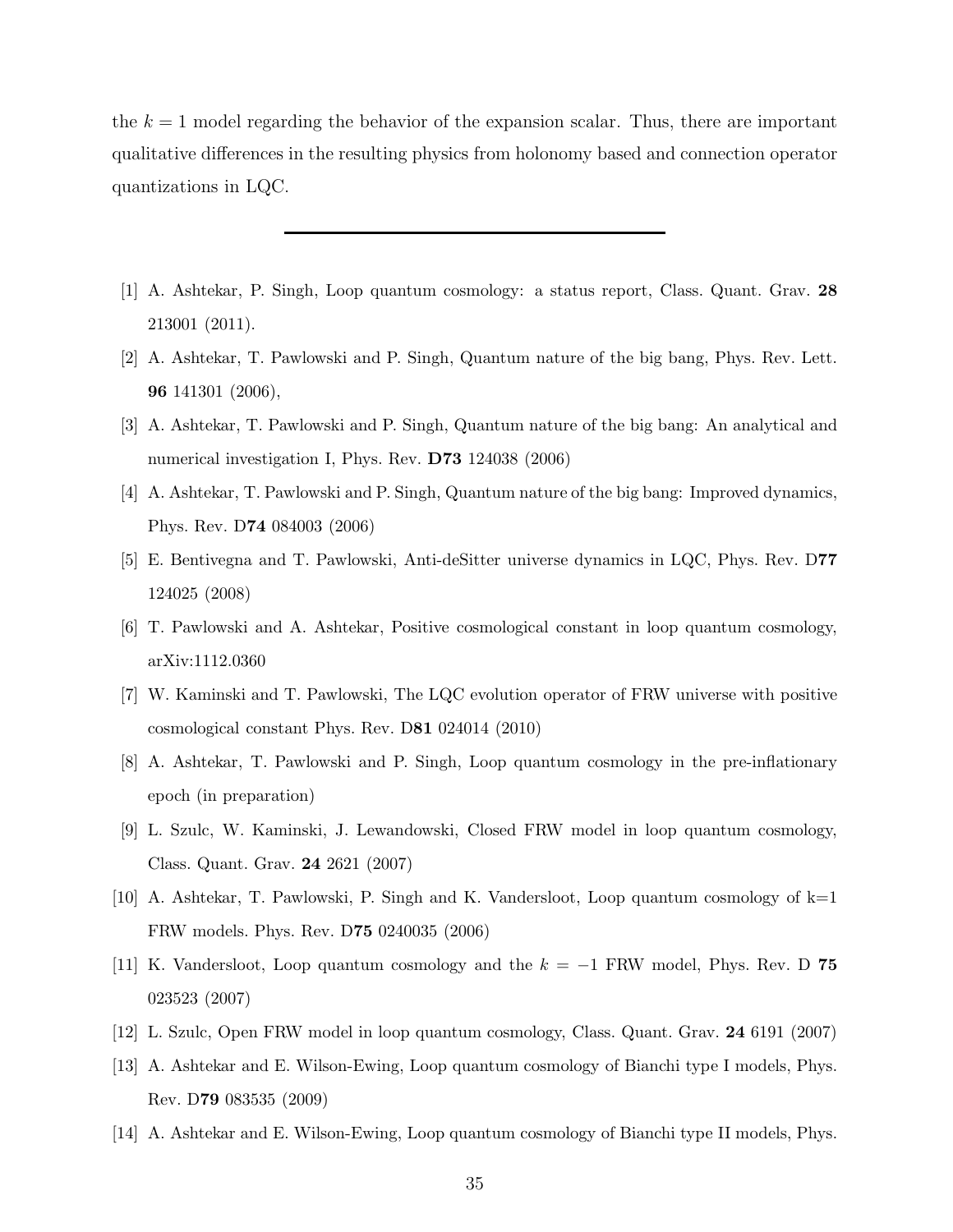Rev. D80 123532 (2009)

- [15] E. Wilson-Ewing, Loop quantum cosmology of Bianchi type IX models, Phys. Rev. D82 043508 (2010)
- [16] J. Willis, On the low energy ramifications and a mathematical extension of loop quantum gravity. Ph.D. Dissertation, The Pennsylvania State University (2004)
- [17] V. Taveras, LQC corrections to the Friedmann equations for a universe with a free scalar field, Phys. Rev. D78 064072 (2008)
- [18] P. Singh, V. Taveras, Effective equations for arbitrary matter in loop quantum cosmology, (In preparation).
- [19] G. J. Olmo, P. Singh, Effective Action for Loop Quantum Cosmology a la Palatini, JCAP 0901 030 (2009)
- [20] T. Thiemann, Quantum Gravity as the Natural Regulator of Matter Quantum Field Theories, Class. Quant. Grav. 15 (1998) 1281.
- [21] A. Ashtekar, A. Corichi and P. Singh, Robustness of predictions of loop quantum cosmology, Phys. Rev. D77 024046 (2008)
- [22] P. Singh, Are loop quantum cosmologies never singular? Class. Quant. Grav. 26 125005 (2009)
- [23] P. Singh, F. Vidotto, Exotic singularities and spatially curved loop quantum cosmology, Phys. Rev. D 83 064027 (2011)
- [24] P. Singh, Curvature invariants, geodesics and the strength of singularities in Bianchi-I loop quantum cosmology, arXiv:1112.6391
- [25] A. Corichi, A. Karami, Loop quantum cosmology of k=1 FRW: A tale of two bounces, Phys. Rev. D 84 044003 (2011)
- [26] T. Cailleteau, P. Singh and K. Vandersloot, Non-singular ekpyrotic/cyclic model in loop quantum cosmology, Phys. Rev. D80 124013 (2009)
- [27] G. F. R. Ellis and H. van Elst, Cosmological models: Cargese lectures 1998, NATO Adv. Study Inst. Ser. C. Math. Phys. Sci. 541, 1 (1999)
- [28] M. Bojowald, A. Skirzewski, Effective Equations of Motion for Quantum Systems, Rev. Math. Phys. 18 (2006) 713.
- [29] T. Schilling, Geometry of quantum mechanics, Ph. D Dissertation, The Pennsylvania State University (1996); A. Ashtekar, T. Schilling, Geometrical Formulation of Quantum Mechanics, gr-qc/9706069.